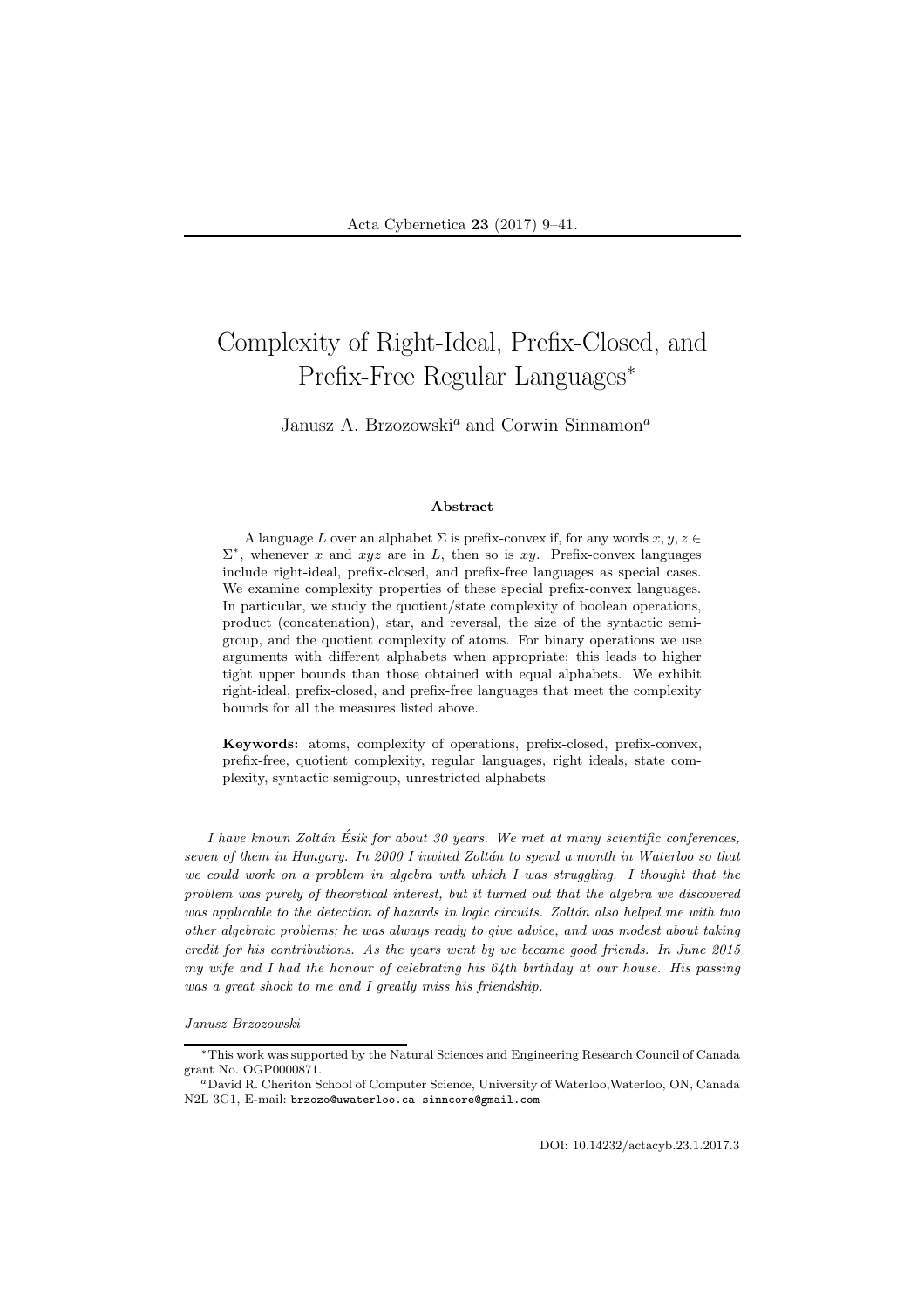### 1 Motivation

For words w, x, y over an alphabet  $\Sigma$ , if  $w = xy$ , then x is a prefix of w. A language  $L \subseteq \Sigma^*$  is prefix-convex [1, 28] if, whenever x and  $xyz$  are in L, then xy is also in L. The class of prefix-convex languages includes three well-known subclasses: right-ideal, prefix-closed, and prefix-free languages; we study complexity properties of these languages.

A language L is a *right ideal* if it is non-empty and satisfies the equation  $L =$  $L\Sigma^*$ . Right ideals play a role in pattern matching: If one is searching for all words beginning with words in some language L in a given text (a word over  $\Sigma^*$ ), then one is looking for words in  $L\Sigma^*$ . Right ideals also constitute a basic concept in semigroup theory.

A language L is *prefix-closed* if, whenever w is in L and x is a prefix of w, then  $x$  is also in  $L$ . The complement of every right ideal is a prefix-closed language. The set of allowed input sequences to any digital system is a prefix-closed language.

A language L is *prefix-free* if no word in L is a prefix of another word in L. Prefix-free languages (other than  $\{\varepsilon\}$ , where  $\varepsilon$  is the empty word) are prefix codes. They play an important role in coding theory, and have many applications [3].

The alphabet of a regular language L is  $\Sigma$  (or L is a language over  $\Sigma$ ) if  $L \subseteq \Sigma^*$ and every letter of  $\Sigma$  appears in a word of L. The *(left)* quotient of L by a word  $w \in \Sigma^*$  is  $w^{-1}L = \{x \mid wx \in L\}$ . A language is regular if and only if it has a finite number of distinct quotients. So the number of quotients of  $L$  is a natural measure of complexity for  $L$ ; it is called the *quotient complexity* [4] of  $L$  and is denoted it by  $\kappa(L)$ . An equivalent concept is the *state complexity* [29] of L, which is the number of states in a complete minimal deterministic finite automaton (DFA) with alphabet  $\Sigma$  recognizing  $L$ .

If  $L_n$  is a regular language of quotient complexity n, and  $\circ$  is a unary operation. then the *quotient/state complexity of*  $\circ$  is the maximal value of  $\kappa(L_n^{\circ})$ , expressed as a function of n, as  $L_n$  ranges over all regular languages of complexity n. If  $L'_m$  and  $L_n$  are regular languages of quotient complexities m and n respectively, and  $\circ$  is a binary operation, then the *quotient/state complexity of*  $\circ$  is the maximal value of  $\kappa(L'_m \circ L_n)$ , expressed as a function of m and n, as  $L'_m$  and  $L_n$  range over all regular languages of complexities  $m$  and  $n$ , respectively. The quotient/state complexity of an operation gives a worst-case lower bound on the time and space complexities of the operation, and has been studied extensively [4, 5, 29]; we refer to quotient/state complexity simply as complexity.

In all the past literature on binary operations it has always been assumed that the alphabets of the two operands are restricted to be the same. However, it has been shown recently [6, 14] that this is an unnecessary restriction: larger complexity bounds can be reached in some cases if the alphabets differ. In the present paper we examine both *restricted complexity* of binary operations, where the alphabets must be the same, and *unrestricted complexity*, where they may differ.

To find the complexity of a unary operation one first finds an upper bound on this complexity, and then exhibits languages that meet this bound. Since we require a language  $L_n$  for each  $n \geq k$ , we need a sequence  $(L_k, L_{k+1}, \ldots)$ ; here k is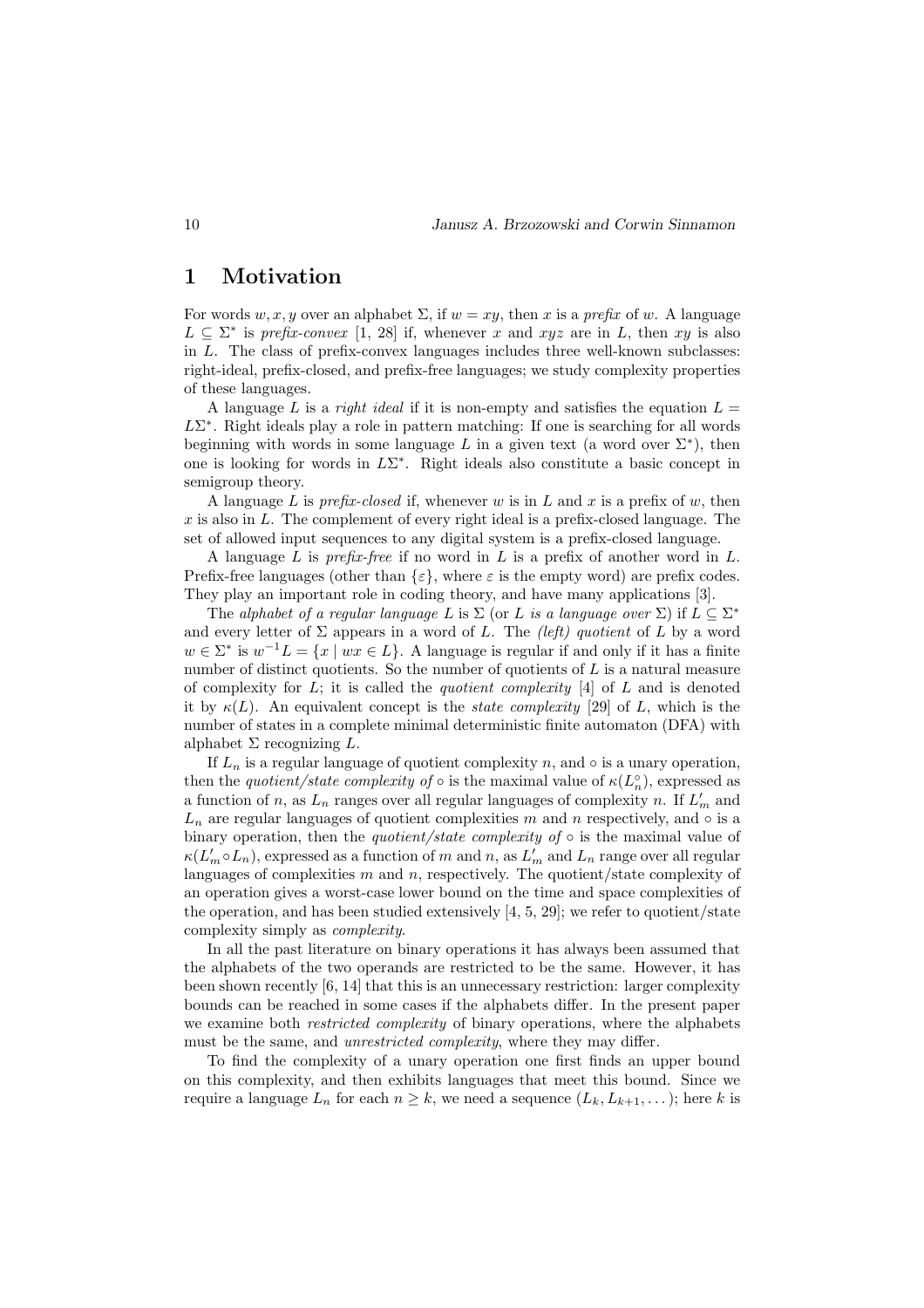usually a small integer because the bound may not hold for a few small values of  $n$ . We call such a sequence a *stream* of languages. Usually the languages in a stream have the same basic structure and differ only in the parameter  $n$ . For example,  $((a^n)^* | n \ge 2)$  is a stream. For a binary operation we require two streams.

While the complexity of languages is a useful measure, it is not entirely satisfactory. Two languages may have the same complexity  $n$  but the syntactic semigroup [26] of one may have  $n-1$  elements, while that of the other has  $n^n$  elements [18]. For this reason, the size of the syntactic semigroup of a language – which is the same as the size of the transition semigroup of a minimal DFA accepting the language [26] – has been added as another complexity measure. Secondly, star-free languages meet the complexity bounds of regular languages for all operations except reversal, which only reaches the bound  $2<sup>n</sup> - 1$  instead of  $2<sup>n</sup>$  [13]. While regular languages are the smallest class containing the finite languages and closed under boolean operations, product and star, star-free languages are the smallest class containing the finite languages and closed only under boolean operations and product. In view of the results in [13], quotient/state complexity does not distinguish between these two classes.

The complexities of the atoms of a regular language have been proposed as an additional measure [5]. Atoms are defined by the following left congruence: two words x and y are equivalent if  $ux \in L$  if and only if  $uy \in L$  for all  $u \in \Sigma^*$ . Thus x and y are equivalent if  $x \in u^{-1}L$  if and only if  $y \in u^{-1}L$ . An equivalence class of this relation is an *atom* of  $L$  [17, 21]. Thus an atom is a non-empty intersection of complemented and uncomplemented quotients of L. If  $K_0, \ldots, K_{n-1}$  are the quotients of L, and  $S \subseteq Q_n = \{0, \ldots, n-1\}$ , then atom  $A_S$  is the intersection of quotients with subscripts in S and complemented quotients with subscripts in  $Q_n \setminus S$ . For more information about atoms see [16, 17, 21].

There exists a stream  $(L_3, L_4, \dots)$  of regular languages  $L_n(a, b, c)$  that meets the restricted complexity bounds for all boolean operations, product (concatenation), star, and reversal, and also has the largest syntactic semigroup and most complex atoms [5]. This stream modified by the addition of an input d that performs the identity transformation also meets the unrestricted bounds for product and boolean operations [6, 14]; such a stream is called most complex. Most complex streams are useful when one designs a system dealing with regular languages and finite automata. If one would like to know the maximal sizes of automata the system can handle, one can use the one most complex stream to test all the operations.

## 2 Contributions

We first present a most complex regular language stream similar to that of [5], but one that is better suited for prefix-convex languages. We then exhibit most complex language streams for right-ideal, prefix-closed, and prefix-free languages. More specifically, our contributions are as follows:

1. We generalize the concept of permutational dialect defined in [5, 9] by allowing letters of an alphabet to be mapped to letters from a different alphabet.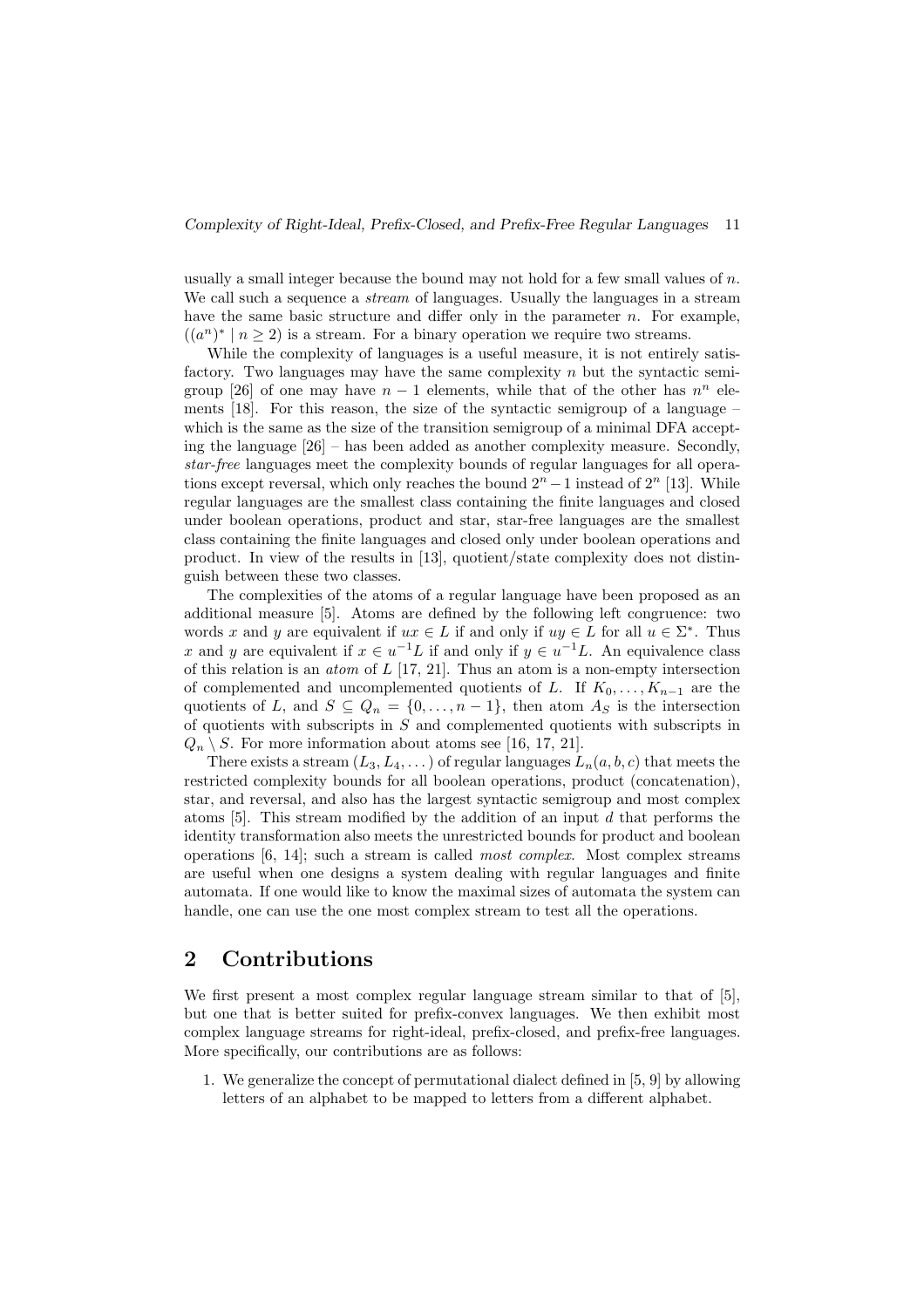- 2. For regular languages we prove that there exists a most complex language stream  $(L_n(a, b, c) | n \geq 3)$ . The following results are new:
	- $L'_m(a, b)L_n(a, -, b)$  and  $L'_m(a, b)L_n(a, c, b)$  meet the known bounds  $(m b)$  $1)2^{n} + 2^{n-1}$  and  $m2^{n} + 2^{n-1}$  for restricted and unrestricted products, respectively.
	- For the unrestricted case the following hold:
		- $-L'_m(a, b, c) \circ L_n(b, a, d)$  meets the known bound  $(m+1)(n+1)$  when  $\circ \in \{\cup, \oplus\}$ , where  $\oplus$  is symmetric difference.
		- $-L'_m(a, b, c) \setminus L_n(b, a)$  meets the known bound  $mn + m$ .
- 3. For right-ideal languages we prove that there exists a most complex language stream  $(L_n(a, b, c, d) \mid n \ge 4)$ . The following results are new:
	- $L'_m(a, -, c, d)L_n(a, -, c, d)$  meets the known bound  $m + 2^{n-2}$  for restricted product, and  $L'_m(a, -, c, d)L_n(b, -, c, d)$  meets the bound  $m +$  $2^{n-1} + 2^{n-2} + 1$  for unrestricted product.
	- For the restricted case the known bounds  $mn$  if ∘ ∈ {∩, ⊕},  $mn-(m-1)$ if  $\circ = \setminus$ , and  $mn - (m + n - 2)$  if  $\circ = \cup$  are all met by  $L'_m(a, -, -, d) \circ$  $L_n(-, -, d, a)$ .
	- For the unrestricted case the bounds are the same as for regular languages and they are met by  $L'_m(a, -, c, d) \circ L_n(b, -, d, a)$  if  $\circ \in \{\cup, \oplus\},\$  $L'_m(a, -, c, d) \setminus L_n(-, -, d, a)$ , and  $L'_m(a, -, -, d) \cap L_n(-, -, d, a)$ .
- 4. For prefix-closed languages we prove that there exists a most complex language stream  $(L_n(a, b, c, d) \mid n \ge 4)$ . Here restricted and unrestricted cases coincide. The following results are new:
	- $L'_m(a, b, c, d)L_n(a, d, b, c)$  meets the known bound  $(m + 1)2^{n-2}$ .
	- The known bounds  $mn$  if  $\circ \in \{\cup, \oplus\}$ ,  $mn (m 1)$  if  $\circ = \setminus$ , and  $mn - (m + n - 2)$  if  $\circ = \cup$  are met by  $L'_m(a, b, -, d) \circ L_n(b, a, -, d)$ .
- 5. For prefix-free languages we prove that there exists a most complex language stream  $(L_n(a, b, c, d, e_0, \ldots, e_{n-3}) \mid n \ge 4)$ ; restricted and unrestricted cases coincide. The following results are new:
	- At least  $n+2$  inputs are required for a most complex prefix-free witness.
	- At least  $n + 1$  inputs are necessary to reach the known bound  $n^{n-2}$  for the size of the syntactic semigroup.
	- We derive upper bounds for the complexity of atoms of prefix-free languages, and prove that the atoms of the language  $L_n(a, b, c, -, e_0)$  meet these bounds.
	- $L'_m(a, b, c, d)L_n(a, d, b, c)$  meets the known bound  $(m + 1)2^{n-2}$ .
	- The known bounds  $mn 2$  if  $\circ \in \{\cup, \oplus\}, mn (m + 2n 4)$  if  $\circ = \setminus$ and  $mn - 2(m + n - 3)$  if  $\circ = \cap$  are met by  $L'_{m}(a, b, -, -, e_0, e_{m-3}) \circ$  $L_n(b, a, -, -, e_0, e_{m-3}).$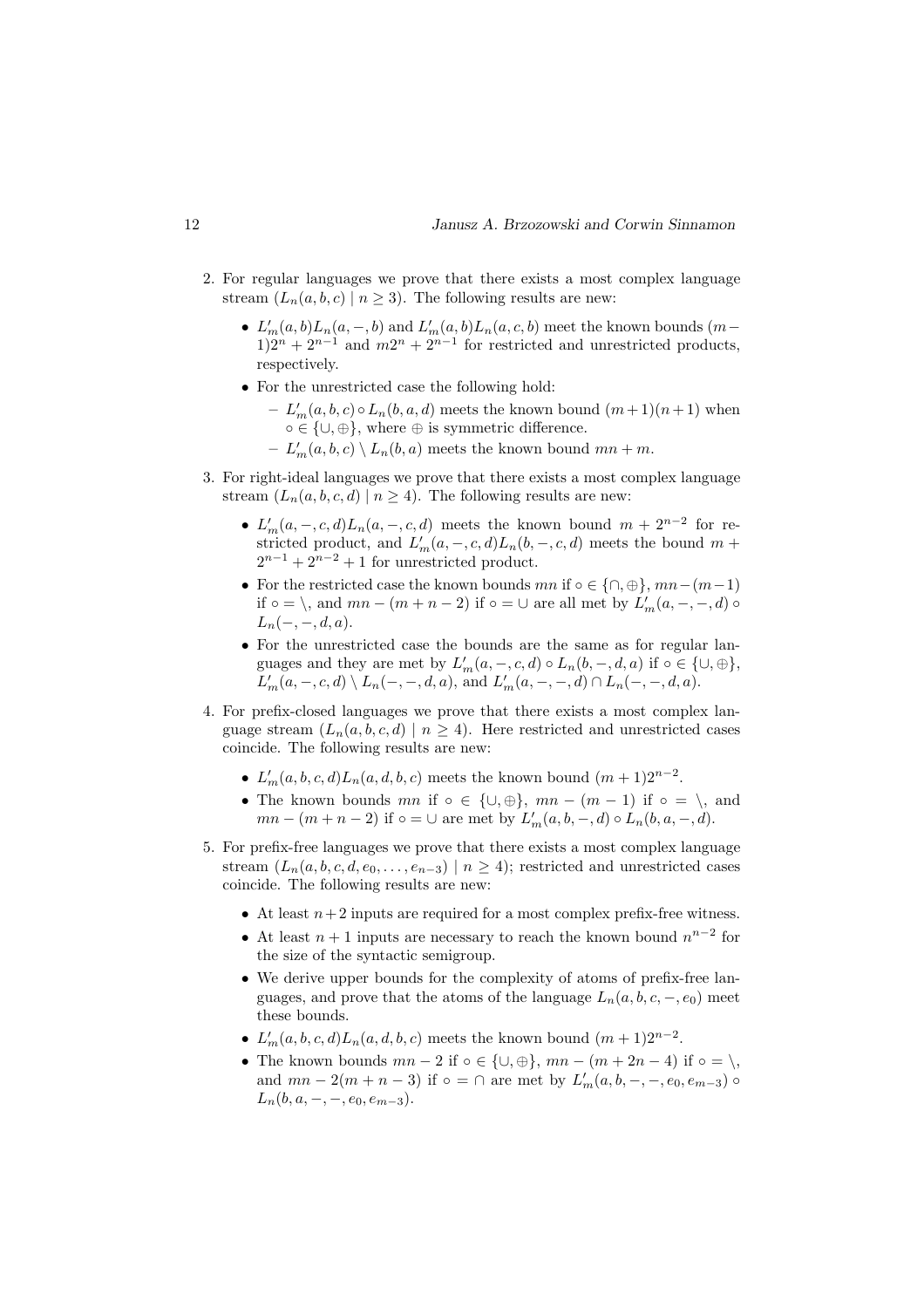Complexity of Right-Ideal, Prefix-Closed, and Prefix-Free Regular Languages 13

### 3 Finite Automata, Transformations, Semigroups

A deterministic finite automaton (DFA) is a quintuple  $\mathcal{D} = (Q, \Sigma, \delta, q_0, F)$ , where Q is a finite non-empty set of states,  $\Sigma$  is a finite non-empty alphabet,  $\delta: Q \times \Sigma \to Q$ is the transition function,  $q_0 \in Q$  is the initial state, and  $F \subseteq Q$  is the set of final states. We extend  $\delta$  to a function  $\delta: Q \times \Sigma^* \to Q$  as usual. A DFA D accepts a word  $w \in \Sigma^*$  if  $\delta(q_0, w) \in F$ . The language accepted by  $D$  is denoted by  $L(\mathcal{D})$ . If q is a state of  $D$ , then the language  $L<sup>q</sup>$  of q is the language accepted by the DFA  $(Q, \Sigma, \delta, q, F)$ . A state is *empty* or *dead* or a *sink* if its language is empty. Two states p and q of D are equivalent if  $L^p = L^q$ ; otherwise they are distinguishable. A state q is reachable if there exists  $w \in \Sigma^*$  such that  $\delta(q_0, w) = q$ . A DFA is minimal if all of its states are reachable and no two states are equivalent. Usually DFAs are used to establish upper bounds on the complexity of operations and also as witnesses that meet these bounds.

A nondeterministic finite automaton (NFA) is a quintuple  $\mathcal{D} = (Q, \Sigma, \delta, I, F)$ , where  $Q, \Sigma$  and F are as in a DFA,  $\delta: Q \times \Sigma \to 2^Q$ , and  $I \subseteq Q$  is the set of initial states. An  $\varepsilon$ -NFA is an NFA in which transitions under the empty word  $\varepsilon$  are also permitted.

Without loss of generality we use  $Q_n = \{0, \ldots, n-1\}$  as the set of states of every DFA with *n* states. A transformation of  $Q_n$  is a mapping  $t: Q_n \to Q_n$ . The *image* of  $q \in Q_n$  under t is denoted by qt. In any DFA, each letter  $a \in \Sigma$  induces a transformation  $\delta_a$  of the set  $Q_n$  defined by  $q\delta_a = \delta(q, a)$ ; we denote this by  $a : \delta_a$ . By a slight abuse of notation we use the letter  $a$  to denote the transformation it induces; thus we write qa instead of  $q\delta_a$ . We extend the notation to sets of states: if  $P \subseteq Q_n$ , then  $Pa = \{pa \mid p \in P\}$ . We also write  $P \stackrel{a}{\longrightarrow} Pa$  to mean that the image of P under a is Pa. Let  $\mathcal{T}_{Q_n}$  be the set of all  $n^n$  transformations of  $Q_n$ ; then  $\mathcal{T}_{Q_n}$  is a monoid under composition.

For  $k \geq 2$ , a transformation (permutation) t of a set  $P = \{q_0, q_1, \ldots, q_{k-1}\} \subseteq Q_n$ is a k-cycle if  $q_0t = q_1, q_1t = q_2, \ldots, q_{k-2}t = q_{k-1}, q_{k-1}t = q_0$ . This k-cycle is denoted by the transformation  $(q_0, q_1, \ldots, q_{k-1})$  of  $Q_n$ , which acts as the identity on the states outside the cycle. A 2-cycle  $(q_0, q_1)$  is called a *transposition*. A transformation that sends all the states of  $P$  to  $q$  and acts as the identity on the remaining states is denoted by  $(P \to q)$ . If  $P = \{p\}$  we write  $(p \to q)$  for  $(\{p\} \to q)$ . The identity transformation is denoted by 1. The notation  $(\hat{i} \ q \rightarrow q + 1)$  denotes a transformation that sends q to  $q + 1$  for  $i \leq q \leq j$  and is the identity for the remaining states, and  $\left(\frac{j}{i}, q \rightarrow q - 1\right)$  is defined similarly.

Let  $\mathcal{D} = (Q_n, \Sigma, \delta, q_0, F)$  be a DFA. For each word  $w \in \Sigma^*$ , the transition function induces a transformation  $\delta_w$  of  $Q_n$  by w: for all  $q \in Q_n$ ,  $q\delta_w = \delta(q, w)$ . The set  $T_{\mathcal{D}}$  of all such transformations by non-empty words forms a semigroup of transformations called the *transition semigroup* of  $D$  [26]. We can use a set  $\{\delta_a \mid a \in \Sigma\}$  of transformations to define  $\delta$ , and so the DFA  $\mathcal{D}$ .

The *Myhill congruence* [25]  $\approx_L$  of a language  $L \subseteq \Sigma^*$  is defined on  $\Sigma^+$  as follows:

For  $x, y \in \Sigma^+$ ,  $x \approx_L y$  if and only if  $wxz \in L \Leftrightarrow wyz \in L$  for all  $w, z \in \Sigma^*$ .

This congruence is also known as the *syntactic congruence* of L. The quotient set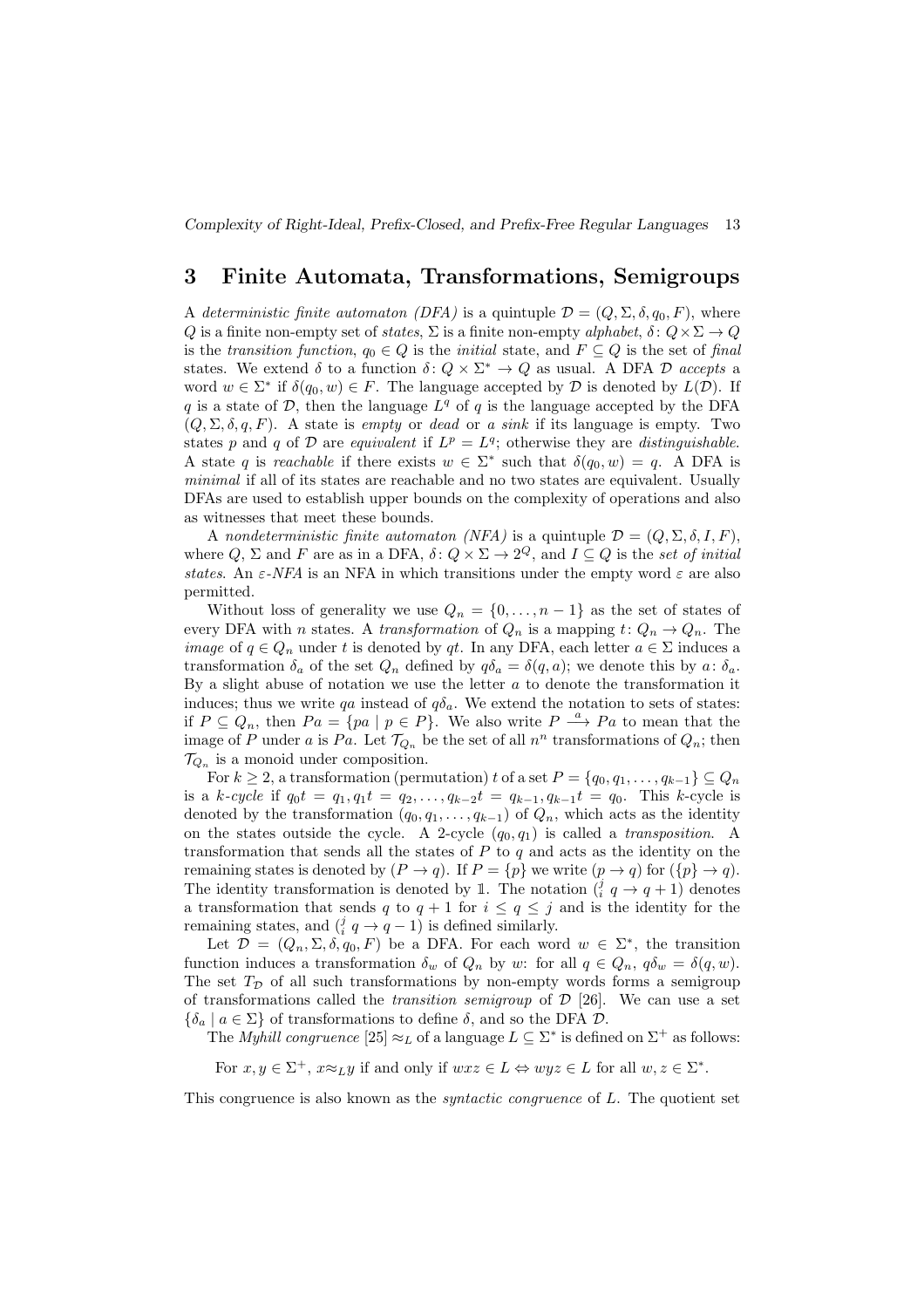$\Sigma^+/\approx_L$  of equivalence classes of the relation  $\approx_L$  is a semigroup called the *syntactic* semigroup of L. If  $D$  is a minimal DFA of L, then  $T_{\mathcal{D}}$  is isomorphic to the syntactic semigroup  $T<sub>L</sub>$  of L [26], and we represent elements of  $T<sub>L</sub>$  by transformations in  $T<sub>D</sub>$ . The size of the syntactic semigroup has been used as a measure of complexity for regular languages [5, 18, 20, 24].

Recall that binary operations require two language streams to determine the complexity of the operation. Sometimes the same stream can be used for both operands, and it has been shown in [5, 6] that for all common binary operations on regular languages the second stream can be a "dialect" of the first, that is, it can "differ only slightly" from the first and all the bounds can still be met. Let  $\Sigma = \{a_1, \ldots, a_k\}$  be an alphabet ordered as shown; if  $L \subseteq \Sigma^*$ , we denote it by  $L(a_1, \ldots, a_k)$  to stress its dependence on  $\Sigma$ . A *dialect* of L is a related language obtained by replacing or deleting letters of  $\Sigma$  in the words of L. More precisely, for an alphabet  $\Sigma'$  and a partial map  $\pi: \Sigma \mapsto \Sigma'$ , we obtain a dialect of L by replacing each letter  $a \in \Sigma$  by  $\pi(a)$  in every word of L, or deleting the word entirely if  $\pi(a)$  is undefined. We write  $L(\pi(a_1), \ldots, \pi(a_k))$  to denote the dialect of  $L(a_1, \ldots, a_k)$  given by  $\pi$ , and we denote undefined values of  $\pi$  by "−". For example, if  $L(a, b, c) = \{a, ab, ac\}$  then its dialect  $L(b, -, d)$  is the language  ${b, bd}$ . Undefined values for letters at the end of the alphabet are omitted; thus, for example, if  $\Sigma = \{a, b, c, d, e\}$ ,  $\pi(a) = b$ ,  $\pi(b) = a$ ,  $\pi(c) = c$  and  $\pi(d) = \pi(e) = -$ , we write  $L(b, a, c)$  for  $L(b, a, c, -,-)$ .

The language stream that meets all the complexity bounds is referred to as the master language stream. Every master language stream we present here uses the smallest possible alphabet sufficient to meet all the bounds. Individual bounds are frequently met by dialects on reduced alphabets, and we prefer to use the smallest alphabet possible for each bound. For binary operations, we try to minimize the size of the combined alphabet of the two dialects.

As each letter induces a transformation on the states of a DFA (or equivalently, the quotients of a language) we count the number of distinct transformations induced by letters of the alphabet. In any language this number is at most the size of the alphabet, but there may be multiple letters which induce the same transformation; this does not occur in this paper as no language has a repeated transformation. For binary operations on two dialects of the same master language, we count the number of distinct transformations of the master language present in either dialect. For example, suppose  $L(a, b, c, -)$  and  $L(a, -, b, c)$  are two dialects of a language  $L(a, b, c, d)$ , which we assume has four distinct transformations. Each dialect has three letters and three distinct transformations, and between them they have three letters and four distinct transformations.

Although a given complexity bound may be met by many dialects of the master language, we favour dialects, or pairs of dialects, that use small alphabets and few distinct transformations. In many cases the dialects we present are minimal in these respects, though we do not always prove this.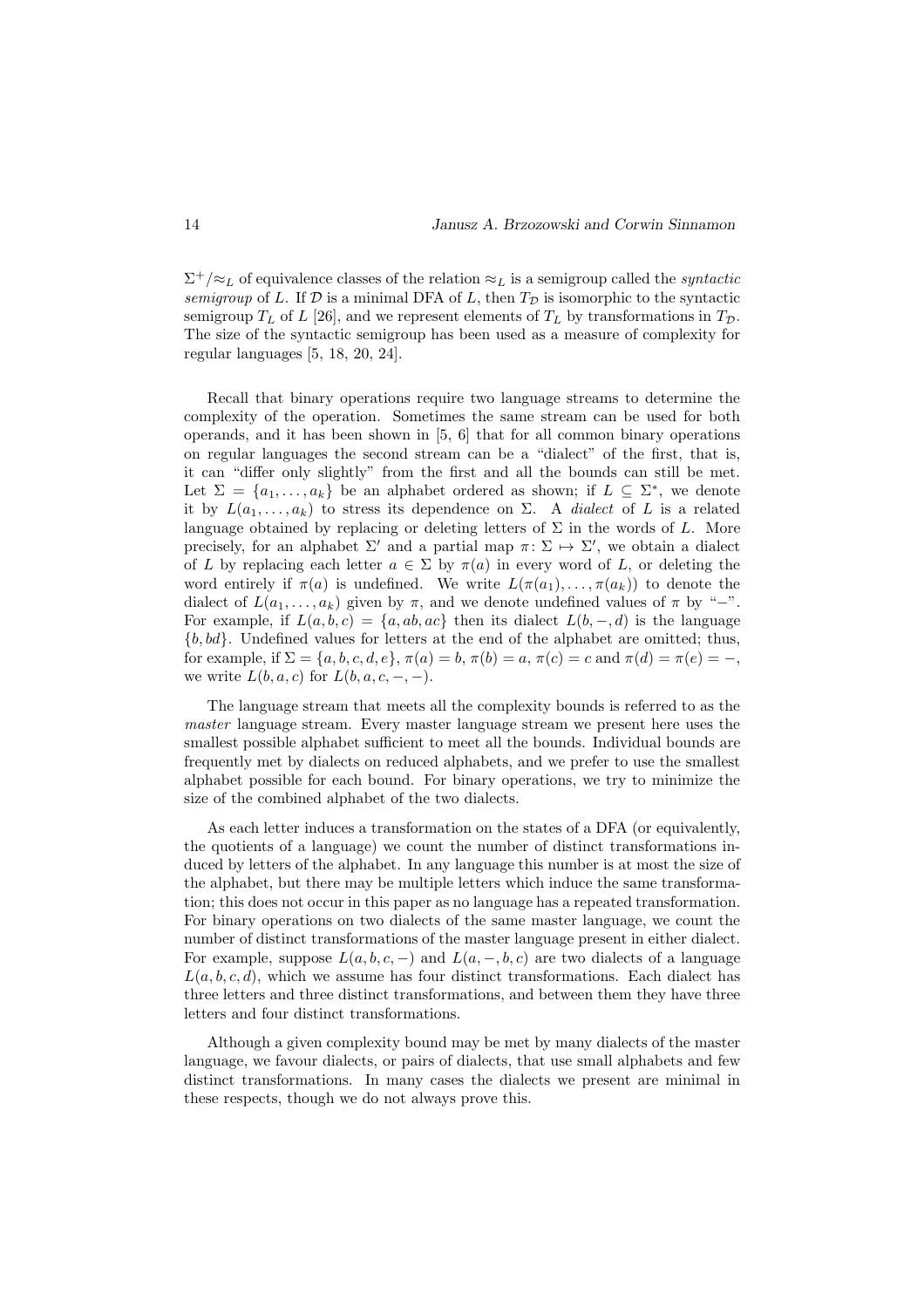### 4 A Most Complex Regular Stream

We now define a DFA stream that we use as a basic component. It is similar to the stream defined in [5] for the case of equal alphabets, except that there the transformation induced by c is  $(n - 1 \rightarrow 0)$ . It is also similar to the DFA of [6], except that there the transformation induced by c is  $(n - 1 \rightarrow 0)$  and an additional input d inducing the identity transformation is used.

**Definition 1.** For  $n \geq 3$ , let  $\mathcal{D}_n = \mathcal{D}_n(a, b, c) = (Q_n, \Sigma, \delta_n, 0, \{n-1\})$ , where  $\Sigma = \{a, b, c\}$ , and  $\delta_n$  is defined by the transformations a:  $(0, \ldots, n-1)$ , b:  $(0, 1)$ , and c:  $(1 \rightarrow 0)$ . Let  $L_n = L_n(a, b, c)$  be the language accepted by  $\mathcal{D}_n$ . The structure of  $\mathcal{D}_n(a, b, c)$  is shown in Figure 1.



Figure 1: Minimal DFA of a most complex regular language.

**Theorem 1** (Most Complex Regular Languages). For each  $n \geq 3$ , the DFA of Definition 1 is minimal and its language  $L_n(a, b, c)$  has complexity n. The stream  $(L_m(a, b, c) \mid m \geq 3)$  with some dialect streams is most complex in the class of regular languages. In particular, it meets all the complexity bounds below. At least three letters are required in any witness meeting all these bounds and a total of four distinct letters is required for any two witnesses for unrestricted union and symmetric difference. In several cases the bounds can be met with a smaller alphabet as shown below.

- 1. The syntactic semigroup of  $L_n(a, b, c)$  has cardinality  $n^n$ .
- 2. Each quotient of  $L_n(a)$  has complexity n.
- 3. The reverse of  $L_n(a, b, c)$  has complexity  $2^n$ , and  $L_n(a, b, c)$  has  $2^n$  atoms.
- 4. Each atom  $A_S$  of  $L_n(a, b, c)$  has maximal complexity:

$$
\kappa(A_S) = \begin{cases} 2^n - 1, & \text{if } S \in \{0, Q_n\}; \\ 1 + \sum_{x=1}^{|S|} \sum_{y=1}^{n-|S|} {n \choose x} {n-x \choose y}, & \text{if } \emptyset \subsetneq S \subsetneq Q_n. \end{cases}
$$

- 5. The star of  $L_n(a, b)$  has complexity  $2^{n-1} + 2^{n-2}$ .
- 6. a) Restricted Complexity: The product  $L'_m(a, b)L_n(a, -, b)$  has complexity  $m2^n - 2^{n-1}$ .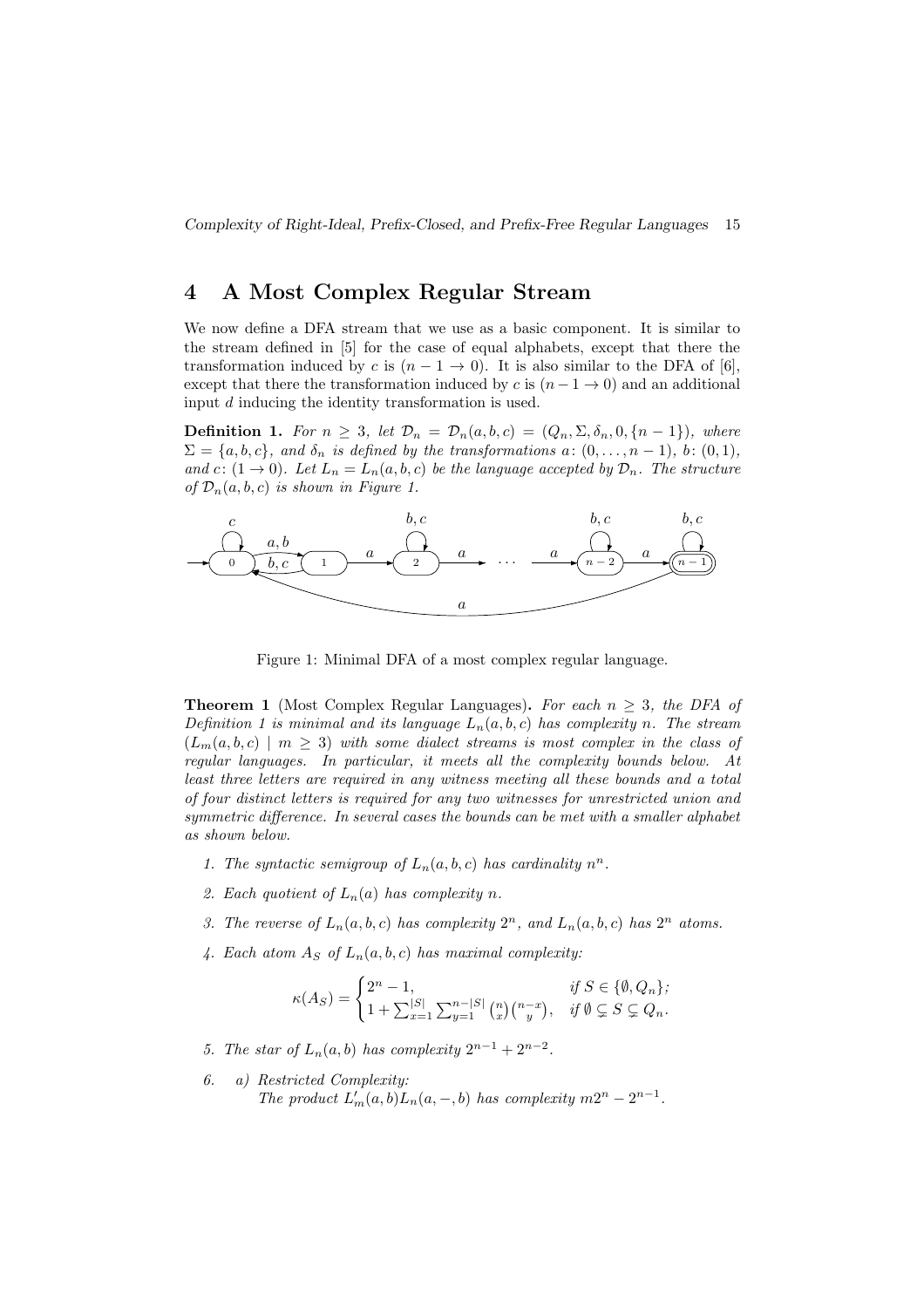- b) Unrestricted Complexity: The product  $L'_m(a, b)L_n(a, c, b)$  has complexity  $m2^n + 2^{n-1}$ .
- 7. a) Restricted Complexity: The complexity of  $L'_m(a, b) \circ L_n(b, a)$  is  $mn$  for  $\circ \in \{\cup, \oplus, \setminus, \cap\}.$ 
	- b) Unrestricted Complexity: The complexity of union and symmetric difference is  $mn + m + n + 1$ and this bound is met by  $L'_m(a, b, c)$  and  $L_n(b, a, d)$ , that of difference is  $mn+m$  and this bound is met by  $L'_m(a,b,c)$  and  $L_n(b,a)$ , and that of intersection is mn and this bound is met by  $L'_m(a, b)$  and  $L_n(b, a)$ . A total of four letters is required to meet the bounds for union and symmetric difference.

*Proof.* Clearly  $L_n(a)$  has complexity n as the DFA of Definition 1 is minimal.

- 1. **Syntactic Semigroup** The transformations  $a: (0, \ldots, n-1)$ ,  $b: (0,1)$ , and c:  $(n-1 \rightarrow 0)$  were used in [5]. It is well known that these transformations as well as a, b, and  $c: (1 \rightarrow 0)$  generate the semigroup of all transformations of  $Q_n$ .
- 2. Quotients Obvious.
- 3. Reversal This follows from a theorem in [27] which states that if the transition semigroup has  $n^n$  elements, then the complexity of reversal is  $2^n$ . Also, it was shown in [17] that the number of atoms is the same as the complexity of the reverse.
- 4. Atoms Proved in [7, Theorem 3].
- 5. Star Proved in [5].
- 6. **Product** Let  $\mathcal{D}' = (Q'_m, \Sigma', \delta', 0', F')$  and  $\mathcal{D} = (Q_n, \Sigma, \delta, 0, F)$  be minimal DFAs of languages  $L'$  and  $L$ , respectively. We use the standard construction of the  $\varepsilon$ -NFA  $\mathcal N$  for the product  $L'L$ : the final states of  $\mathcal D'$  becomes non-final, and an  $\varepsilon$ -transition is added from each state of  $F'$  to the initial state 0 of  $\mathcal{D}$ .

The subset construction on this NFA yields sets  $\{p'\}\cup S$  where  $p'\in Q'_m\setminus F'$ and  $S \subseteq Q_n$  and sets  $\{p', 0\} \cup S$  where  $p' \in F'$  and  $S \subseteq Q_n \setminus \{0\}$ , as well as sets  $S \subseteq Q_n$  which can only be reached by letters in  $\Sigma \setminus \Sigma'$ . Hence the restricted complexity of L'L is bounded by  $(m-|F'|)2^n+|F'|2^{n-1} \leq m2^n-2^{n-1}$ , and the unrestricted complexity of  $L'L$  is bounded by  $(m - |F'|)2^n + |F'|2^{n-1} + 2^n \leq$  $m2^n + 2^{n-1}.$ 

Restricted Complexity: Consider  $L'_m(a, b)$  and  $L_n(a, -, b)$  of Definition 1; we show that their product meets the upper bound for restricted complexity. As before, we construct an NFA recognizing  $L'_m(a, b)L_n(a, -, b)$  and then apply the subset construction to obtain a DFA. Figure 2 shows the NFA for the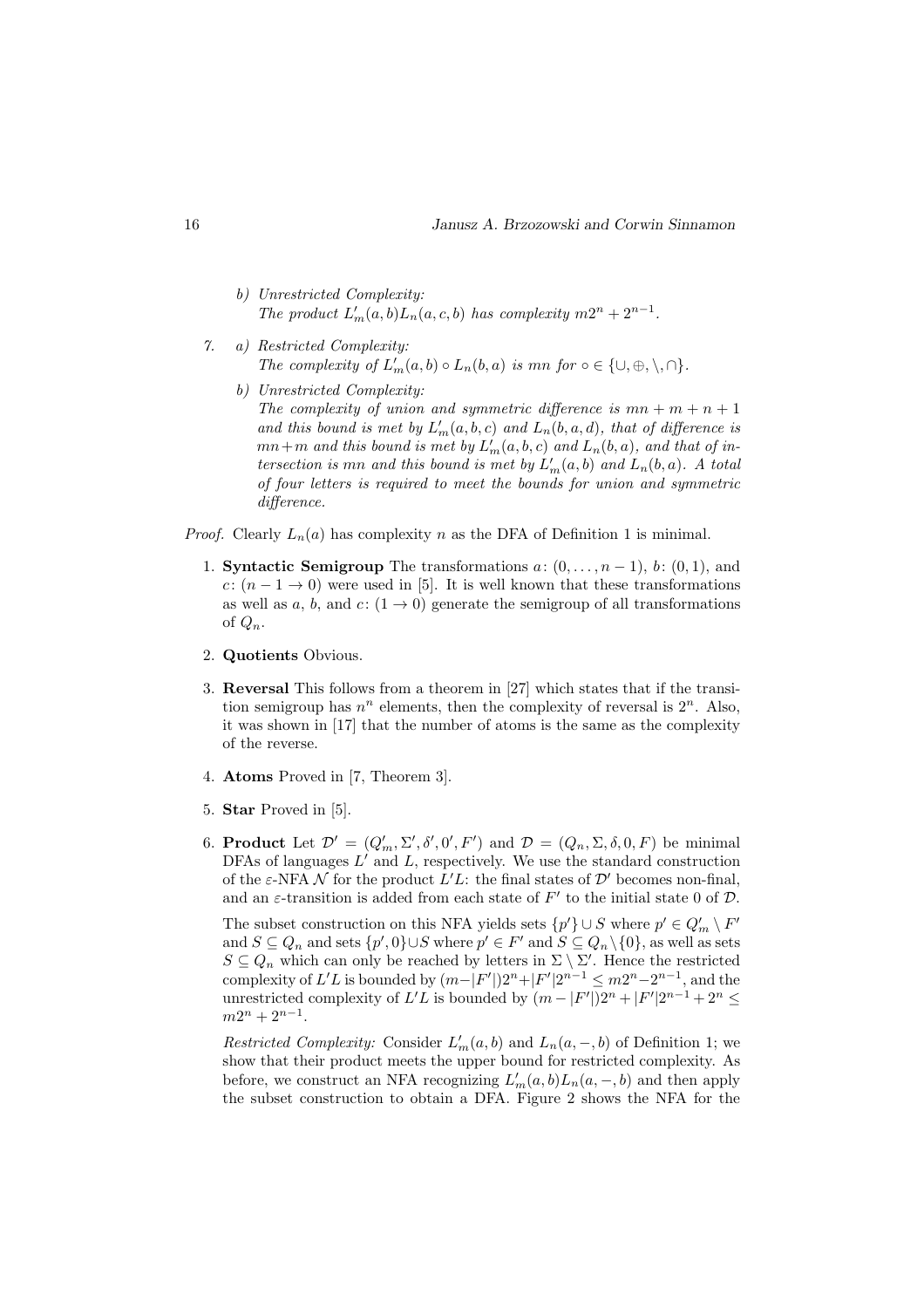Complexity of Right-Ideal, Prefix-Closed, and Prefix-Free Regular Languages 17



Figure 2: An NFA for the product of  $L'_m(a, b)$  and  $L_n(a, c, b)$ . The NFA for the product of  $L'_m(a, b)$  and  $L_n(a, -, b)$  is the same except c is omitted.

unrestricted product  $L'_m(a, b)L_n(a, c, b)$ ; the product  $L'_m(a, b)L_n(a, -, b)$  is the same except  $c$  is omitted.

The initial state is  $\{0'\}$  and each state  $\{p'\}$  for  $0 \leq p \leq m-2$  is reached by  $a^p$ . Consider  $\{0'\} \cup S$ , where  $S = \{q_1, q_2, ..., q_k\}$  with  $0 \le q_1 < q_2 <$  $\cdots < q_k \le n-1$ . If  $q_1 \ge 1$  then  $\{(m-2)', q_2 - q_1 - 1, \ldots, q_k - q_1 - 1\} \stackrel{a^2}{\longrightarrow}$  $\{0', 1, q_2 - q_1 + 1, \ldots, q_k - q_1 + 1\}$   $\xrightarrow{(ab)^{q_1 - 1}} \{0'\} \cup S$ . If  $q_1 = 0$  and  $k \ge 2$ , then  $\{(m-2)', n-2, q_3-q_2-1, \ldots, q_k-q_2-1\} \stackrel{a^2}{\longrightarrow} \{0', 0, 1, q_3-q_2+1, \ldots, q_k-1\}$  $q_2 + 1$ }  $\xrightarrow{(ab)^{q_2-1}}$  {0'} ∪ S. State {0', 0} is reached by  $a^m b^2$ . Hence for any non-empty  $S \subseteq Q_n$ , state  $\{0'\} \cup S$  is reachable from  $\{(m-2)'\} \cup T$  for some  $T \subseteq Q_n$  of size  $|S| - 1$ . We reach  $\{p'\} \cup S$  from  $\{0'\} \cup (S - p)$  by  $a^p$ , where S – p denotes  $\{q - p \mid q \in S\}$  taken mod n. By induction,  $\{p'\} \cup S$  is always reachable and thus all  $m2^n - 2^{n-1}$  states are reachable.

We check that all states are pairwise distinguishable.

- a) Any two sets which differ by  $q \in Q_n$  are distinguished by  $a^{n-1-q}$ .
- b) States  $\{p'_1\}$  and  $\{p'_2\}$  with  $p_1 < p_2$  are distinguished by  $a^{m-1-p_2}a^{n-1}$ .
- c) States  $\{0',0\}$  and  $\{p',0\}$  are distinguished by  $(ab)^{m-2-p}aa^{n-1}$  if  $p' \neq$  $(m-1)$ '; otherwise apply *ab* to simplify to this case.
- d) States  $\{p'_1, 0\}$  and  $\{p'_2, 0\}$ ,  $p_1 < p_2$ , reduce to Case (c) by  $(ab^2)^{m-p_2}$ .
- e) States  $\{p'_1\} \cup S$  and  $\{p'_2\} \cup S$ , where  $S \neq \emptyset$  and  $p_1 < p_2$ , reduce to Case (d) by  $(ab)^n$  since  $S \xrightarrow{(ab)^n} \{0\}$  and  $(ab)^n$  permutes  $Q'_m$ .

We can distinguish any pair of states; so the complexity of  $L'_m(a, b)L_n(a, -, b)$ is  $m2^n - 2^{n-1}$  for all  $m, n \geq 3$ .

Unrestricted Complexity: The NFA for the product of  $L'_m(a, b)L_n(a, c, b)$  is illustrated in Figure 2. The NFA is the same as the restricted case except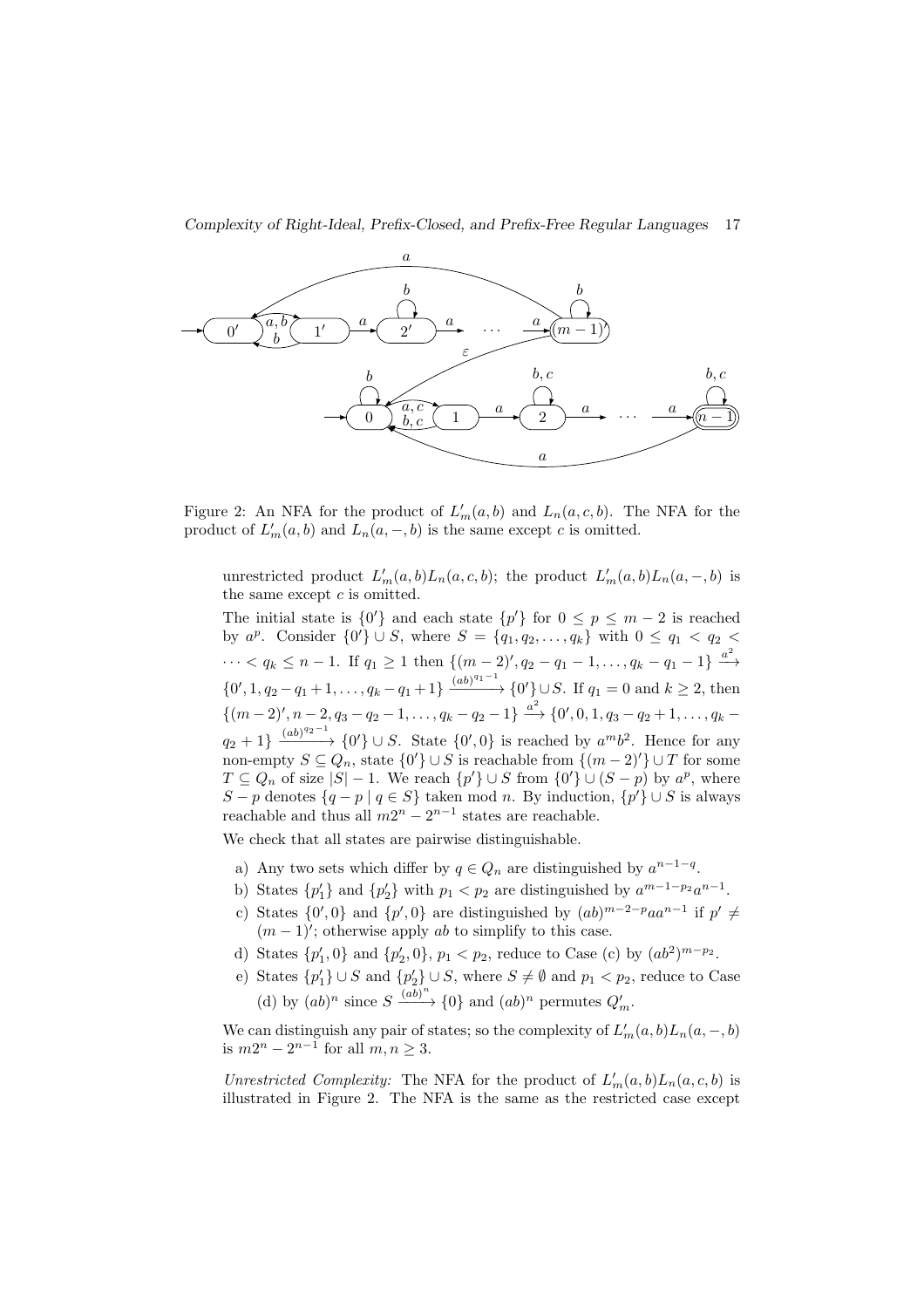it has the additional transformation  $c: (0,1)(Q'_m \to \emptyset)$ . Hence the subset construction yields the  $m2^n - 2^{n-1}$  sets of the restricted case, as well as all sets  $S \subseteq Q_n$  since S is reachable from  $\{0'\} \cup S$  by  $c^2$ . We check that these sets are distinguishable from all previously reached sets.

- a) Any two sets which differ by  $q \in Q_n$  are distinguished by  $a^{n-1-q}$ .
- b) State  $\{p'\}\$ is distinguishable from Ø by  $a^{m-1-p}a^{n-1}$ .
- c) States  $\{0',0\}$  and  $\{0\}$  are distinguished by  $a^{m-1}a^{n-1}$  if  $m-1$  is not a multiple of *n*, and by  $ba^{m-2}a^{n-1}$  otherwise.
- d) States  $\{p', 0\}$  and  $\{0\}$  reduce to Case (c) by  $(ab^2)^{m-p}$ .
- e) States  $\{p'\}\cup S$  and S, where  $S\neq\emptyset$ , reduce to Case (d) by  $(ab)^n$  since  $S \xrightarrow{(ab)^n} \{0\}$  and  $(ab)^n$  permutes  $Q'_m$ .

Hence  $L'_m(a, b)L_n(a, c, b)$  has complexity  $m2^n + 2^{n-1}$ .

### 7. Boolean Operations

Restricted Complexity: All operations have complexity at most mn [4]. Applying the standard construction for boolean operations we consider the direct product of  $\mathcal{D}'_m(a, b)$  and  $\mathcal{D}_n(b, a)$  which has states  $Q'_m \times Q_n$ ; the final states vary depending on the operation. By [2, Theorem 1] and computation for the cases  $(m, n) \in \{(3, 4), (4, 3), (4, 4)\}\$ , the states of  $Q'_m \times Q_n$  are reachable and pairwise distinguishable for each operation  $\circ \in \{\cup, \oplus, \setminus, \cap\}$ ; hence each operation has complexity mn.

Note that two letters are required to meet these bounds: To a contradiction suppose a single letter  $\ell$  is sufficient to reach  $Q'_m \times Q_n$  in the direct product, where  $m, n \geq 2$  are not coprime. Letter  $\ell$  must induce an *m*-element permutation on  $Q'_m$ ; otherwise there is an unreachable state in  $Q'_m$  or the sequence  $0', 0'\ell, 0'\ell^2, \ldots, 0'\ell^k, \ldots$  never returns to  $0'$ . Similarly  $\ell$  must induce an n-cycle in  $Q_n$ . Hence  $\ell$  has order lcm(mn) in the direct product; however, it must have order mn if the bound is to be reached, and this occurs only when  $m$  and  $n$  are coprime.

Unrestricted Complexity: The upper bounds on the unrestricted complexity of boolean operations are derived in [6]. To compute  $L'_m(a, b, c) \circ L_n(b, a, d)$ , where  $\circ$  is a boolean operation, add an empty state  $\emptyset'$  to  $\mathcal{D}'_m(a, b, c)$ , and send all the transitions from any state of  $Q'_m$  under  $d$  to  $\emptyset'$ . Similarly, add an empty state  $\emptyset$  to  $\mathcal{D}_n(b, a, d)$  together with appropriate transitions; now the alphabets of the resulting DFAs are the same. We consider the direct product of  $\mathcal{D}'_{m,\emptyset'}$  and  $\mathcal{D}_{n,\emptyset}$  which has states  $\{(p',q) \mid p' \in Q'_m \cup \{\emptyset'\}, q \in Q_n \cup \{\emptyset\}\}.$ A DFA recognizing  $L'_m(a, b, c) \cup L_n(b, a, d)$  is shown in Figure 3 for  $m = 3$ and  $n = 4$ .

As in the restricted case all the states of  $Q'_m \times Q_n$  are reachable by words in  $\{a, b\}^*$ . The remaining states in  $C = \{(p', \emptyset) \mid p' \in Q'_m \cup \{\emptyset'\}\}\$ and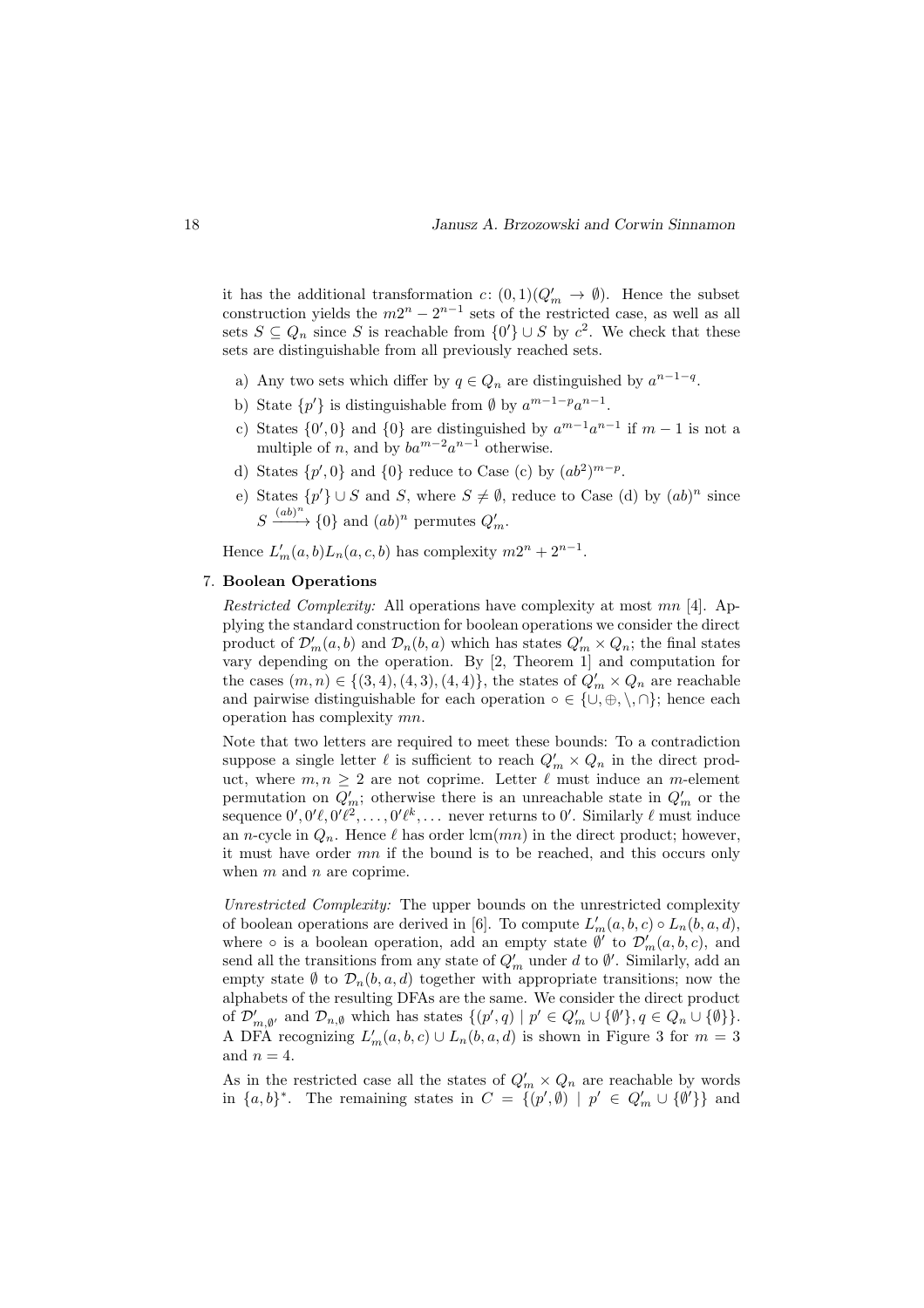

Figure 3: Direct product for union of  $\mathcal{D}'_3(a, b, c)$  and  $\mathcal{D}_4(b, a, d)$  shown partially.

 $R = \{(\emptyset', q) \mid q \in Q_n \cup \{\emptyset\}\}\$ are reachable using c and d in addition to a and b as shown in Figure 3. Hence all  $(m+1)(n+1)$  states are reachable.

For union and symmetric difference, the states of  $C$  are pairwise distinguishable by words in  $a^*$  and they are distinguished from all other states by words in  $b^*d$ . Similarly the states of R are distinguishable from each other and all other states; hence all  $mn + m + n + 1$  states are distinguishable.

For difference, the final states are  $((m-1)^\prime, q)$  for  $q \neq n-1$ . The states of R are all empty, and they are only reachable by  $d$ . As the words of  $L'_m(a, b, c) \setminus$  $L_n(b, a, d)$  do not contain d, the alphabet is  $\{a, b, c\}$ ; hence we can omit d and delete the states of  $R$ , and be left with a DFA recognizing the same language. We check that the remaining  $mn+m$  states are pairwise distinguishable. Any states  $(p'_1, \emptyset)$  and  $(p'_2, q)$  where  $p'_1 \neq p'_2$  and  $q \in Q_n \cup \{\emptyset\}$  are distinguished by words in  $a^*$ . State  $(p', \emptyset)$  is distinguished from  $(p', q)$  by some  $w \in \{a, b\}^*$ that maps  $(p', q)$  to  $((m - 1)', n - 1)$ , since w must send  $(p', \emptyset)$  to the final state  $((m-1)^\prime, \emptyset)$ ; such a word exists because a and b induce permutations on the direct product, and so every state in  $Q'_m \times Q_n$  is reachable from every other.

For intersection the only final state is  $((m-1)$ ',  $n-1$ ). The alphabet of  $L'_m(a, b, c) \cap L_n(b, a, d)$  is  $\{a, b\}$ ; hence we can omit c and d and delete the states of  $R \cup C$ , and be left with a DFA recognizing the same language. The remaining mn states are pairwise distinguishable as in the restricted case.

Note that a total of four letters between the alphabets  $\Sigma'$  of  $\mathcal{D}'_m$  and  $\Sigma$  of  $\mathcal{D}_n$  is required for union and symmetric difference. As in the restricted case,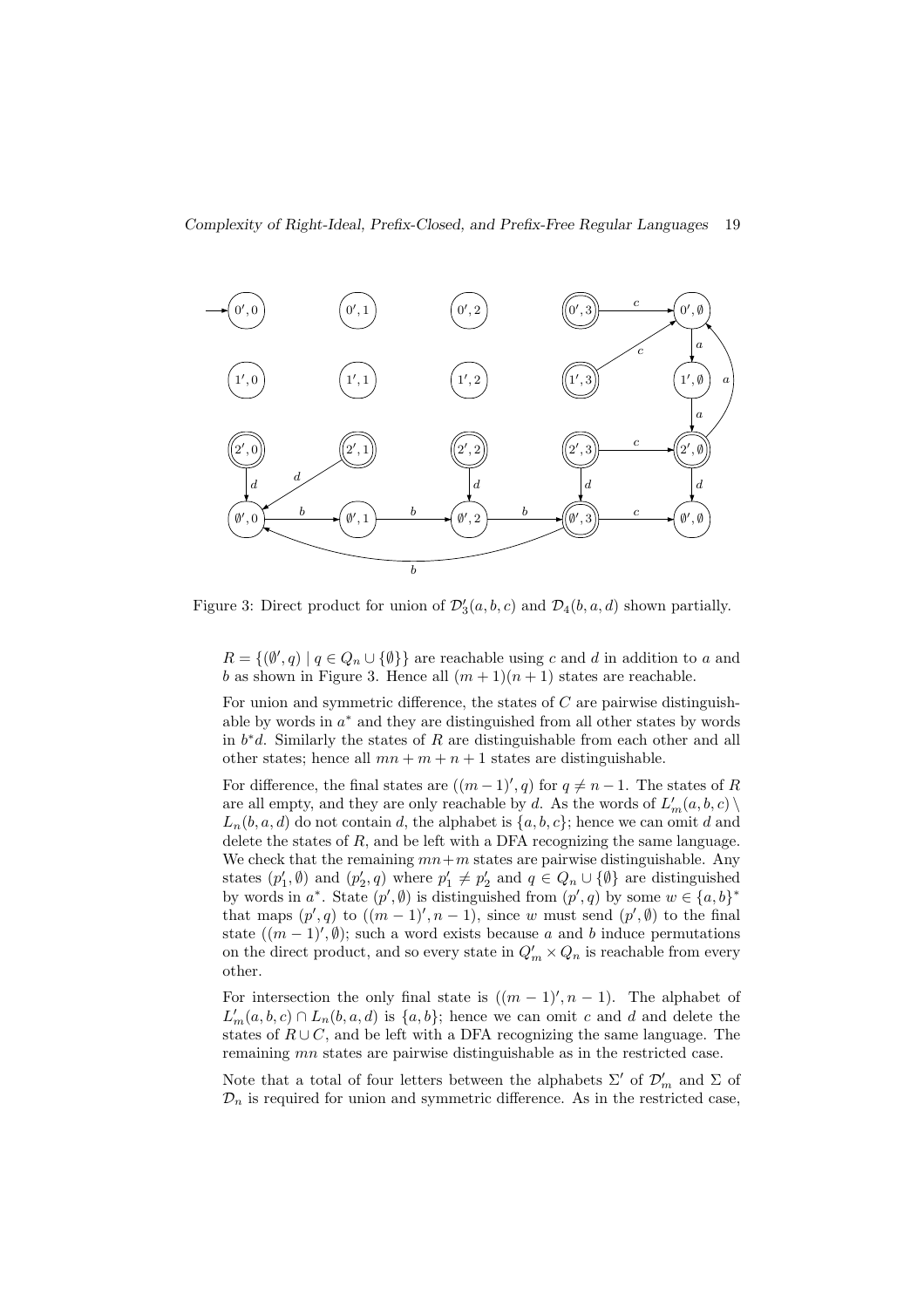two letters in  $\Sigma' \cap \Sigma$  are required to reach the states of  $Q'_m \times Q_n$  for general values of  $m$  and  $n$ . Letters in both alphabets cannot be used to reach states  $(p', \emptyset)$  and  $(\emptyset', q)$  as the empty states in each coordinate are only reached by letters outside the corresponding alphabet. Thus two additional letters are required, one in  $\Sigma' \setminus \Sigma$  and one in  $\Sigma \setminus \Sigma'$ . Hence each alphabet must contain at least three letters, and  $\Sigma' \cup \Sigma$  must contain at least four. In contrast, the bound for difference is met by  $L'_m(a, b, c)$  and  $L_n(b, a)$ , and the bound for intersection is met by  $L'_m(a, b)$  and  $L_n(b, a)$ .

Since all the claims have been verified, the theorem holds.

# $\Box$

## 5 Right Ideals

The results in this section are based on [8, 9, 18]; however, the stream below is different from that of [18], where  $c: (n-2 \to 0)$  and  $d: (n-2 \to n-1)$ .

**Definition 2.** For  $n \geq 4$ , let  $\mathcal{D}_n = \mathcal{D}_n(a, b, c, d) = (Q_n, \Sigma, \delta_n, 0, \{n-1\})$ , where  $\Sigma = \{a, b, c, d\}$  and  $\delta_n$  is defined by the transformations  $a: (0, \ldots, n-2)$ , b:  $(0, 1)$ , c:  $(1 \rightarrow 0)$ , and  $d$ :  $\binom{n-2}{0}$   $\rightarrow$   $q+1$ ). Let  $L_n = L_n(a, b, c, d)$  be the language accepted by  $\mathcal{D}_n$ . For the structure of  $\mathcal{D}_n(a, b, c, d)$  see Figure 4.



Figure 4: Minimal DFA of a most complex right ideal.

**Theorem 2** (Most Complex Right Ideals). For each  $n \geq 4$ , the DFA of Definition 2 is minimal and  $L_n(a, b, c, d)$  is a right ideal of complexity n. The stream  $(L_n(a, b, c, d) \mid n \ge 4)$  with some dialect streams is most complex in the class of right ideals. In particular, it meets all the bounds below. At least four letters are required to meet these bounds.

- 1. The syntactic semigroup of  $L_n(a, b, c, d)$  has cardinality  $n^{n-1}$ . There is only one maximal transition semigroup of a minimal DFA accepting a right ideal, since it consists of all the transformations of  $Q_n$  that fix n – 1. At least four letters are needed for this bound.
- 2. The quotients of  $L_n(a, -, -, d)$  have complexity n, except that  $\kappa({a, d})^* = 1$ .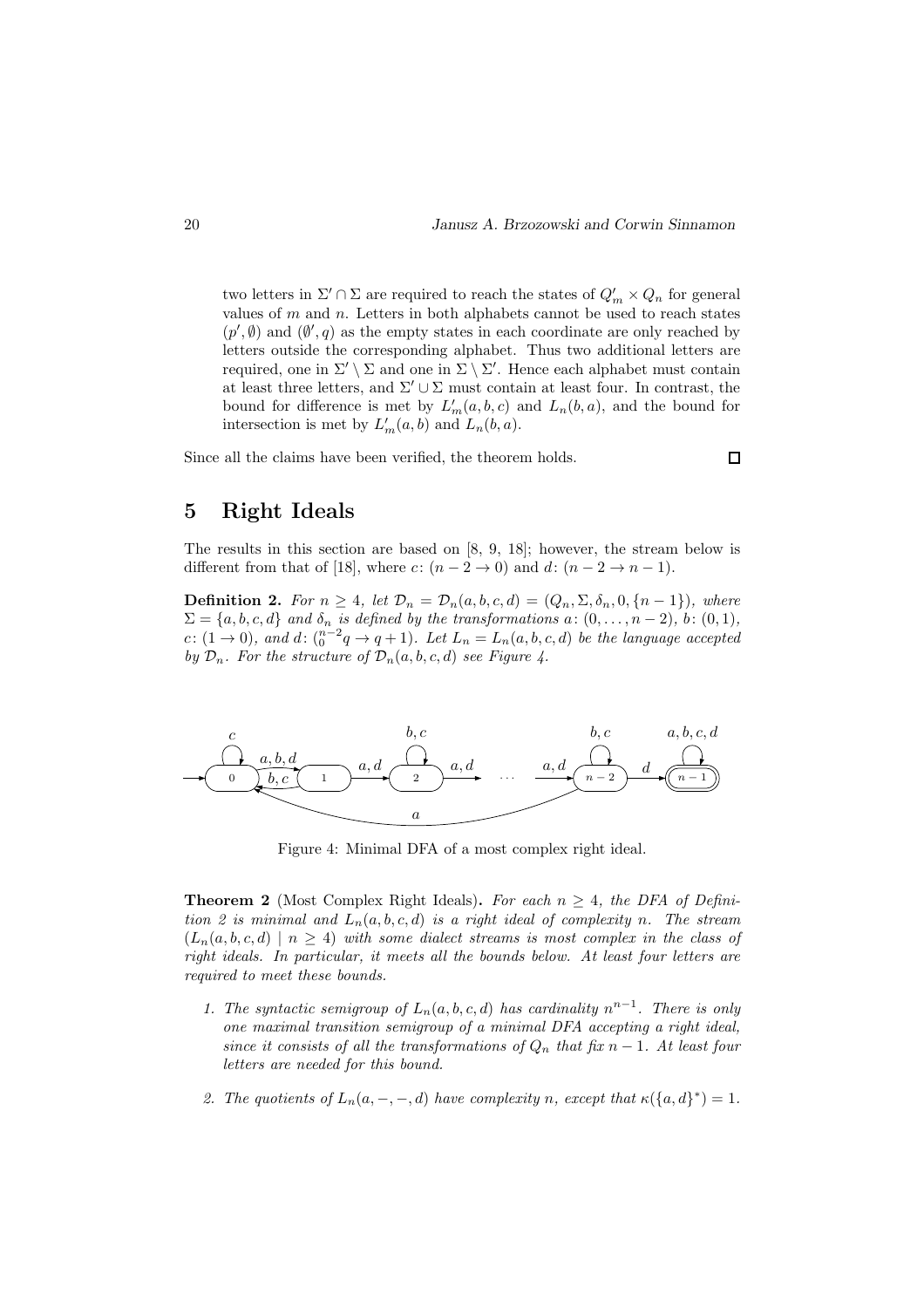Complexity of Right-Ideal, Prefix-Closed, and Prefix-Free Regular Languages 21

- 3. The reverse of  $L_n(a, -, -, d)$  has complexity  $2^{n-1}$ , and  $L_n(a, -, -, d)$  has  $2^{n-1}$ atoms.
- 4. Each atom  $A_S$  of  $L_n(a, b, c, d)$  has maximal complexity:

$$
\kappa(A_S) = \begin{cases} 2^{n-1}, & \text{if } S = Q_n; \\ 1 + \sum_{x=1}^{|S|} \sum_{y=1}^{n-|S|} {n-1 \choose x-1} {n-x \choose y}, & \text{if } \emptyset \subsetneq S \subsetneq Q_n. \end{cases}
$$

- 5. The star of  $L_n(a, -, -, d)$  has complexity  $n + 1$ .
- 6. a) Restricted Complexity: The product  $L'_m(a, -, c, d)L_n(a, -, c, d)$  has complexity  $m + 2^{n-2}$ .
	- b) Unrestricted Complexity: The product  $L'_m(a, -, c, d)L_n(b, -, c, d)$  has complexity  $m+2^{n-1}+2^{n-2}+$ 1. At least three letters for each language and four letters in total are required to meet this bound.
- 7. a) Restricted Complexity:

The complexity of ◦ is mn if ◦ ∈ {∩, ⊕}, mn –  $(m-1)$  if ◦ = \, and  $mn - (m + n - 2)$  if  $\circ = \cup$ , and these bounds are met by  $L'_m(a, -, -, d) \circ$  $L_n(-, -, d, a)$ . At least two letters are required to meet these bounds.

b) Unrestricted Complexity:

The complexity of  $L'_m(a, -, c, d) \circ L_n(b, -, d, a)$  is the same as for arbitrary regular languages:  $mn + m + n + 1$  if  $\circ \in \{\cup, \oplus\}, mn + m$ if ∘ = \, and mn if ∘ = ∩. At least three letters in each language and four letters in total are required to meet the bounds for intersection and symmetric difference. The bound for difference is also met by  $L'_m(a,-,c,d) \setminus L_n(-,-,d,a)$  and the bound for intersection is met by  $L'_m(a, -, -, d) \cap L_n(-, -, d, a).$ 

*Proof.* DFA  $\mathcal{D}_n(-, -, -, d)$  is minimal because the shortest word in  $d^*$  accepted by state q is  $d^{n-1-q}$ , and  $L_n(a, b, c, d)$  is a right ideal because it has only one final state and that state accepts  $\Sigma^*$ .

- 1. **Semigroup** The transformations induced by  $a$ ,  $b$ , and  $c$  generate all transformations of  $Q_{n-1}$ . Also, since the transformation induced by  $da^{n-2}$  is  $(n-2 \rightarrow n-1)$ , the transition semigroup of  $\mathcal{D}_n(a, b, c, d)$  contains the one in [18], which is maximal for right ideals. Hence the syntactic semigroup of  $L_n(a, b, c, d)$  has size  $n^{n-1}$  as well. The fact that at least four letters are needed was proved in [15].
- 2. Quotients If the initial state of  $\mathcal{D}_n(a, -, -, d)$  is changed to q with  $0 \le q \le$  $n-2$ , the new DFA accepts a quotient of  $L_n$  and is still minimal; hence the complexity of that quotient is n.
- 3. Reversal It was proved in [10] that the reverse has complexity  $2^{n-1}$ , and in [17] that the number of atoms is the same as the complexity of the reverse.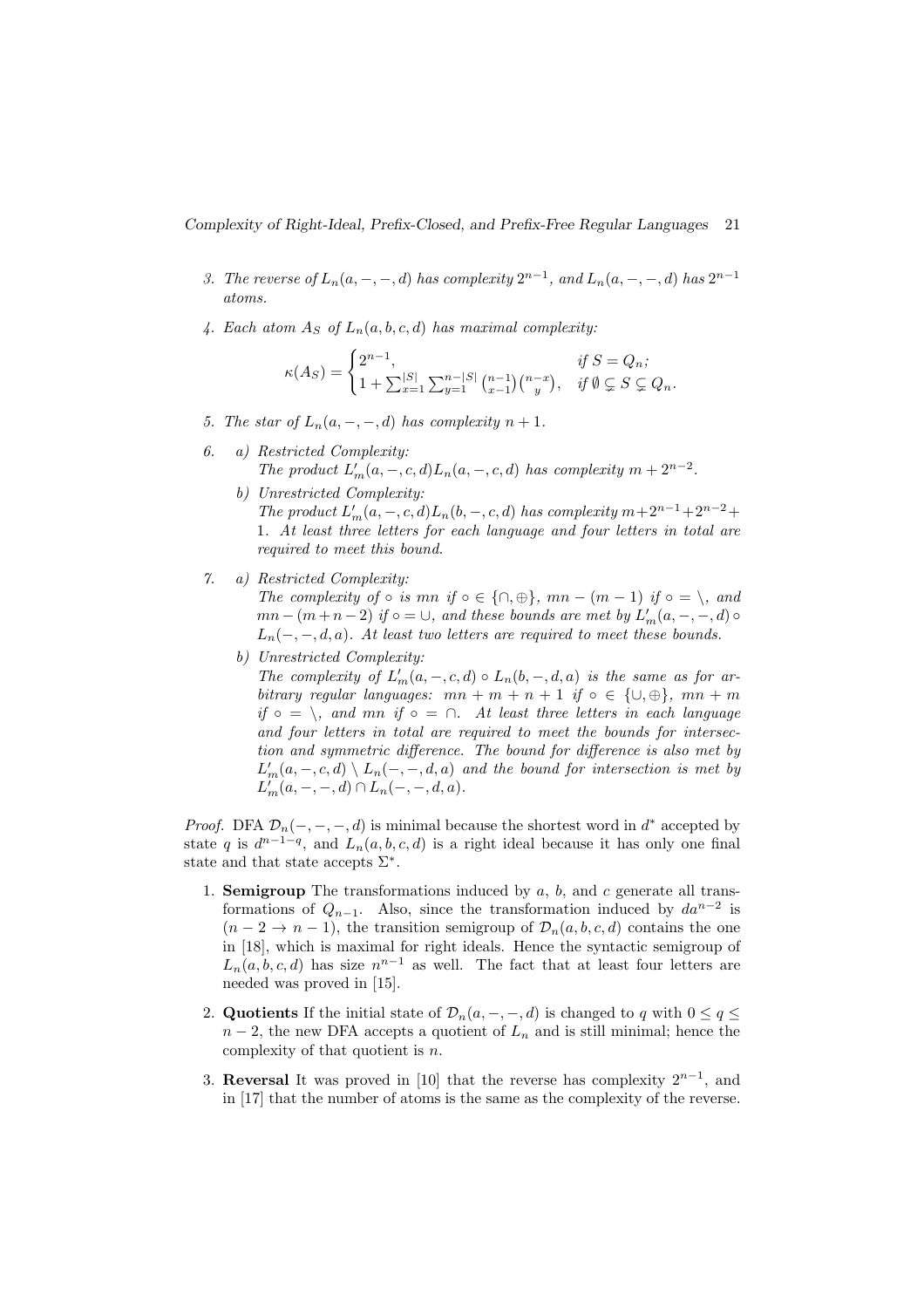- 4. Atoms The proof in [8] applies since the DFA has all the transformations that fix  $n-1$ .
- 5. Star If  $L_n$  is a right ideal, then  $L_n^* = L_n \cup \{\varepsilon\}$ . If we add a new initial state  $0'$  to the DFA of Definition 2 with the same transitions as those from 0 and make 0' final, the new DFA accepts  $L_n^*$  and is minimal for 0' does not accept a, and so is not equivalent to  $n-1$ .
- 6. **Product** Let  $\mathcal{D}' = (Q'_m, \Sigma', \delta', 0', \{(m-1)'\})$  and  $\mathcal{D} = (Q_n, \Sigma, \delta, 0, \{n-1\})$ be minimal DFAs of  $L'$  and  $L$ , respectively, where  $L'$  and  $L$  are right ideals. We use the standard construction of the NFA for the product  $L'L$ : the final state  $(m-1)'$  of D' becomes non-final, and an  $\varepsilon$ -transition is added from that state to the initial state  $0$  of  $D$ . We bound the complexity of the product by counting the reachable states in the subset construction on this NFA. The  $m-1$  non-final states  $\{p'\}\$  of  $\mathcal{D}'$  may be reachable, as well as  $\{(m-1)'\$ From  $\{(m-1)^\prime, 0\}$  we may reach all  $2^{n-2}$  subsets of  $Q_n$  which contain 0 but not  $n-1$ , and  $2^{n-2}$  states that contain both 0 and  $n-1$ ; however, the latter  $2^{n-2}$  states all accept  $\Sigma^*$  and are therefore equivalent. So far, we have  $m-1+2^{n-2}+1=m+2^{n-2}$  states; these are the only reachable sets if the witnesses are restricted to the same alphabet.

For the unrestricted case, suppose that  $\ell' \in \Sigma' \setminus \Sigma$  and  $\ell \in \Sigma \setminus \Sigma'$ . By applying  $\ell$  to  $\{(m-1)^\prime, 0\} \cup S$ ,  $S \subseteq Q_n \setminus \{0\}$ , we may reach all  $2^n - 1$  nonempty subsets of  $Q_n$ , and then by applying  $\ell'$  we reach the empty subset. However, the  $2^{n-1}$  subsets of  $Q_n$  that contain  $n-1$  all accept  $\Sigma^*$ . Hence there are at most  $2^{n-1} + 1$  additional sets, for a total of  $m + 2^{n-2} + 2^{n-1} + 1$ reachable sets.



Figure 5: An NFA for product of right ideals  $L'_m(a, -, c, d)$  and  $L_n(a, -, c, d)$ .

Restricted Complexity: To prove the bound is tight, consider the two dialects of the DFA of Definition 2 shown in Figure 5, where  $\Sigma = \{a, c, d\}$ . The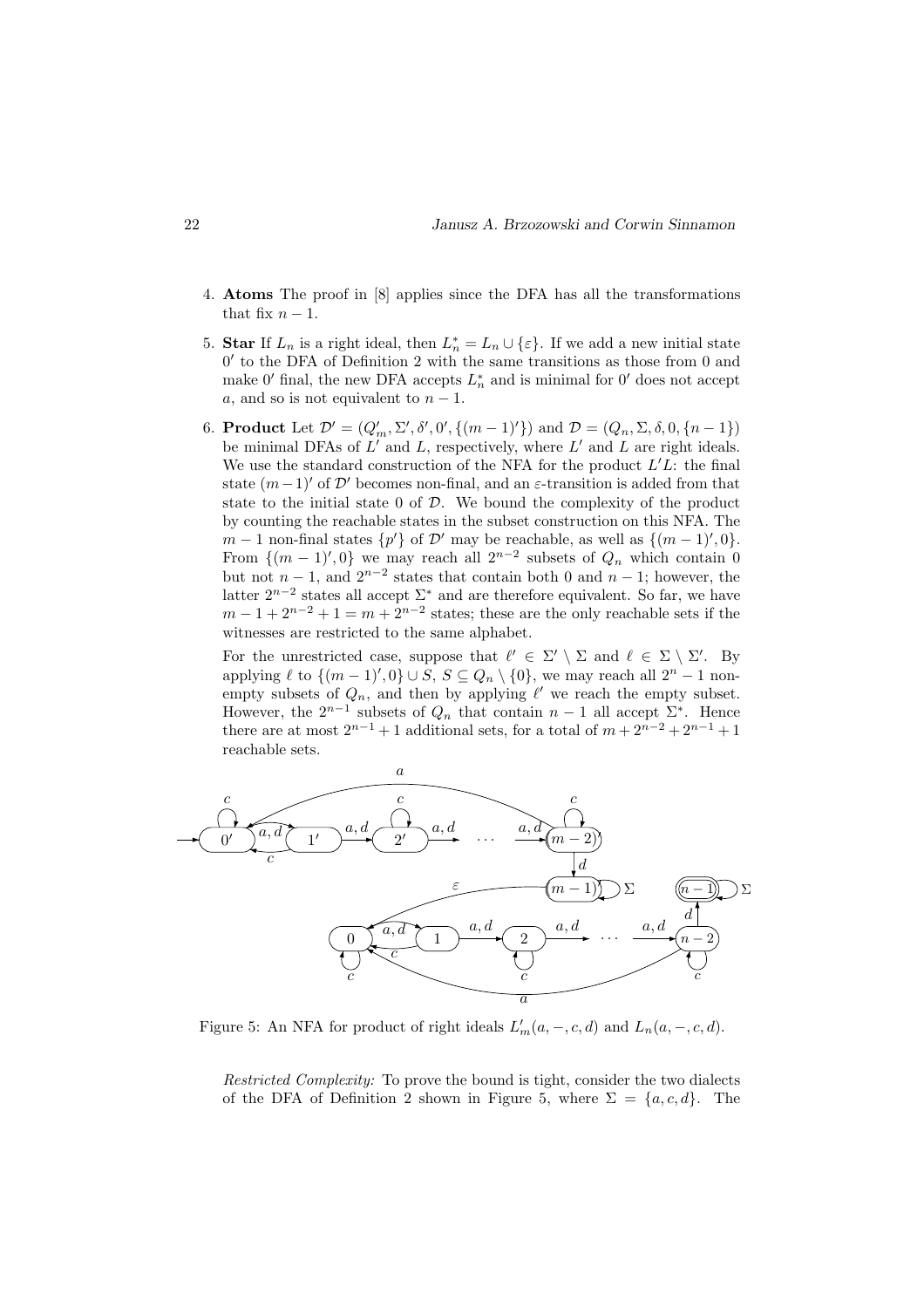$m-1$  sets  $\{p'\}\$ for  $p' \in Q'_{m-1}$  are reachable in  $\mathcal{D}'_m$  by words in  $d^*$ , and  $\{(m-1)', 0\}$  is reached by  $d^{m-1}$ . The  $2^{n-2}$  sets of the form  $\{(m-1)'', 0\} \cup S$ , where  $S \subseteq Q_n \setminus \{0\}$ , are reachable using words in  $\{c, d\}^*$  as follows: To reach  $\{(m-1)', 0\} \cup S$ , where  $S = \{q_1, \ldots, q_k\}, 1 \le q_1 < q_2 < \cdots < q_k \le n-1$ , we have first  $\{(m-1)^\prime, 0\}$  =  $\{(m-1)^\prime, 0, 1\}$ . State 1 will then be moved to the right by applying either d or dc repeatedly: If  $q_{k-1} = q_k - 1$ , use d; otherwise use dc. Repeating this process  $q_k$  times we eventually construct S. For example, to reach  $\{(m-1)', 0\} \cup \{2, 5, 7, 8\}$  use  $dd(dc)d(dc)d(dc).$ The  $2^{n-2}$  sets  $\{(m-1)', 0\} \cup S$  that contain  $n-1$  all accept  $\{a, c, d\}^*$ ; hence they are all equivalent.

The remaining states are pairwise distinguishable: States  $\{p'\}$  and  $\{q'\}$  with  $0 \le p < q \le m-2$  are distinguished by  $d^{m-1-q}d^{n-1}$ , and  $\{p'\}$  is distinguished from  $\{(m-1)^\prime, 0\} \cup S$  by  $d^{n-1}$ . Two non-final states  $\{(m-1)^\prime, 0\} \cup S$  and  $\{(m-1)',0\} \cup T$  with  $q \in S \oplus T$  are distinguished by  $a^{n-2-q}d$ . Thus the product has complexity  $m + 2^{n-2}$ .



Figure 6: An NFA for product of right ideals  $L'_m(a, -, c, d)$  and  $L_n(b, -, c, d)$ .

Unrestricted Complexity: Consider two dialects of the DFA of Definition 2 shown in Figure 6. Here  $\Sigma' = \{a, c, d\}$  and  $\Sigma = \{b, c, d\}$ . By the restricted case, all states  $\{p'\}$  for  $p' \in Q'_{m-1}$  and  $\{(m-1)', 0\} \cup S$  for  $S \subseteq Q_n \setminus \{0\}$  are reachable by words in  $\{c, d\}^*$ . Apply b from  $\{0'\}$  to reach the empty subset. By applying b to  $\{(m-1)^\prime, 0\} \cup S$ ,  $S \subseteq Q_n \setminus \{0\}$ , we reach all  $2^n - 1$  non-empty subsets of  $Q_n$ ; hence all states are reachable. However, the  $2^{n-1}$  sets  $S \subseteq Q_n$ that contain  $n-1$  all accept  $\{b, c, d\}^*$  and are sent to the empty state by a; hence they are all equivalent. Similarly, the  $2^{n-2}$  sets  $\{(m-1)',0\} \cup S$  that contain  $n-1$  all accept  $\{b, c, d\}^*$  and are sent to  $\{(m-1)', 0\}$  by a; hence they are also equivalent.

The remaining states are pairwise distinguishable. States  $\{p'\}$  and  $\{q'\}$  with  $0 \le p < q \le m-2$  are distinguished by  $d^{m-1-q}d^{n-1}$ , and  $\{p'\}$  is distinguished from  $\{(m-1)^\prime, 0\} \cup S$  or from S, where  $\emptyset \subsetneq S \subseteq Q_n$ , by  $d^{n-1}$ . Two states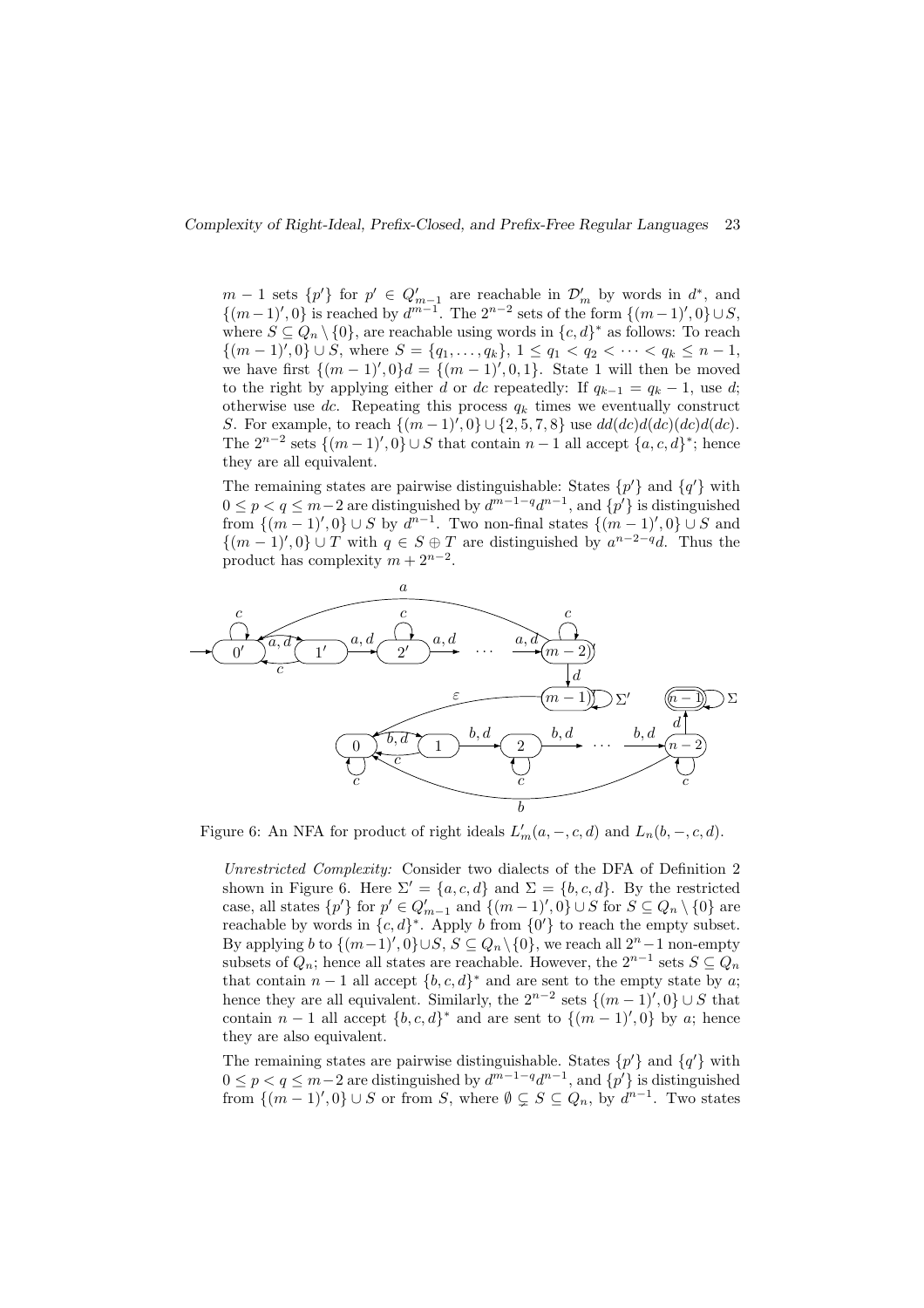$\{(m-1)^\prime, 0\} \cup S$  and  $\{(m-1)^\prime, 0\} \cup T$  with  $q \in S \oplus T$  are distinguished by  $b^{n-2-q}d$ , as are two states S and T with  $q \in S \oplus T$ . A state  $\{(m-1)', 0\} \cup S$ is distinguishable from T where  $S, T \subseteq Q_n$  by  $ad^{n-1}$ . Thus all  $m + 2^{n-2}$  +  $2^{n-1} + 1$  states are pairwise distinguishable.

At least three inputs to each DFA are required to achieve the bound in the unrestricted case: There must be a letter in  $\Sigma$  (like d) with a transition to  $n-1$  to reach sets containing  $n-1$ , and this letter must be in  $\Sigma'$  in order to reach the sets that contain both  $(m-1)'$  and  $n-1$ . However no single letter in  $\Sigma' \cap \Sigma$  is sufficient to reach every set of the form  $\{(m-1)', 0\} \cup S$ , regardless of its behaviour on  $Q_n$ . For example, if the letter maps  $0 \to q_1$  and  $q_1 \to q_2$ then it is impossible to reach the state  $\{(m-1)$ ', 0,  $q_2\}$  by repeatedly applying the letter from  $\{(m-1)$ ', 0}, as it can never delete  $q_1$ . Hence there must be at least two letters in  $\Sigma' \cap \Sigma$ . Furthermore there must be some  $\ell \in \Sigma \setminus \Sigma'$ to reach the empty state, and there must be some  $\ell' \in \Sigma' \setminus \Sigma$  to distinguish  $\{(m-1)$ ', 0, n – 1} from  $\{n-1\}$ . Thus each alphabet must contain at least three letters to meet the bound.

### 7. Boolean Operations

Restricted Complexity: The bounds for right ideals were derived in [10]. We show that the DFAs  $\mathcal{D}'_m(a, -, -, d)$  and  $\mathcal{D}_n(-, -, d, a)$  shown in Figure 7 of the right ideals of Definition 2 meet the bounds.



Figure 7: DFAs of  $L'_m(a, -, -, d)$  and  $L_n(-, -, d, a)$  for boolean operations.

Consider the direct product of  $L'_m(a, -, -, d)$  and  $L_n(-, -, d, a)$ , illustrated in Figure 8 for  $m = n = 4$ . For  $p' \in Q'_{m-1}$  state  $(p', 0)$  is reached by  $d^p$ . Since the first column of  $Q_{m-1} \times Q_n$  is reachable and  $(p', q) \stackrel{a}{\to} ((p+1)', (q+1)),$ where  $p + 1$  is taken mod  $m - 1$ , we can reach every state in  $Q_{m-1} \times Q_n$ . State  $((m-1)'$ , q) is reached by  $d^{m-1}a^q$ ; hence the states of  $Q'_m \times Q_n$  are reachable.

We now check distinguishability, which depends on the final states of the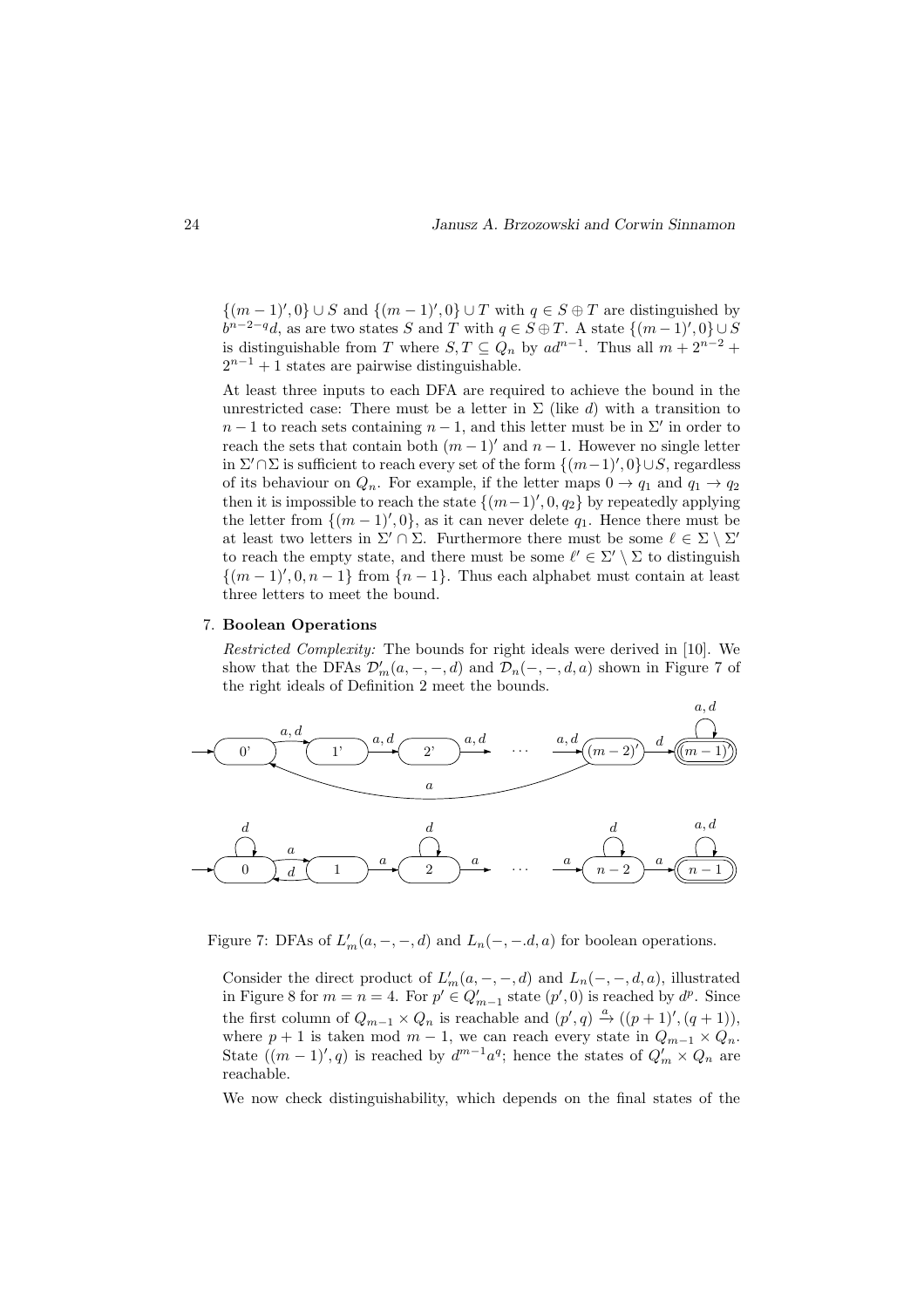

Figure 8: Partial illustration of direct product for  $L'_4(a, -, -, d) \oplus L_4(-, -, d, a)$ .

DFA. The direct product is made to recognize  $L'_m(a, -, -, d) \circ L_n(-, -, d, a)$ by setting the final states to be  $(\{(m-1)'\}\times Q_n) \circ (Q'_m\times \{n-1\}).$ 

For intersection and symmetric difference, all states are pairwise distinguishable. States that differ in the first coordinate are distinguished by words in d ∗a <sup>∗</sup> and states that differ in the second coordinate are distinguished by words in  $a^*d^*$ . Hence the complexity is  $mn$ .

For difference, the states  $\{(p', n-1) | p' \in Q'_m\}$  are all empty, and therefore equivalent. The remaining states are non-empty, and they are distinguished by words in  $d^*$  if they differ in the first coordinate or by words in  $a^*d^*$  if they differ in the second coordinate. Hence the complexity is  $mn - m + 1$ .

For union, the states  $\{(p', n-1) | p' \in Q'_m\} \cup \{((m-1)', q) | q \in Q_n\}$ are all final and equivalent as they accept  $\{a, d\}^*$ . The remaining states are distinguished by words in  $d^*$  if they differ in the first coordinate or by words in  $a^*$  if they differ in the second coordinate. Hence the complexity is  $mn - (m + n - 2)$ .

As in regular languages, one letter in  $\Sigma' \cap \Sigma$  is not sufficient to reach all the states of  $Q'_{m-1}$  ×  $Q_{n-1}$  for all values of m and n; hence two letters are required to meet any of the bounds.

Unrestricted Complexity: The unrestricted bounds for right ideals are the same as those for arbitrary regular languages [6]. We show that the DFAs  $\mathcal{D}'_m(a,-,c,d)$  and  $\mathcal{D}_n(b,-,d,a)$  of Definition 2 meet the bounds.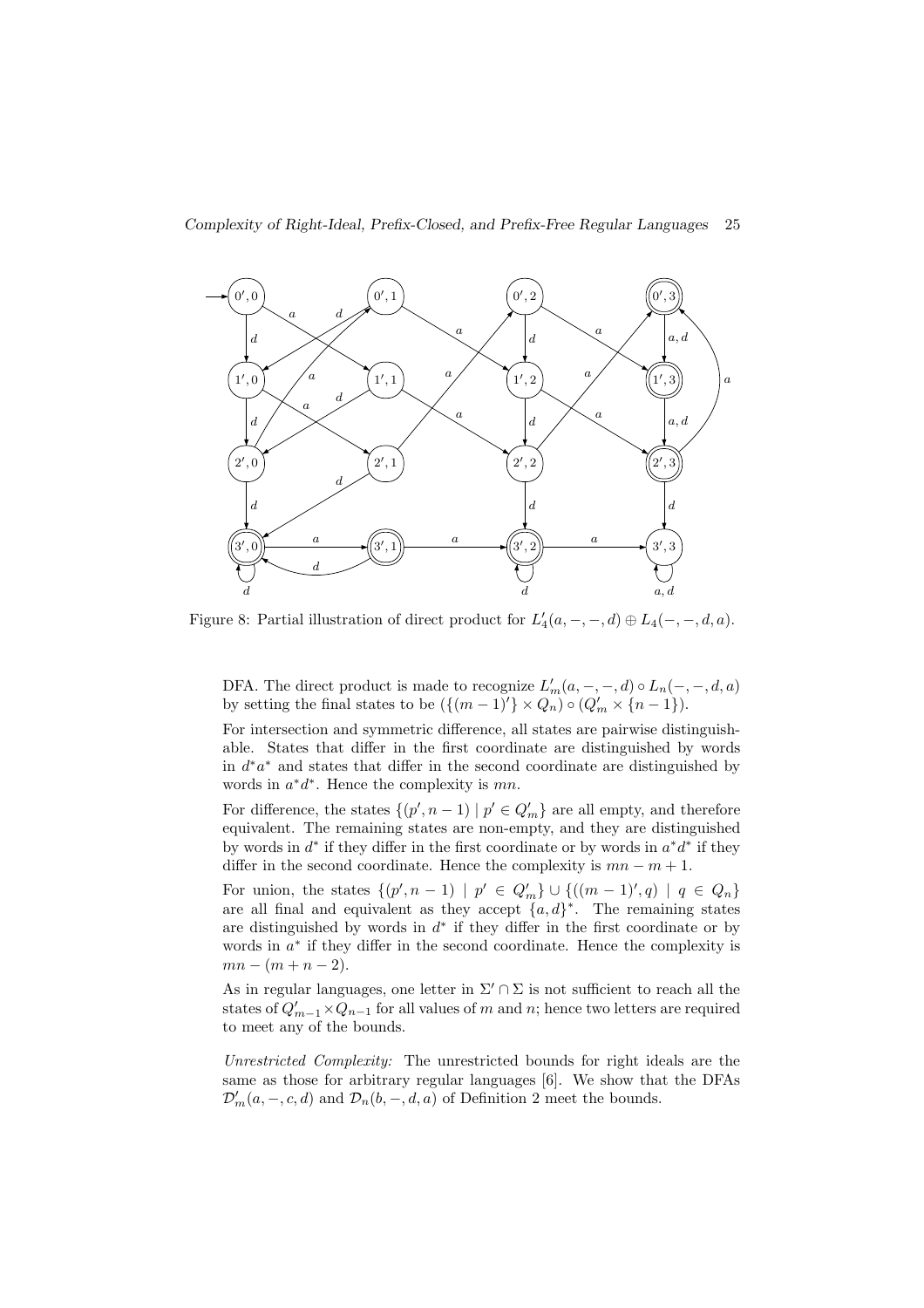

Figure 9: Partial illustration of the direct product for  $L'_4(a, -, c, d) \cup L_4(b, -, d, a)$ .

To compute  $L'_m(a, -, c, d) \circ L_n(b, -, d, a)$ , where  $\circ$  is a boolean operation, add an empty state  $\emptyset'$  to  $\mathcal{D}'_m(a,-,c,d)$ , and send all the transitions from any state of  $Q'_m$  under b to  $\emptyset'$ . Similarly, add an empty state  $\emptyset$  to  $\mathcal{D}_n(b, -, d, a)$  together with appropriate transitions; now the alphabets of the resulting DFAs are the same. The direct product of  $L'_m(a, -, c, d)$  and  $L_n(b, -, d, a)$  is illustrated in Figure 9 for  $m = n = 4$ .

As in the restricted case, the  $mn$  states of  $Q'_m \times Q_n$  are reachable by words in  ${a,d}^*$ . The remaining states  $(p', \emptyset)$  and  $(\emptyset', q)$  are easily seen to be reachable using  $b$  and  $c$ , as well as  $a$  and  $d$ .

We now check distinguishability, which depends on the final states of the DFA. The direct product is made to recognize  $L'_m(a, -, c, d) \circ L_n(b, -, d, a)$ by setting the final states to be  $({{(m-1)'} \times Q_n \cup {\emptyset}}) \circ (Q'_m \cup {\emptyset'} \times {n-1}).$ For union and symmetric difference, all states are pairwise distinguishable: States that differ in the first coordinate are distinguished by words in  $d^*c$  and states that differ in the second coordinate are distinguished by words in  $a^*b$ . For difference, the final states are  $((m-1)^\prime, q)$  for  $q \neq n-1$ . The alphabet of  $L'_m(a, -, c, d) \setminus L_n(b, -, a, d)$  is  $\{a, c, d\}$ ; hence we can omit b and delete all states  $(\emptyset', q)$  and be left with a DFA recognizing the same language. The remaining states are distinguished by words in  $d^*c$  if they differ in the first coordinate or by words in  $a^*d^*$  if they differ in the second coordinate.

For intersection, the only final state is  $((m-1)$ ',  $n-1$ ). The alphabet of  $L'_m(a, -, c, d) \cap L_n(b, -, d, a)$  is  $\{a, b\}$ ; hence we can omit b and c and delete all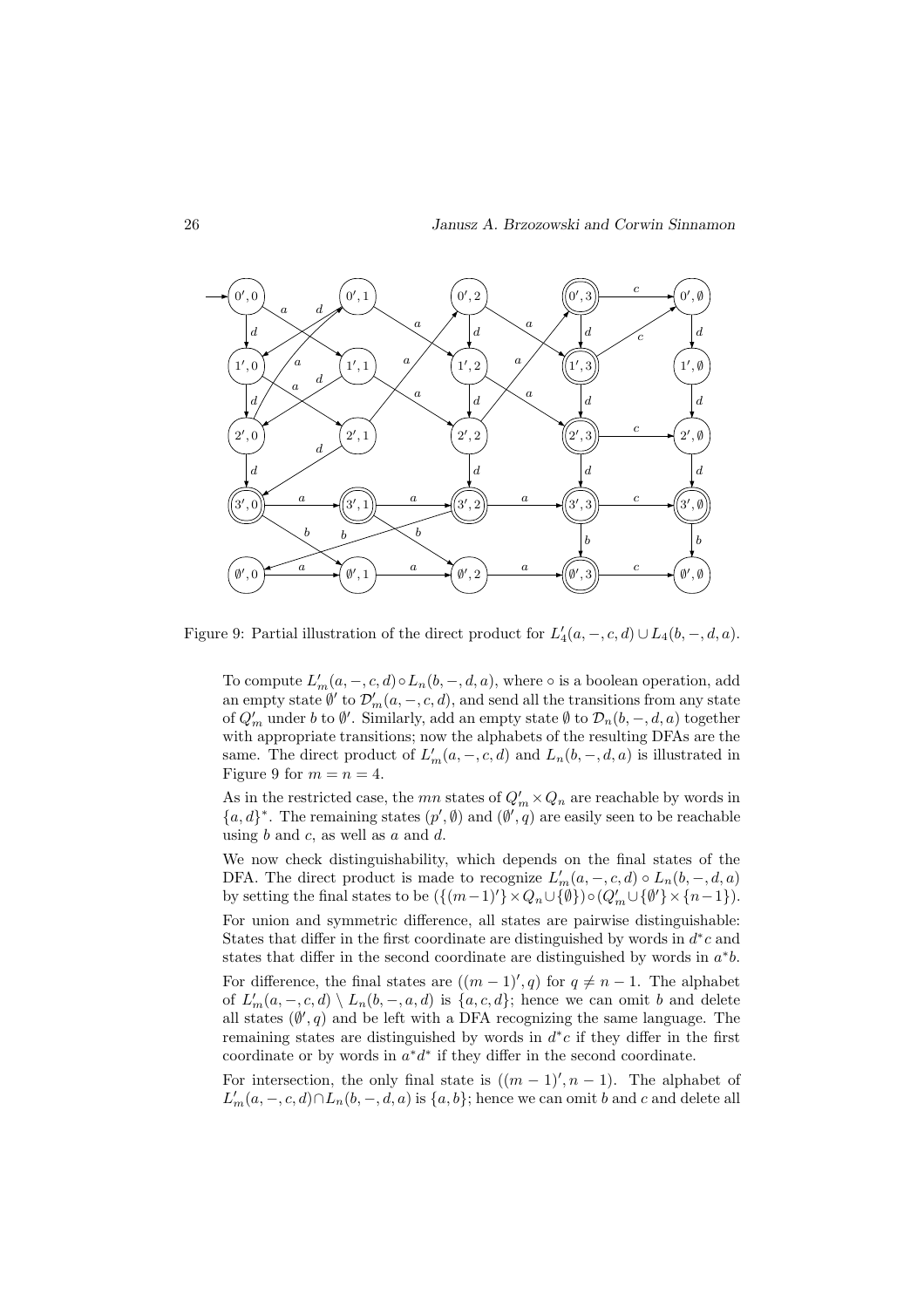states  $(p', \emptyset)$  and  $(\emptyset', q)$ . The remaining mn states are pairwise distinguishable as in the restricted case.

Note that the bound for difference is met by  $L'_m(a, -, c, d) \setminus L_n(-, -, d, a)$ , and that of intersection is met by  $L'_m(a, -, -, d) \cap L_n(-, -, d, a)$ . However the bounds for union and symmetric difference all require three letters in each dialect: There must be a letter in  $\Sigma' \setminus \Sigma$  to reach states of the form  $(p', \emptyset)$ , and there must a letter in  $\Sigma \setminus \Sigma'$  to reach states of the form  $(\emptyset', q)$ . As in regular languages, one letter in  $\Sigma' \cap \Sigma$  is not sufficient to reach all the states of  $Q'_m \times Q_n$  for all values of m and n; hence  $|\Sigma' \cap \Sigma| \ge 2$  and so both  $\Sigma'$  and Σ must contain at least three letters.

It has been shown in [10] that at least two letters are needed for each right ideal that meets the bounds for star or reversal. Hence almost all our witnesses in Theorem 2 that meet the bounds for the common operations use minimal alphabets.

### $\Box$

# 6 Prefix-Closed Languages

The complexity of operations on prefix-closed languages was studied in [11], but most complex prefix-closed languages were not considered. As every prefix-closed language has an empty quotient, the restricted and unrestricted complexities are the same for binary operations.

**Definition 3.** For  $n \geq 4$ , let  $\mathcal{D}_n = \mathcal{D}_n(a, b, c, d) = (Q_n, \Sigma, \delta_n, 0, Q_n \setminus \{n-1\}),$ where  $\Sigma = \{a, b, c, d\}$ , and  $\delta_n$  is defined by the transformations  $a: (0, \ldots, n-2)$ , b: (0, 1), c:  $(1 \to 0)$ , and d:  $\binom{0}{n-2}$   $q \to q-1$  (mod n)). Let  $L_n = L_n(a, b, c, d)$  be the language accepted by  $\mathcal{D}_n$ . The structure of  $\mathcal{D}_n(a, b, c, d)$  is shown in Figure 10.



Figure 10: DFA of a most complex prefix-closed language.

**Theorem 3** (Most Complex Prefix-Closed Languages). For each  $n > 4$ , the DFA of Definition 3 is minimal and  $L_n(a, b, c, d)$  is a prefix-closed language of complexity n. The stream  $(L_m(a, b, c, d) \mid m \ge 4)$  with some dialect streams is most complex in the class of prefix-closed languages. At least four letters are required to meet the bounds below.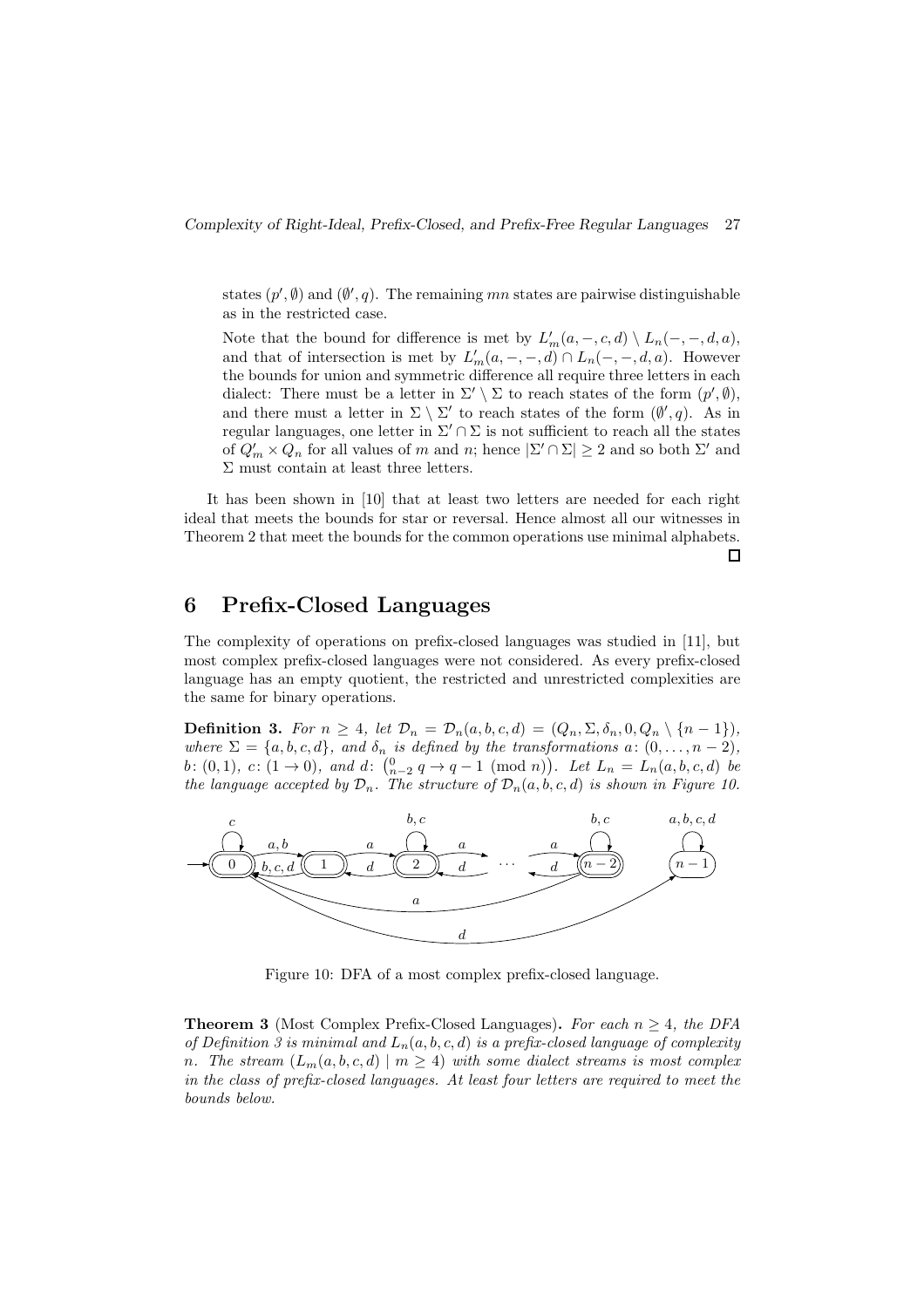- 1. The syntactic semigroup of  $L_n(a, b, c, d)$  has cardinality  $n^{n-1}$ .
- 2. The quotients of  $L_n(a, -, -, d)$  have complexity n, except for  $\emptyset$ , which has complexity 1.
- 3. The reverse of  $L_n(a, -, -, d)$  has complexity  $2^{n-1}$ , and  $L_n(a, -, -, d)$  has  $2^{n-1}$ atoms.
- 4. Each atom  $A_S$  of  $L_n(a, b, c, d)$  has maximal complexity:

$$
\kappa(A_S) = \begin{cases} 2^{n-1}, & \text{if } S = \emptyset; \\ 1 + \sum_{x=1}^{n-|S|} \sum_{y=1}^{|S|} {n-1 \choose x-1} {n-x \choose y}, & \text{if } \emptyset \subsetneq S \subsetneq Q_n. \end{cases}
$$

- 5. The star of  $L_n(a, -, c, d)$  has complexity  $2^{n-2} + 1$ .
- 6. The product  $L'_m(a, b, c, d)L_n(a, d, b, c)$  has complexity  $(m + 1)2^{n-2}$ .
- 7. For any proper binary boolean function  $\circ$ , the complexity of  $L'_m(a, b, -, d)$  $L_n(b, a, -, d)$  is maximal. In particular, the complexity is mn if  $\circ \in \{\cup, \oplus\},$  $mn - (n - 1)$  if  $\circ = \setminus$ , and  $mn - (m + n - 2)$  if  $\circ = \cap$ .

*Proof.* The DFA is minimal since state p rejects  $d^q$  if and only if  $p < q$ . It is prefix-closed because all non-empty states are final.

- 1. **Semigroup** Let d' induce the transformation  $\binom{n-2}{0}$   $\rightarrow$   $q+1$ ) (this was called d in the right-ideal section). Since  $ada = d'$ , the transition semigroup of the DFA of Figure 10 is the same as that of the DFA of the right ideal of Figure 4.
- 2. Quotients Obvious.
- 3. Reversal Since reversal commutes with complementation, we consider the complement of the language accepted by the DFA of Figure 10 restricted to the alphabet  $\{a, d\}$ . It was proved in [10] that the reverse of a right ideal has complexity at most  $2^{n-1}$ , and in [17] that the number of atoms is the same as the complexity of the reverse. It remains to prove that all  $2^{n-1}$  states of the DFA  $\mathcal{D}^R$  obtained by the subset construction from the NFA  $\mathcal N$  obtained by reversal of the DFA of the right ideal  $D$  are reachable and distinguishable. The proof is similar to that of [10]. Subset  $\{n-1\}$  is the initial state of N, and  $n-1$  appears in every reachable state of  $\mathcal{D}^R$ . Every subset  $\{n-1, q_2, q_3 \ldots, q_k\}$ of size k, where  $1 \le k \le n-2$  and  $0 \le q_2 < q_3 < \cdots < q_k \le n-2$ , is reached from the subset  $\{n-1, q_3-(q_2+1), \ldots, q_k-(q_2+1)\}\$  of size  $k-1$  by  $da^{n-(q_2+1)}$ . Since only state  $q, 0 \le q \le n-2$ , accepts  $a^q$ , any two subsets differing by q are distinguishable by  $a^q$ .
- 4. **Atoms** Let L be a prefix-closed language with quotients  $K_0, \ldots, K_{n-1}, n \geq 4$ . Recall that L is a right ideal with quotients  $K_0, \ldots, K_{n-1}$ . For  $S \subseteq \{0, \ldots, n-1\}$ 1}, the atom of L corresponding to S is  $A_S = \bigcap_{i \in S} K_i \cap \bigcap_{i \in \overline{S}} K_i$ . This can be rewritten as  $\bigcap_{i\in \overline{S}} K_i \cap \bigcap_{i\in \overline{S}} K_i$ , which is the atom of L corresponding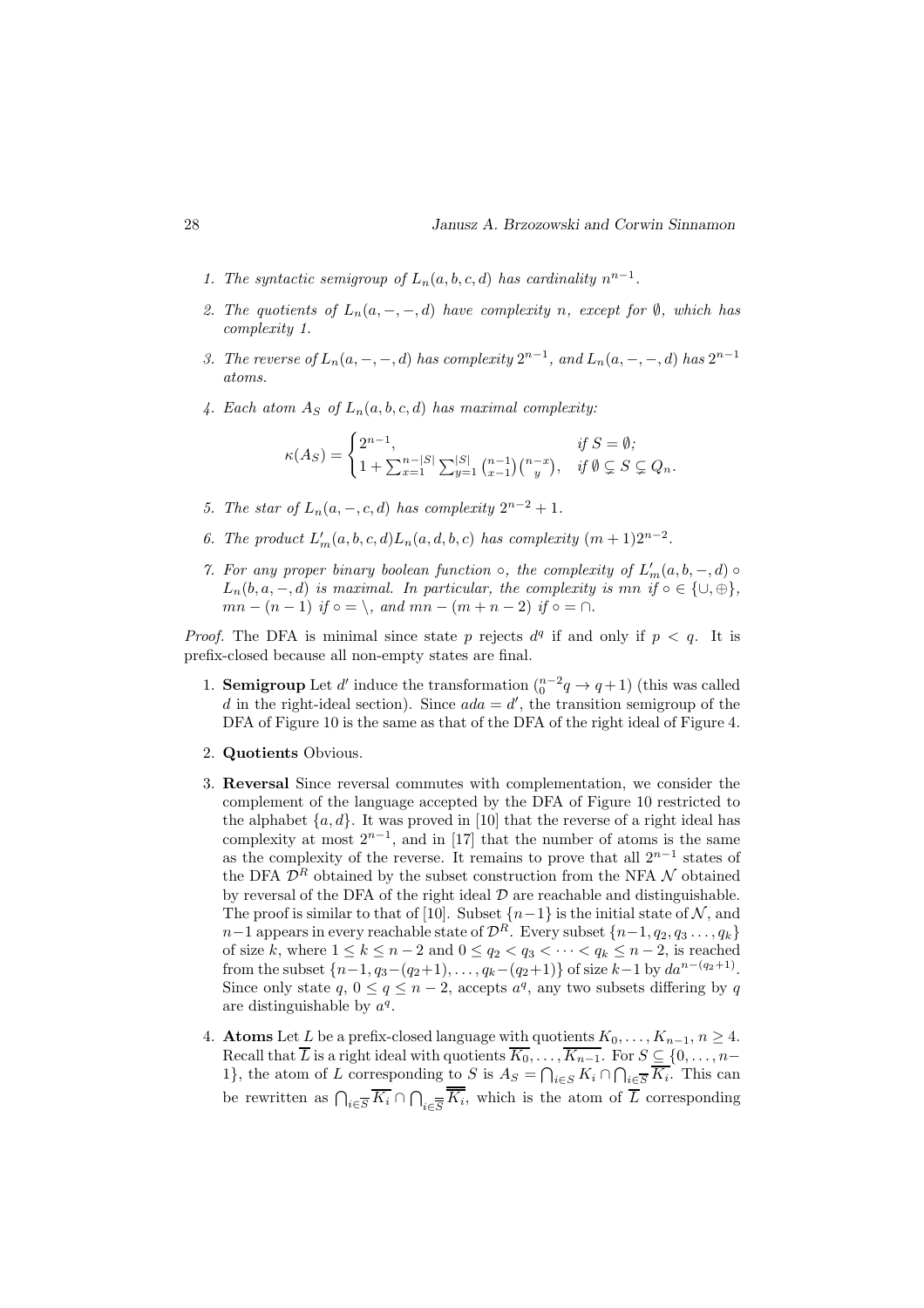to  $\overline{S}$ ; hence the sets of atoms of L and  $\overline{L}$  are the same. The claim follows from the theorem for right ideals. The proof in [8] applies since the DFA that accepts the complement of the prefix-closed language of Figure 10 has all the transformations that fix  $n-1$ .

- 5. Star It was proved in [11] that  $2^{n-2} + 1$  is the maximal complexity of the star of a prefix-closed language. We now show that  $L_n(a, -, c, d)$  meets this bound. Since  $L_n(a, -, c, d)$  accepts  $\varepsilon$ , no new initial state is needed and it suffices to delete the empty state and add an  $\varepsilon$ -transition from each final state to the initial state to get an NFA  $\mathcal N$  for  $L_n^*$ . In this NFA all  $2^{n-2}$  subsets of  $Q_{n-1}$  containing 0 are reachable and pairwise distinguishable. Any nonempty set  $\{0, q_2, q_3, ..., q_k\}$  of size k with  $0 < q_2 < q_3 < ... < q_k \le n - 2$  is reached from  $\{0, q_3 - q_2, \ldots, q_k - q_2\}$  of size  $k-1$  by  $a(ac)^{q_2-1}$ . Moreover, the empty set is reached from  $\{0\}$  by d, giving the required bound. Sets  $\{0\} \cup S$ and  $\{0\} \cup T$  with  $q \in S \oplus T$  are distinguished by  $a^{n-2-q}d^{n-2}$ .
- 6. Product It was shown in [11] that the complexity of the product of prefixclosed languages is  $(m+1)2^{n-2}$ . We now prove that our witness  $L'_m(a, b, c, d)$ with minimal DFA  $\mathcal{D}'_m(a, b, c, d)$  together with the dialect  $L_n(a, d, b, c)$  with minimal DFA  $\mathcal{D}_n(a, d, b, c)$  meets this bound. Construct the following NFA N for the product. Start with  $\mathcal{D}'_m(a, b, c, d)$ , but make all of its states non-final. Delete the empty state from  $\mathcal{D}_n(a, d, b, c)$  and all the transitions to the empty state, add an  $\varepsilon$ -transition from each state  $p' \in Q'_{m-1}$  to the initial state 0 of  $\mathcal{D}_n(a, d, b, c)$ . We will show that  $(m-1)2^{n-2}$  states of the form  $\{p', 0\} \cup S$ , where  $S \subseteq Q_{n-1} \setminus \{0\}$ , and  $2^{n-1}$  states of the form  $\{(m-1)'\} \cup S$ , where  $S \subseteq Q_{n-1}$  are reachable and pairwise distinguishable.

The initial state of the subset automaton of N is  $\{0',0\}$ . State  $\{1',0\}$  is reachable by b and  $\{p', 0\}$  for  $2 \le p \le m-2$  is reachable from  $\{1', 0\}$  by  $(ab)^{p-1}$ . State  $\{p', 0\} \cup S$  where  $p' \in Q'_{m-1}$  and  $S = \{q_1, \ldots, q_k\}$  is reachable from  $\{r', 0, q_2 - q_1, \ldots, q_k - q_1\}$  by  $a(ab)^{q_1-1}$  for some  $r' \in Q'_{m-1}$ . By induction, all  $(m-1)2^{n-2}$  states  $\{p', 0\} \cup S$  are reachable. From  $\{0', 0\} \cup S$  by  $d^2$ we reach  $\{(m-1)^\prime, 0\} \cup S$ . Further apply ca to reach  $\{(m-1)^\prime\} \cup S$ . Hence all  $2^{n-1}$  subsets of the form  $\{(m-1)'\}\cup S$  are reachable.

We check that the states are pairwise distinguishable in four cases.

- a)  $\{(m-1)'\}\cup S$  and  $\{(m-1)'\}\cup T$  with  $r\in S\oplus T$  are distinguished by  $a^{n-2-r}c^{n-2}.$
- b)  $\{p'\}\cup S$  and  $\{p'\}\cup T$  with  $r\in S\oplus T$  reduces to Case (a) by  $a^{n-2-r}d^m$ .
- c)  $\{p'\}\cup S$  and  $\{(m-1)'\}\cup T$  with  $p' \in Q'_{m-1}$  are distinguished by  $c^n$ .
- d)  $\{p'\}\cup S$  and  $\{q'\}\cup T$  with  $p < q \leq m-2$  reduces to Case (c) by  $d^{p+1}$ .
- 7. Boolean Operations It is again convenient to consider the ideal languages defined by the complements of the prefix-closed languages of Figure 10 restricted to the alphabet  $\{a, b, d\}$  and then use De Morgan's laws. Since every prefix-closed language has an empty quotient, it is sufficient to consider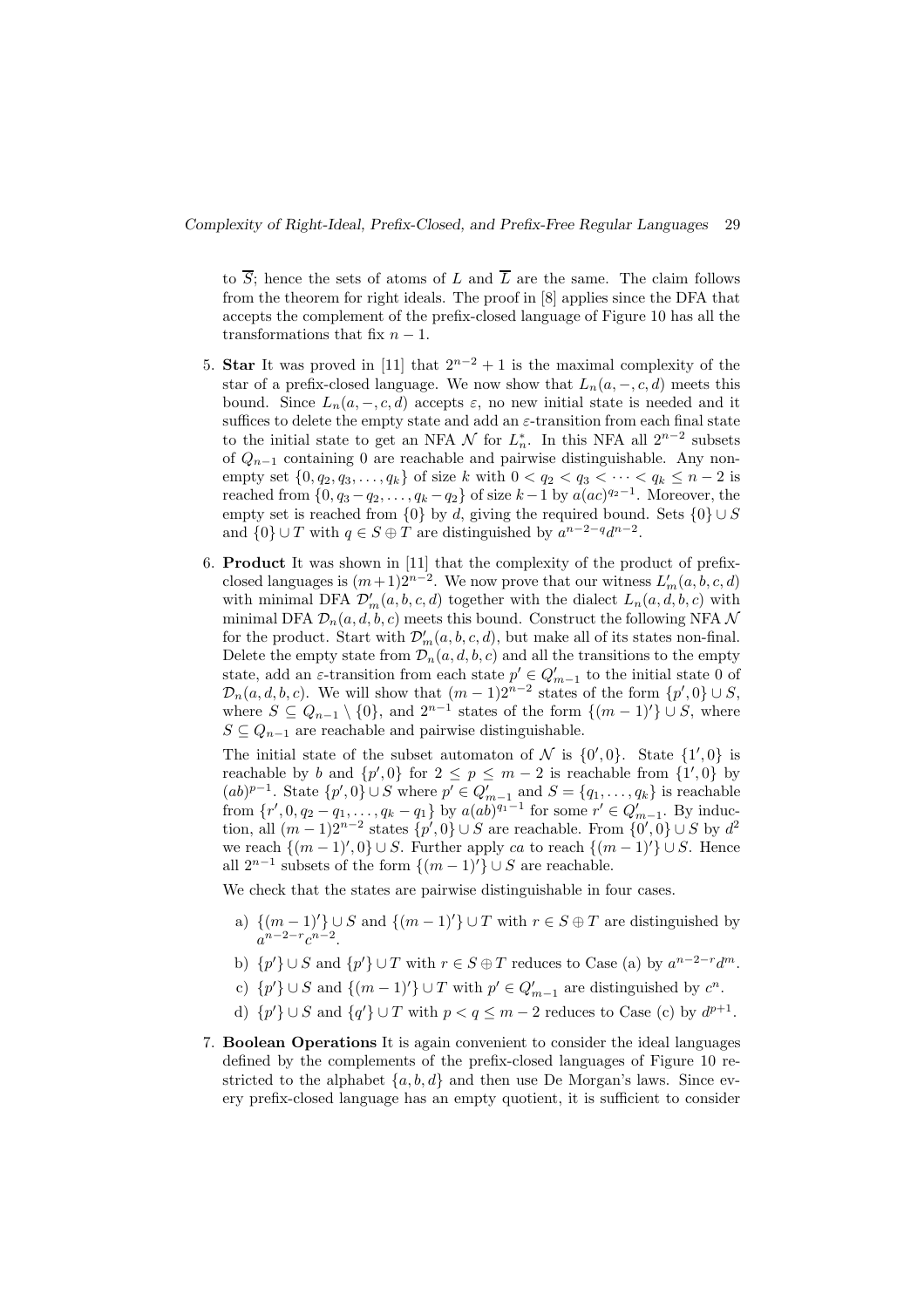boolean operations on languages over the same alphabet. The problems are the same as those in  $[9]$ , except that there the transformation induced by d is  $d:(n-2 \rightarrow n-1)$ .

Let  $\mathcal{D}_n(a, b, c, d)$  denote the DFA for the complement of the prefix-closed language of Definition 3 of complexity  $n$  and let  $L_n$  be the language accepted by  $\mathcal{D}_n$ . We consider boolean operations on right ideals  $L'_m$  and  $L_n$ .



Figure 11: Partial illustration of the direct product for  $L'_4(a, b, -, d) \oplus L_5(b, a, -, d)$ .

The direct product is illustrated in Figure 11. The states in  $Q'_{m-1} \times Q_{n-1}$ are reachable from the initial state  $(0', 0)$  by [2, Theorem 1] and computation in the case  $m = n = 4$ . Then  $((m - 1)^\prime, 0)$  is reached from  $(0^\prime, 1)$  by d and states of the form  $((m-1)^\prime, q), 0 \le q \le n-2$ , are then reached by words in  $b^*$ . Similarly,  $(0', n - 1)$  is reached from  $(1', 0)$  by d and states of the form  $(p', n-1)$ ,  $0 \le p \le m-2$ , are then reached by words in  $a^*$ . Finally,  $((m-1)', n-1)$  is reached from  $((m-1)', 0)$  by d. Hence all mn states are reachable.

Let  $S = Q'_{m-1} \times Q_{n-1}$ ,  $R = \{(m-1)'\} \times Q_n$ , and  $C = Q'_m \times \{n-1\}$ . The final states of the direct product to recognize  $L'_m(a, b, -, d) \circ L_n(b, a, -, d)$  are  $R \circ C$ .

Consider the following DFAs:  $D'_{m-1}(a, b) = (Q'_{m-1}, \{a, b\}, \delta, 0', \{0'\})$  and  $D_{n-1}(b, a) = (Q_{n-1}, \{a, b\}, \delta, 0, \{0\})$ . By [2, Theorem 1], the states of S are pairwise distinguishable with respect to states  $(\{0'\}\times Q_{n-1}) \circ (Q'_{m-1}\times \{0\})$ for any  $\circ \in \{\cup, \oplus, \setminus, \cap\}$ . One can verify that if w distinguished two states of S with respect to  $({0'} \times Q_{n-1}) \circ (Q'_{m-1} \times {0})$ , then wd distinguishes them with respect to  $R \circ C$  for each  $\circ = \{\cup, \oplus, \setminus, \cap\}$ . The rest of the argument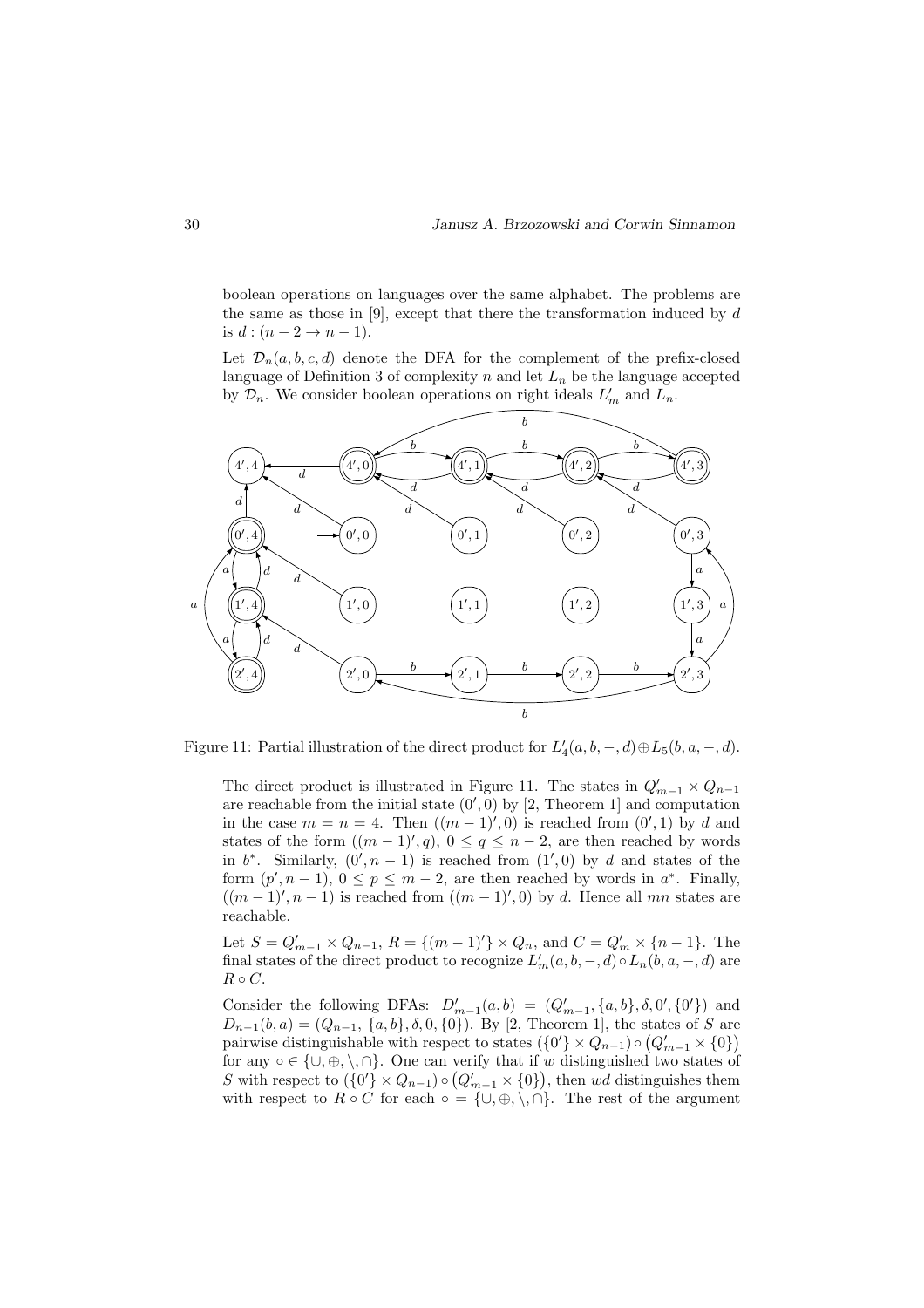depends on the operation  $\circ \in \{\cup, \oplus, \setminus, \cap\}.$ 

 $\cap$ , ⊕: All mn states are pairwise distinguishable. The states of R are distinguished by words in  $d^*$ . The states of C are similarly distinguishable. The states of R are distinguished from the states of C by words in  $\{a, d\}^*$ . Every state of S is sent to a state of R by a word in  $\{a,d\}^*$ , and similarly to a state of C by a word in  ${b,d}$ <sup>\*</sup>; thus the states of S are distinguishable from the states of R or C.

\: The states of C are all empty, leaving  $m(n-1) + 1$  distinguishable states. The states of R are distinguished by words in  $d^*$ .

∪: The states of  $R$  and  $C$  are equivalent final states accepting all words, leaving  $(m-1)(n-1)+1$  distinguishable states.

By De Morgan's laws we have  $\kappa(L'_m \cup L_n) = \kappa(\overline{L'_m} \cap \overline{L_n}), \kappa(L'_m \oplus L_n) =$  $\kappa(\overline{L'_m \oplus L_n}), \kappa(L'_m \setminus L_n) = \kappa(\overline{L_n} \setminus \overline{L'_m}), \text{ and } \kappa(L'_m \cap L_n) = \kappa(\overline{L'_m \cup L_n}).$  Thus the prefix-closed witness meets the bounds for boolean operations.

Since the semigroup of a prefix-closed language is the same as that of its complement, which is a right ideal, at least four letters are required to meet all the bounds.  $\Box$ 

## 7 Prefix-Free Languages

The complexity of operations on prefix-free languages was studied in [19, 22, 23], but most complex prefix-free languages were not considered. As every prefix-free language has an empty quotient, the restricted and unrestricted complexities are the same for binary operations.

**Definition 4.** For  $n \geq 4$ , let  $\Sigma_n = \{a, b, c, d, e_0, \ldots, e_{n-3}\}$  and define the DFA  $\mathcal{D}_n(\Sigma_n) = (Q_n, \Sigma_n, \delta_n, 0, \{n-2\})$ , where  $\delta_n$  is defined by the transformations  $a: (n-2 \to n-1)(0, \ldots, n-3), b: (n-2 \to n-1)(0, 1), c: (n-2 \to n-1)(1 \to 0),$ d:  $(0 \to n-2)(Q_n \setminus \{0\} \to n-1), e_q: (n-2 \to n-1)(q \to n-2)$  for  $q = 0, \ldots, n-3$ . The transformations induced by a and b coincide when  $n = 4$ . Let  $L_n(\Sigma_n)$  be the language accepted by  $\mathcal{D}_n(\Sigma_n)$ . The structure of  $\mathcal{D}_n(\Sigma_n)$  is shown in Figure 12.

**Theorem 4.** For  $n \geq 4$ , the DFA of Definition 4 is minimal and  $L_n(\Sigma)$  is a prefixfree language of complexity n. The stream  $(L_n(a, b, c, d, e_0, \ldots, e_{n-3}) \mid n \geq 4)$  with dialect stream  $(L_n(b, a, -, -, e_0, e_{n-3}) \mid n \ge 4)$  is most complex in the class of prefix-free languages. At least  $n + 2$  inputs are required to meet all the bounds below.

1. The syntactic semigroup of  $L_n(a, b, c, -, e_0, \ldots, e_{n-3})$  has cardinality  $n^{n-2}$ . There is only one maximal transition semigroup of minimal DFAs accepting prefix-free languages. Moreover, fewer than  $n+1$  inputs do not suffice to meet this bound.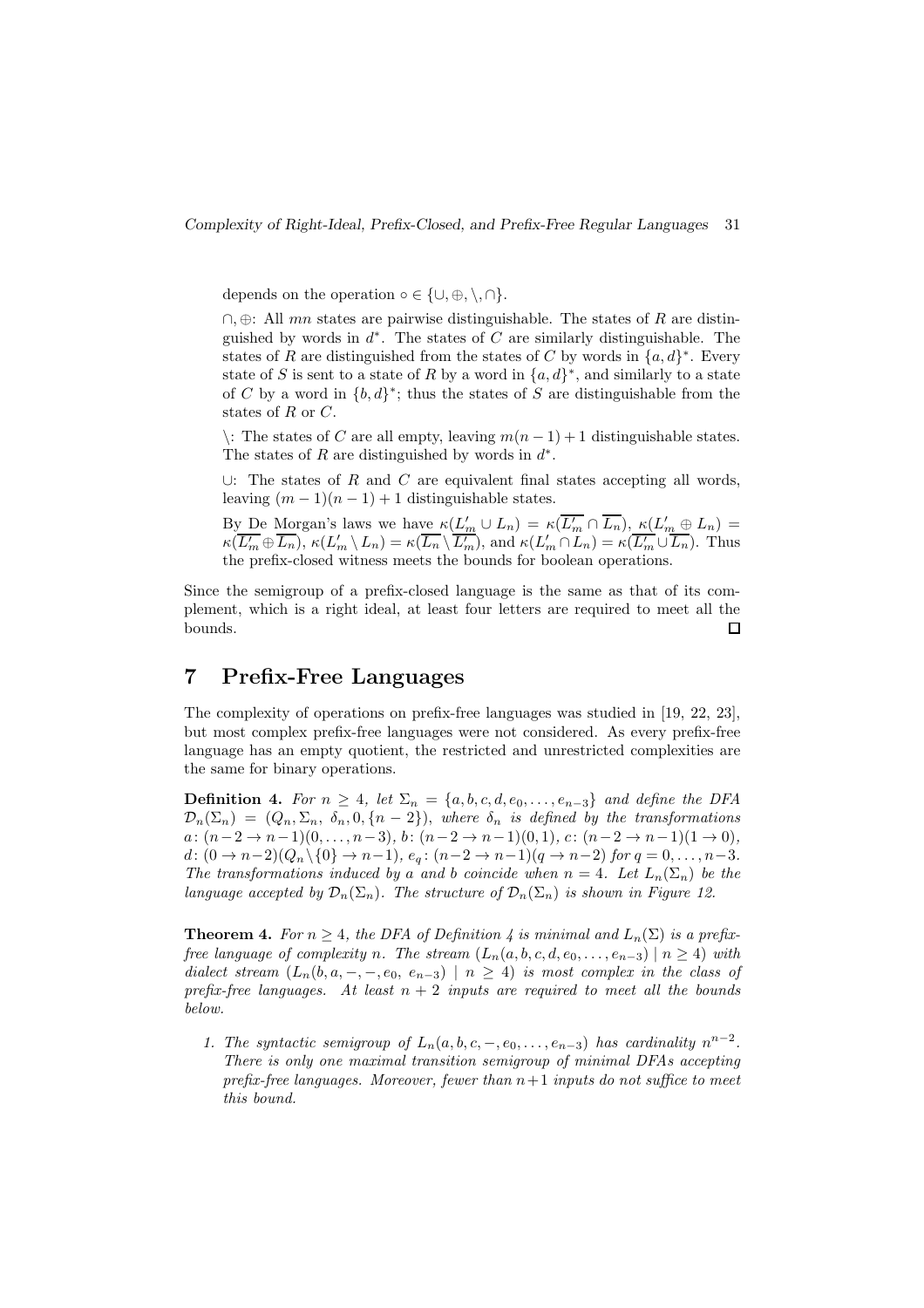

Figure 12: DFA of a most complex prefix-free language. Input d not shown; other missing transitions are self-loops.

- 2. The quotients of  $L_n(a, -, -, d)$  have complexity n, except for  $\varepsilon$  and  $\emptyset$ , which have complexity 2 and 1, respectively.
- 3. The reverse of  $L_n(a, -, c, -, e_0)$  has complexity  $2^{n-2}+1$ , and  $L_n(a, -, c, -, e_0)$ has  $2^{n-2}+1$  atoms.
- 4. Each atom  $A_S$  of  $L_n(a, b, c, -, e_0)$  has maximal complexity:

$$
\kappa(A_S) = \begin{cases} 2, & \text{if } S = \{n-2\}; \\ 2^{n-1}, & \text{if } S = \emptyset; \\ 2^{n-2} + 1, & \text{if } S = Q_{n-2}; \\ 2 + \sum_{x=1}^{|S|} \sum_{y=1}^{n-2-|S|} {n-2 \choose x} {n-2-x \choose y}, & \text{if } \emptyset \subsetneq S \subsetneq Q_{n-2}. \end{cases}
$$

- 5. The star of  $L_n(a, -, -, d)$  has complexity n.
- 6. The product  $L'_m(a, -, -, d)L_n(a, -, -, d)$  has complexity  $m + n 2$ .
- 7. For  $m, n \geq 4$  but  $(m, n) \neq (4, 4)$ , and for any proper binary boolean function ○, the complexity of  $L_m(a, b, -, -, e_0, e_{m-3}) \circ L_n(b, a, -, -, e_0, e_{n-3})$  is maximal. In particular, these languages meet the bounds  $mn - 2$  for union and symmetric difference,  $mn-2(m+n-3)$  for intersection, and  $mn-(m+2n-4)$ for difference.

*Proof.* Since only state q accepts  $a^{n-2-q}d$  for  $0 \le q \le n-3$ , DFA  $\mathcal{D}_n(a, -, -, d)$  is minimal. Since it has only one final state and that state accepts  $\{\varepsilon\}, L_n(a, -, -, d)$ is prefix-free.

1. **Semigroup** The proof that the size of the semigroup is  $n^{n-2}$  is very similar to that in [12]. Inputs a, b, and c generate all transformations of  $Q_{n-2}$ . Moreover, any state  $q \in Q_{n-2}$  can be sent to  $n-2$  by  $e_q$  and to  $n-1$  by  $e_q e_q$ .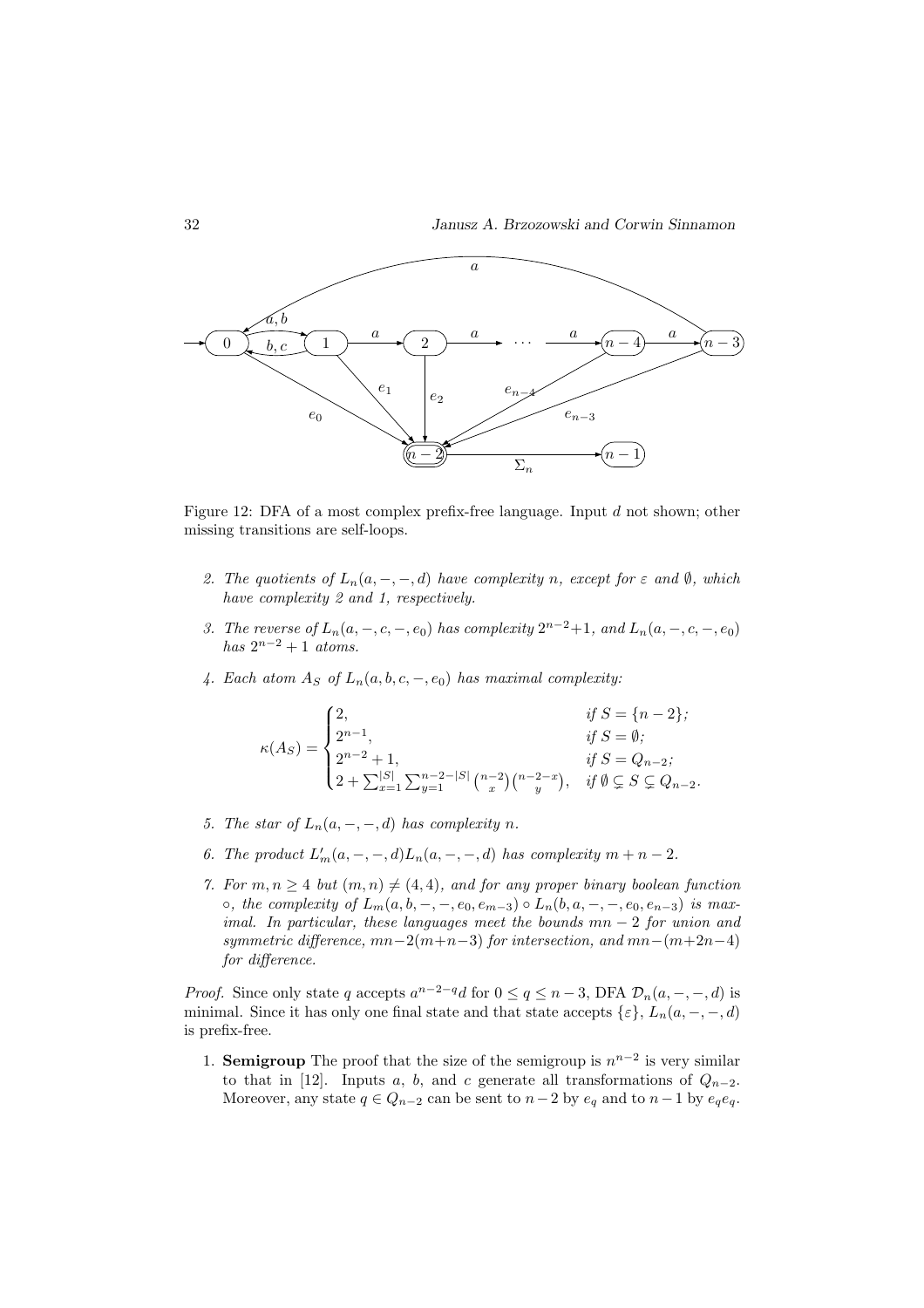Hence we have all  $n^{n-2}$  transformations of  $Q_n$  that fix  $n-1$  and send  $n-2$ to  $n - 1$ . The maximal transition semigroup is unique, since it must contain all these transformations.

To prove that at least  $n + 1$  inputs are necessary, we see that  $e_q$ :  $(n - 2 \rightarrow$  $n-1$ ) $(q \rightarrow n-2)$  is in the transition semigroup of  $\mathcal{D}_n$ . There are two types of states in  $q \in Q_{n-2}$ : those of Type 1, for which  $e_q$  is a generator (that is, the transformation of  $e_q$  is induced by a single letter), and those of Type 2, for which it is not. If  $e_q$  and  $e_p$  are generators, then clearly  $e_p \neq e_q$ .

If  $e_q$  is not a generator, then it must be a composition,  $e_q = u_q v_q$ , where  $u_q$ is in the semigroup and  $v_q$  is a generator. No state can be mapped by  $u_q$ to  $n-2$  because then  $v_q$  would map  $n-2$  to  $n-1$ . Hence  $u_q$  must be a permutation of  $Q_{n-2}$ . If  $q \neq q'$  and  $e_q$  and  $e_{q'}$  are not generators, then there exist  $u_q, v_q$  and  $u_{q'}, v_{q'}$  as above, such that  $e_q = u_q v_q$  and  $e_{q'} = u_{q'} v_{q'}$ . Then we must have  $qu_q \neq q'u_{q'}$ ; otherwise both q and q' would be mapped to  $n-2$ . Hence  $v_q \neq v_{q'}$  and all the generators of this type are distinct.

Finally, if  $e_q$  is a generator and  $v_{q'}$  is as above, then  $e_q \neq v_{q'}$ , for otherwise  $u_{q'}$ would be the identity and  $q'$  would be of Type 1. Therefore,  $n-2$  generators are required in addition to those induced by  $a, b$  and  $c$ .

- 2. Quotients This is clear from the definition.
- 3. Reversal This was proved in [12].
- 4. Atoms First we establish an upper bound on the complexity of atoms of prefix-free languages. Let  $L$  be a prefix-convex language with  $n$  quotients  $K_0, \ldots, K_{n-1}$ , in which  $K_{n-2}$  is final and  $K_{n-1} = \emptyset$ . Consider the intersection  $A_S = \bigcap_{i \in S} K_i \cap \bigcap_{i \in \overline{S}} K_i$ , where  $S \subseteq Q_n$ , and  $S = Q_n \setminus S$ . Clearly  $n-1$  must be in  $\overline{S}$  if  $A_S$  is an atom, for an atom must be non-empty. Since a prefix-free language has only one final state and that state accepts  $\varepsilon$ , if  $n - 2 \in S$ , no other quotient is in S, for then  $A<sub>S</sub>$  would not be an atom. Hence if  $S = \{n-2\}$ then  $A_S = \{\varepsilon\}$ , and  $\kappa(A_S) = 2$ .

Now suppose  $S = \emptyset$ ; then  $A_S = \bigcap_{i \in \overline{S}} K_i$ . Since  $K_{n-1}$  appears in every quotient of  $A_s$ , there are at most  $2^{n-1}$  subsets of  $Q_{n-1}$  that can be reached from  $A_S$  together with  $n-1$ . Hence  $\kappa(A_S) \leq 2^{n-1}$ .

If  $S = Q_{n-2}$ , then  $\overline{S} = \{n-2, n-1\}$  and  $\bigcap_{i \in \overline{S}} \overline{K_i} = \Sigma^+$ . If we reach  $\overline{K_{n-1}} = \Sigma^*$ , then any intersection which has  $\{n-2, n-1\}$  in the complemented part is equivalent to one that has only  $\{n-1\}$ , since no quotient other than  $K_{n-2}$  contains  $\varepsilon$ . Hence we can reach at most  $2^{n-2}-1$  subsets of  $Q_{n-2}$ , along with the intersection  $K_{n-2} \cap \overline{K_{n-1}} = \varepsilon$ , and the empty quotient, for a total of  $2^{n-2}+1$  states.

Finally, consider the case where  $\emptyset \subseteq S \subseteq Q_{n-2}$ . Then we have from 1 to |S| uncomplemented quotients  $K_i$  with  $i \in Q_{n-2}$ , and from 1 to  $n-2-|S|$ quotients  $K_i$  with  $i \in Q_{n-2}$  in the complemented part; this leads to the formula given in the theorem.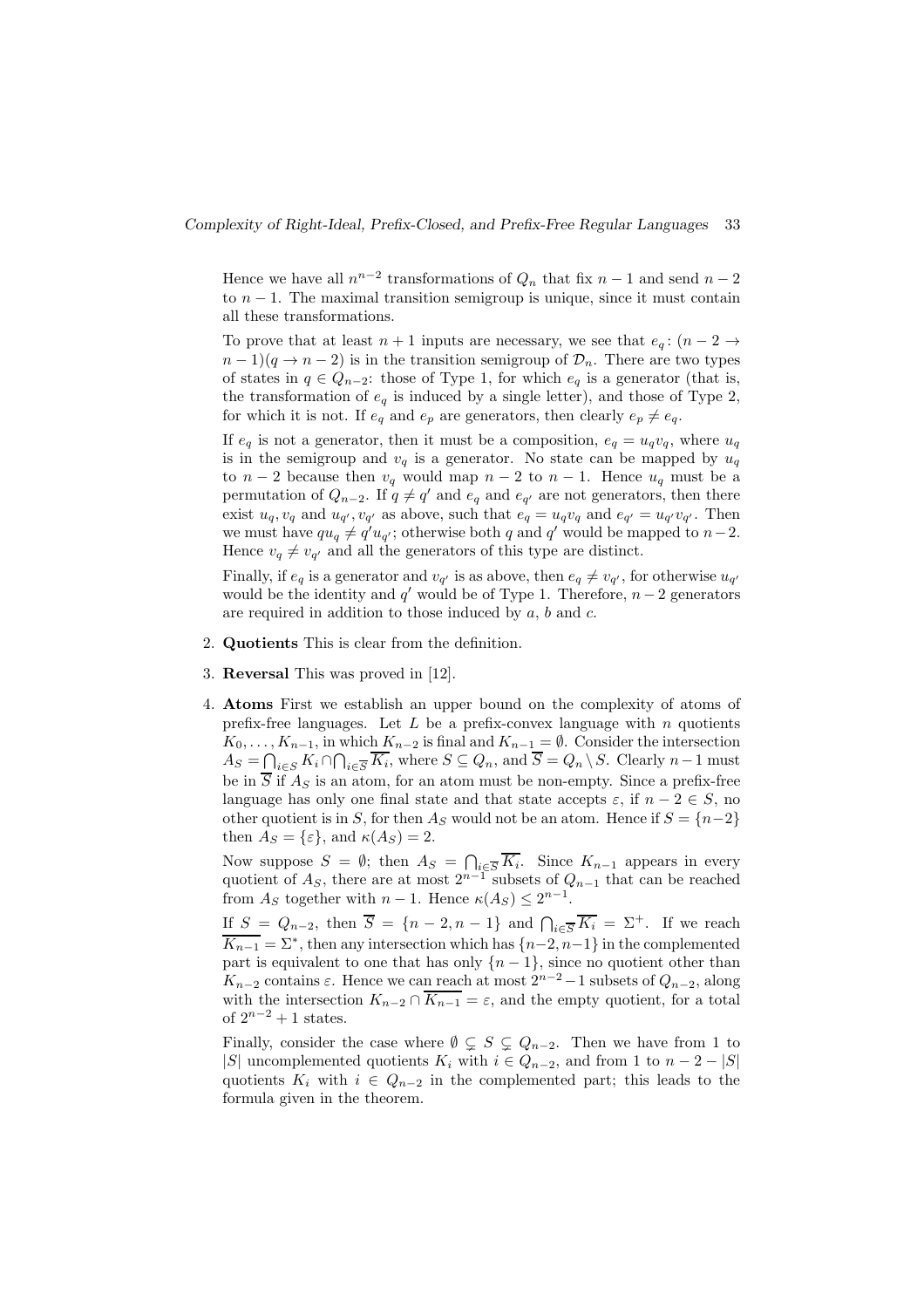It remains to be proved that the atoms of  $L_n(a, b, c, -, e_0)$  meet these bounds. Atom  $A_{n-2}$  is equal to  $\{\varepsilon\}$  and thus has two quotients as required; assume now that  $S \subseteq Q_{n-2}$ . We are interested in the number of distinct quotients of  $A_S = \bigcap_{i \in S} K_i \cap \bigcap_{i \in \overline{S}} K_i$ , where  $S \subseteq Q_n \setminus \{n-1\}$ . The quotients  $w^{-1}A_S$  have the form  $J_{X,Y} = \bigcap_{i \in X} K_i \cap \bigcap_{i \in Y} \overline{K_i}$  where  $X = \{i \mid$  $K_i = w^{-1} K_j$  for some  $j \in S$  and  $Y = \{i \mid K_i = w^{-1} K_j \text{ for some } j \in \overline{S} \}.$ For brevity, we write  $S \stackrel{w}{\to} X$  and  $\overline{S} \stackrel{w}{\to} Y$ ; this notation is in agreement with the action of w on the states of  $\mathcal{D}_n$  corresponding to S and  $\overline{S}$ .

Notice  $J_{X,Y} = J_{X,Y\cup\{n-2\}}$  for all X and Y, except for the case  $X = \{n-2\}$ in which  $J_{X,Y} \in \{\{\varepsilon\},\emptyset\}$ . Thus it is sufficient to assume  $n-2 \notin Y$  from now on, as  $\{J_{X,Y} \mid n-2 \notin Y, n-1 \in Y\}$  contains every quotient of  $A_S$ . We show that whenever  $|X| \leq |S|, |Y| \leq |S|, n-2 \notin Y$ , and  $n-1 \in Y$ , there is a word  $w \in \{a, b, c, e_0\}^*$  such that  $S \stackrel{w}{\to} X$  and  $\overline{S} \stackrel{w}{\to} Y$  and hence  $J_{X,Y}$ is a quotient of A<sub>S</sub>. When  $S = Q_{n-2}$  we reach all quotients  $J_{X,\{n-1\}}$  where  $\emptyset \subsetneq X \subseteq Q_{n-2}$  by words in  $\{a, b, c\}^*$ , we reach  $J_{\{n-2\},\{n-1\}}$  from  $J_{\{0\},\{n-1\}}$ by  $e_0$ , and from there we reach the empty quotient by  $e_0$ . Similarly, when  $\emptyset$  ⊆  $S \subsetneq Q_{n-2}$ , we reach  $J_{X,Y}$  for  $X \subseteq Q_{n-2}$  and  $Y \cap Q_{n-2} \neq \emptyset$  by words in  ${a, b, c}^*$ , and the remaining quotients are easily reached using  $e_0$ .

It remains to show that non-empty quotients  $J_{X,Y}$  and  $J_{X',Y'}$  are distinct whenever  $X \neq X'$  or  $Y \neq Y'$ . Notice  $J_{X,Y} = \emptyset$  if either  $X \cap Y \neq \emptyset$  or  ${n-2} \subsetneq X$ , and  $J_{X,Y} = {\varepsilon}$  if and only if  $X = {n-2}$ . Apart from these special cases, every  $J_{X,Y}$  is non-empty and does not contain  $\varepsilon$ .

For any  $X \subseteq Q_{n-2}$ , let  $w_X$  denote a word that maps  $X \to \{n-2\}$  and  $Q_n \setminus X \to \{n-1\};$  there is such a word in  $\{a, b, c, e_0\}^*$  because  $\{a, b, c\}^*$ contains  $u: (n-2 \to n-1)(X \to n-3)(Q_{n-2} \backslash X \to 0)$ , and then  $w_X = ue_0ae_0$ . Observe that  $w_X \in K_i$  for all  $i \in X$  and  $w_X \notin K_j$  for all  $j \notin X$ . Hence, if  $X \subseteq Q_{n-2}$  and  $Y \subseteq Q_n \setminus X$ , then  $w_X \in J_{X,Y}$  and  $w_{\overline{Y} \cap Q_{n-2}} \in J_{X,Y}$ .

Let X' and Y' be any disjoint subsets of  $Q_n$  where  $n-1 \in Y'$  and  $J_{X',Y'} \neq \emptyset$ . If  $X' \neq X$  then either  $w_X \notin J_{X',Y'}$  or  $w_{X'} \notin J_{X,Y}$ . Similarly, if  $Y' \neq Y$  (and  $Y \oplus Y' \neq \{n-2\}$  then either  $w_{\overline{Y} \cap Q_{n-2}} \notin J_{X',Y'}$  or  $w_{\overline{Y'} \cap Q_{n-2}} \notin J_{X,Y}$ . Thus, any two quotients  $J_{X,Y}$  and  $J_{X',Y'}$ , where  $(X,Y) \neq (X',Y')$ , are distinct.

When we established the upper bound on  $\kappa(A_S)$ , we counted the number of reachable, potentially distinct quotients  $J_{X,Y}$  of each  $A_S$ . We have now shown that every reachable  $J_{X,Y}$  is a quotient of  $A_S$  and determined all the cases when  $J_{X,Y} = J_{X',Y'}$ . It follows that every bound is met by  $L_n(a, b, c, -, e_0)$ .

5. Star Proved in [19]. For the purpose of proving that  $n+2$  inputs are required for a most complex prefix-free witness, an outline of the proof is repeated here.

Suppose that  $L$  is a prefix-free language with  $n$  quotients whose syntactic semigroup is maximal, and  $L^*$  has maximal complexity. We show that L requires an alphabet of size  $n + 2$ . Towards a contradiction, let  $\mathcal{D} =$  $(Q_n, \Sigma, \delta, 0, \{n-2\})$  be a DFA for L where  $|\Sigma| = n+1$ . Assume  $0, 1, \ldots, n-3$ are non-final, non-empty states,  $n-2$  is the unique final state, and  $n-1$  is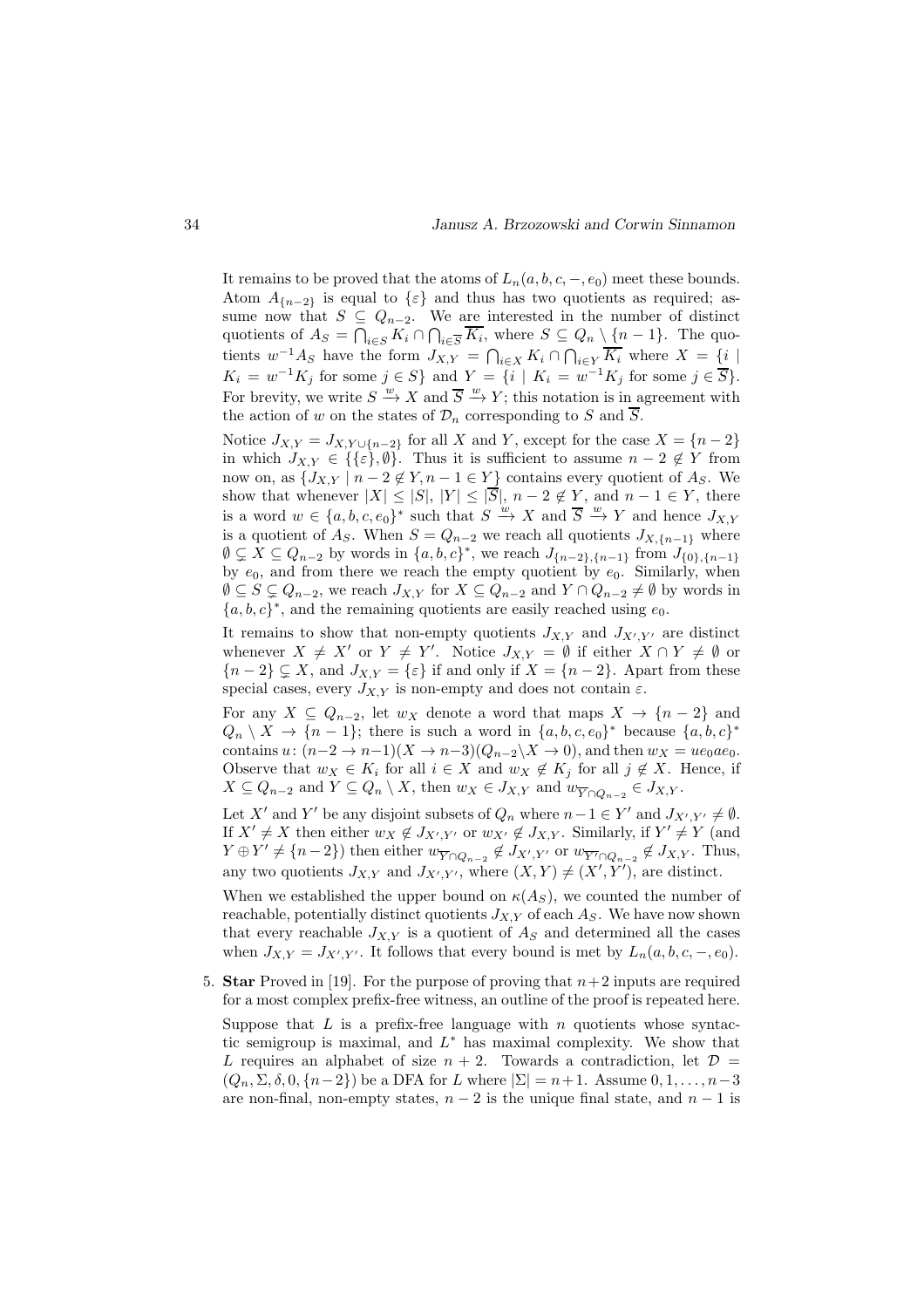the empty state. By [19],  $\mathcal D$  must have this structure and  $\delta(n-2, w) = n-1$ for any  $w \in \Sigma^+$ .

Since the syntactic semigroup of L is maximal, each letter of  $\Sigma$  has a specific role in  $D$  as described in 1 of this theorem. Three letters  $a'$ ,  $b'$ , and  $c'$ are required to induce the transformations on  $Q_{n-2}$ ; these letters cannot map any state of  $Q_{n-2}$  to  $n-2$  or to  $n-1$ . An additional  $n-2$  letters  $v_0, v_1, \ldots, v_{n-3}$  are required to generate  $e_q : (n-2 \to n-1)(q \to n-2)$  for each  $q \in Q_{n-2}$ , where the action of  $e_q$  is induced by a word in  $\{a', b', c'\}^* v_q$ . Notice  $v_q$  cannot map any state of  $Q_{n-2}$  to  $n-1$ , since  $e_q$  does not. In summary,  $\Sigma = \{a', b', c', v_0, \ldots, v_{n-3}\}\$ and for all  $\ell \in \Sigma$  and  $q \in Q_{n-2}, \delta(q, \ell) \neq n-1$ .

An NFA for  $L^*$  is produced by adding to  $\mathcal D$  a new initial state  $0'$ , which is final, adding an  $\varepsilon$ -transition from  $n-2$  to 0, and deleting the empty state  $n-1$ . The transitions from 0′ are exactly the same as the transitions from 0. Perform the subset construction on this NFA. The  $n-1$  states  $\{0'\}, \{0\}, \{1\}, \ldots, \{n-3\}$ are all reachable and distinguishable by words in  $\{a', b', c', v_0\}$ . The only way to reach a set containing more than one state is by moving to  $n-2$  and using the  $\varepsilon$ -transition. This leads to the state  $\{0, n-2\}$ , but applying any word  $w \in \Sigma^+$  deletes  $n-2$ ; thus,  $\{0, n-2\}$  is the only reachable set with two or more states. However,  $\{0'\}$  and  $\{0, n-2\}$  are indistinguishable, since both are final and  $\delta({0, n - 2}, w) = \delta({0, n - 2}, w)$  for  $w \in \Sigma^+$ .

So far, there are only  $n-1$  reachable, distinguishable states in the subset construction. The remaining state is  $\emptyset$ , which can only be reached if there is a letter  $\ell$  that moves from  $q \in Q_{n-2}$  to  $n-1$  in  $\mathcal{D}$ ; a transition from  $n-2$ to  $n-1$  is not sufficient to reach the empty state. We showed that in our witness no  $\ell \in \Sigma$  has  $\delta(q, \ell) = n-1$ . Therefore,  $\kappa(L^*) \leq n-1$ , a contradiction. To achieve  $\kappa(L^*) = n$ , an additional letter is required. Therefore, any most complex prefix-free language stream requires  $n + 2$  inputs.

- 6. Product Proved in [19].
- 7. Boolean Operations Let  $S = Q'_{m-2} \times Q_{n-2}$ . For  $0 \le p \le m-1$ , let  $R_p = \{ (p', q) \mid q \in Q_n \},$  and for  $0 \le q \le n - 1$  let  $C_q = \{ (p', q) \mid p' \in Q'_m \}.$ These are the sets of states in the rows and columns of Figure 13. The states in S are reachable from the initial state  $(0', 0)$  by [2, Theorem 1]. Every other state in the direct product is reachable from some state in S, as illustrated in Figure 13.

For  $\circ \in \{\cup, \oplus, \setminus, \cap\}$ , the direct product recognizes  $L'_m \circ L_n$  if the final states are set to be  $R_{m-2} \circ C_{n-2}$ . Now we must determine which states are distinguishable with respect to  $R_{m-2} \circ C_{n-2}$  for each value of  $\circ$ . Consider the DFAs  $D'_m = (Q'_{m-2}, \{a, b\}, \delta, 0', \{(m-3)'\})$  and  $D_n = (Q_{n-2}, \{b, a\}, \delta, 0, \{n-3\}).$ By  $[2,$  Theorem 1, the states of S are pairwise distinguishable with respect to  $(R_{m-3} \circ C_{n-3}) \cap S$ . For any pair of states in S, let w be a word that distinguishes them in  $(R_{m-3} \circ C_{n-3}) \cap S$ ; one verifies that further apply-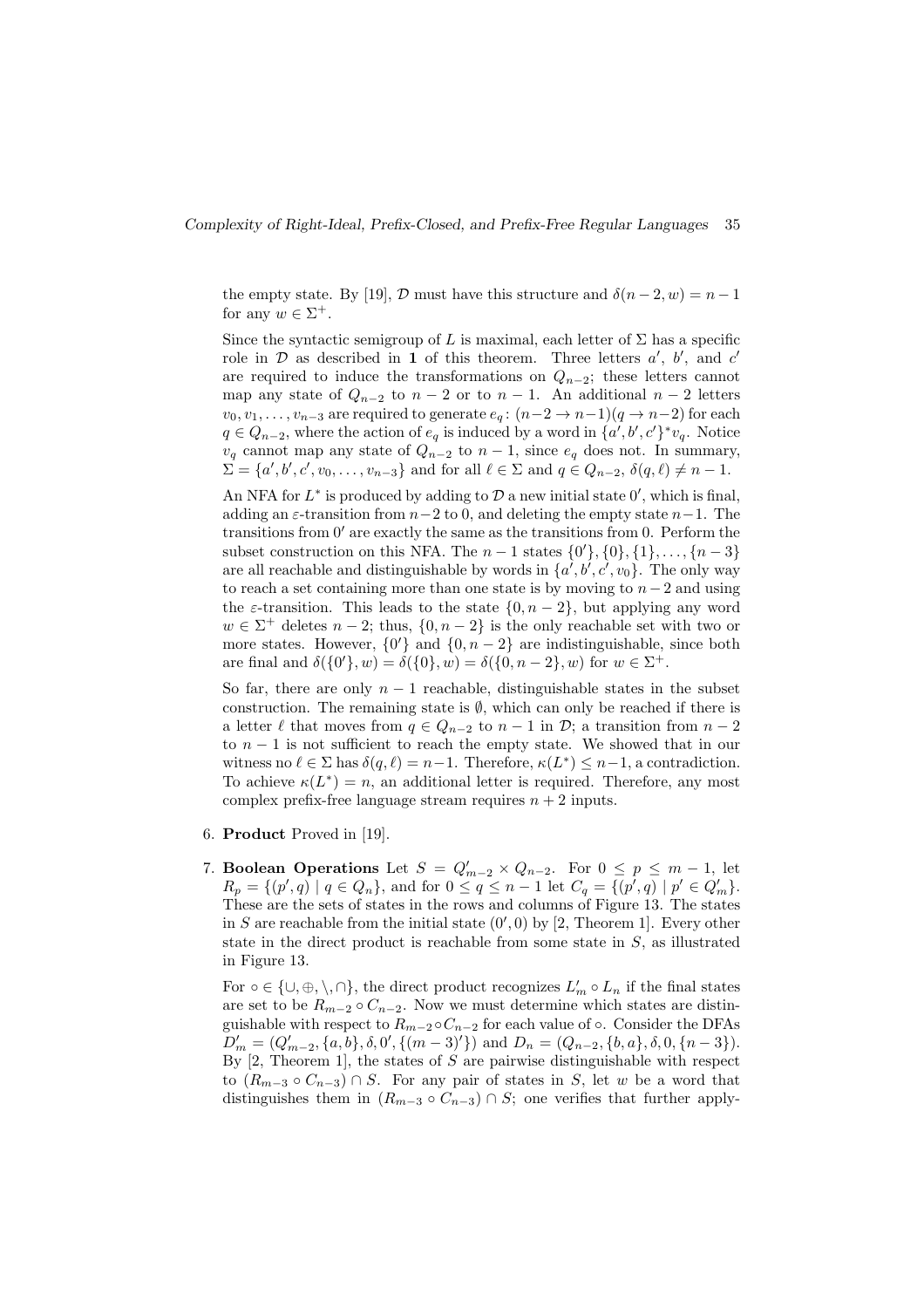

Figure 13: Partial illustration of the direct product for  $L'_{5}(a, b, -, -, e_0, e_2) \cup$  $L_5(b, a, -, -, e_0, e_2).$ 

ing  $e_{m-3}$  distinguishes them with respect to  $R_{m-2} \circ C_{n-2}$ . The rest of the distinguishability argument depends on ∘ ∈ { $\cup, \oplus, \setminus, \cap$ }.

∪: States  $((m-1)'$ ,  $n-2)$ ,  $((m-2)'$ ,  $n-1)$ , and  $((m-2)'$ ,  $n-2)$  are equivalent, since all three are final and any letter sends them to  $((m-1)$ ',  $n-1)$ .

States of  $R_{m-1}$  are distinguished by words in  $b^*e_{m-3}$ . States of  $C_{n-1}$  are distinguished by words in  $a^*e_{m-3}$ . Excluding  $((m-1)', n-2)$  and  $((m-1)')$  $2', n-1$ , which are equivalent, states of  $R_{m-1}$  are distinguished from states of  $C_{n-1}$  by words in  $a^*e_{m-3}$ .

States of  $R_{m-2}\cup C_{n-2}$  are moved to states of  $R_{m-1}\cup C_{n-1}$  by applying  $e_{m-3}$ . Excluding  $((m-1)$ ',  $n-2)$ ,  $((m-2)$ ',  $n-1)$ , and  $((m-2)$ ',  $n-2)$ , which are equivalent, every state is mapped by  $e_{m-3}$  to a different state of  $R_{m-1}\cup C_{n-1}$ ; hence they are distinguishable.

Finally, we must show that states of  $S$  are distinguishable from the states of  $R_{m-1} \cup C_{n-1}$ . For any  $(p', q) \in S$ , there exists  $w \in \{a, b\}^*$  such that  $(p', q) \xrightarrow{w} (0', n-3)$ , since both  $(p', q)$  and  $(0', n-3)$  are reached from  $(0', 0)$ by words in  $\{a, b\}^*$ , and a and b permute S. Then  $(0', n-3) \xrightarrow{e_{m-3}} (0', n-2)$ and we have already shown that  $(0', n-2)$  is distinguishable from all states in  $R_{m-1}\cup C_{n-1}$ . Thus, the  $mn-2$  remaining states are pairwise distinguishable.  $\oplus$ : States  $((m-1)', n-2)$  and  $((m-2)', n-1)$  are equivalent, and states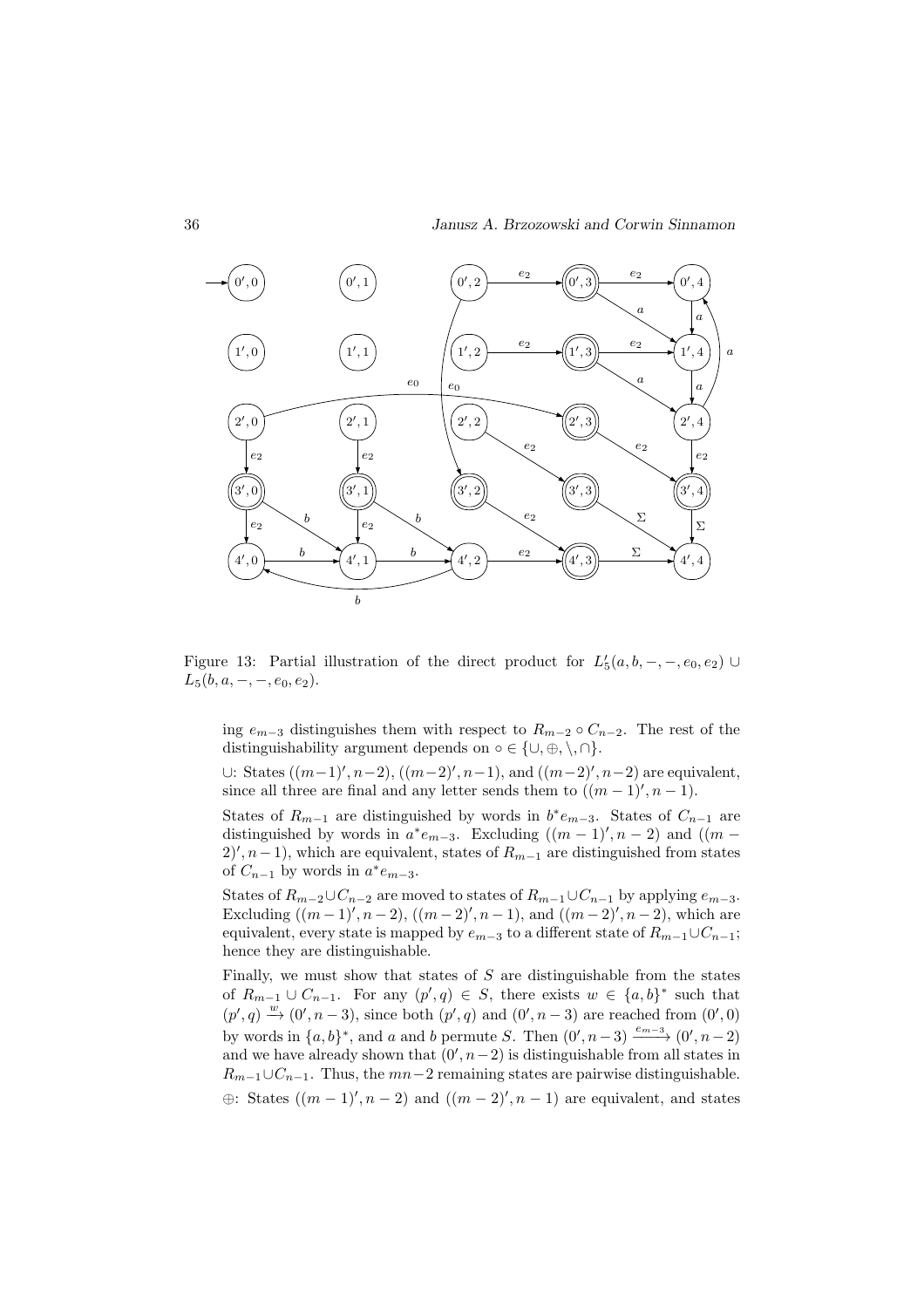$((m-2)', n-2)$  and  $((m-1)', n-1)$  are equivalent. The rest of the states are distinguishable by an argument similar to that of union.

 $\cap$ : State  $((m-2)$ ',  $n-2)$  is the only final state. The remaining non-final states of  $R_{m-2}\cup R_{m-1}\cup C_{n-2}\cup C_{n-1}$  are all empty. Clearly the states of S are non-empty, since  $((m-3)'$ ,  $n-3) \xrightarrow{e_{m-3}} ((m-2)'$ ,  $n-2)$ . Thus, the remaining  $mn - 2(m + n - 3)$  states are pairwise distinguishable.

 $\langle$ : The states of  $R_{m-1}$  and  $((m-2)$ ',  $n-2)$  are all equivalent. States  $((m-2)$ 1', q) and  $((m-2)$ ', q) are equivalent for  $0 \le q \le m-3$ . The final states  $(R_{m-2} \setminus \{((m-2)', n-2)\})$  are all equivalent.

The states of  $C_{n-1}$  are distinguished by words in  $a^*e_{m-3}$ . It remains to show that states of S are distinguishable from the states of  $C_{n-1}$ . Notice  $((m-3)'$ ,  $n-3)$  is distinguished from  $((m-3)'$ ,  $n-1)$  by  $e_{m-3}$ , and from every other state of  $C_{n-1}$  by  $be_{m-3}$ . For any state of S, there exists  $w \in \{a, b\}^*$ that sends that state to  $((m-3)', n-3)$ , and notice  $C_{n-1}w \subseteq C_{n-1}$ . So all  $mn - (m + 2n - 4)$  remaining states are pairwise distinguishable.

Note that stream  $L_m(a, b, c, d, e_0, e_{m-3})$  with dialect  $L_n(b, a, c, d, e_0, e_{m-3})$  meets the bounds for quotients, reversal, atomic complexity, star, product and boolean operations.  $\Box$ 

Using some results from [22, 23] we define another prefix-free witness stream that meets all the bounds except those for syntactic complexity and atom complexity. Moreover, all the bounds are met by dialects over minimal alphabets.

Definition 5. For  $n \geq 4$ , let  $\mathcal{D}_n(a, c, d, e, f, g) = (Q_n, \Sigma, \delta_n, 0, \{n-2\})$ , where  $\Sigma = \{a, c, d, e, f, g\}$ , and  $\delta_n$  is defined by the transformations

- $a: (n-2 \rightarrow n-1)(0, \ldots, n-3)$ ,
- $c: (n-2 \rightarrow n-1)(1 \rightarrow 0)$ .
- d:  $(0 \rightarrow n-2)(Q_n \setminus \{0\} \rightarrow n-1)$ ,
- $e: (n-2 \to n-1)(n-3 \to n-2),$
- $f: (n-2 \to n-1)$  $\binom{n-2}{0}$  $q \to q+1$ ,
- $q: (n-2 \rightarrow n-1)$ .

Note that b is not used,  $a, c, d$ , and e induce the same transformations as  $a, c, d$ . and  $e_{n-3}$  in Definition 4. DFA  $\mathcal{D}_n(\Sigma)$  is shown in Figure 14. Let  $L_n(\Sigma)$  be the language accepted by  $\mathcal{D}_n(\Sigma)$ .

**Proposition 1.** For  $n \geq 4$ , the DFA of Definition 5 is minimal and  $L_n(\Sigma)$  is a prefix-free language of complexity n. Moreover, all the witnesses for individual operations have minimal alphabets.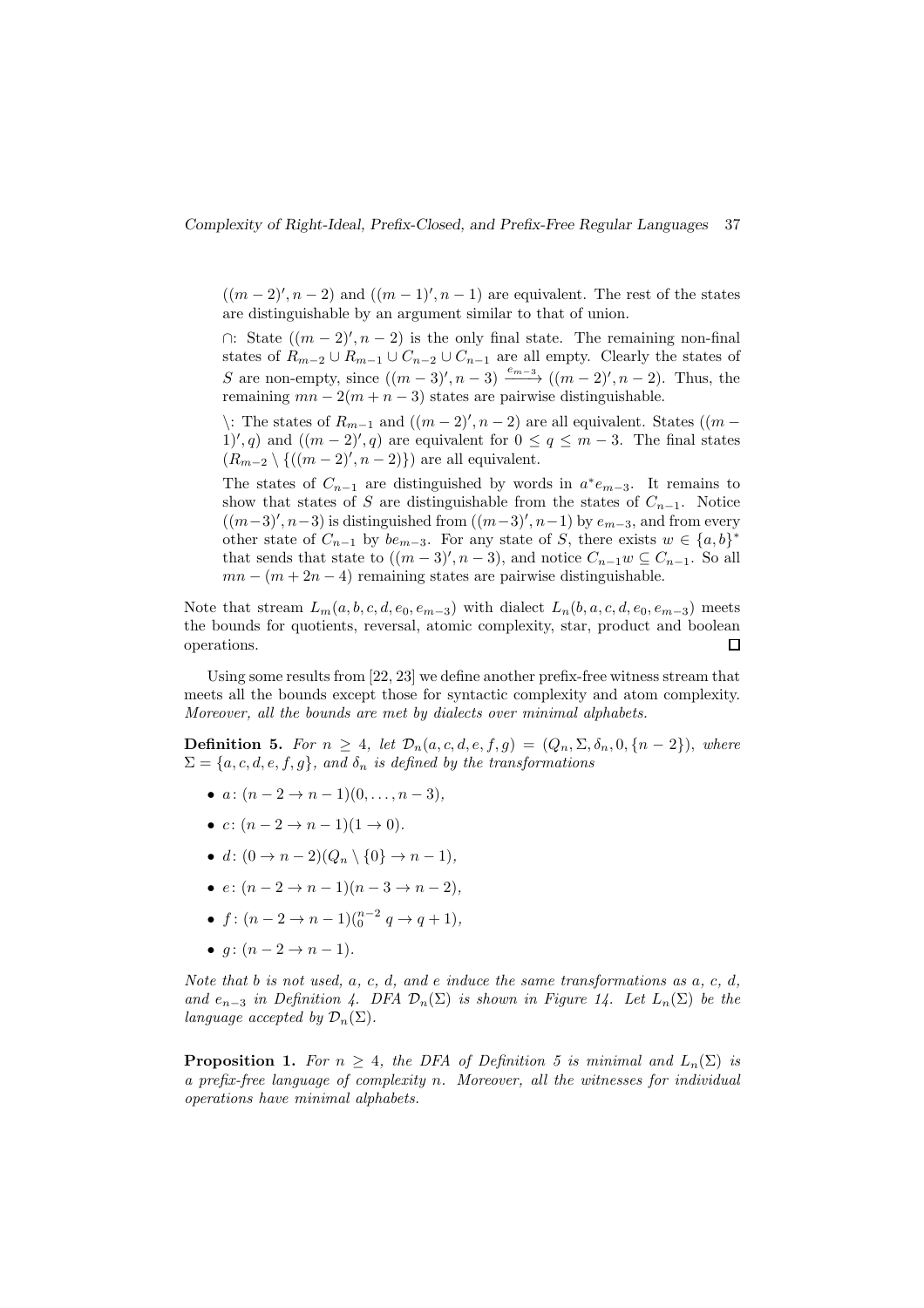

Figure 14: DFA  $\mathcal{D}_n(\Sigma)$  of Definition 5; missing transitions are self-loops.

- 1. The quotients of  $L_n(a, -, -, -, f)$  have complexity n, except for the quotient  $\varepsilon$  and the empty quotient, which have complexity 2 and 1 respectively.
- 2. The reverse of  $L_n(a, c, -, e)$  has complexity  $2^{n-2} + 1$ , and  $L_n(a, -, c, d)$  has  $2^{n-2}+1$  atoms.
- 3. The star of  $L_n(a, -, -, d)$  has complexity n.
- 4. For  $m, n \geq 4$ ,  $\kappa(L_m(-, -, -, -, f)L_n(-, -, -, -, f)) = m + n 2$ .
- 5. a)  $\kappa(L_m(-, -, -, -, f, g) \cup L_n(-, -, -, -, g, f)) = \kappa(L_m(-, -, -, -, f, g)) \oplus$  $L_n(-, -, -, -, g, f)) = mn - 2.$ 
	- b)  $\kappa(L_m(a, -, -, e, -, -)) \setminus L_n(-, -, -, -, e, a)) = mn (m + 2n 4).$
	- c)  $\kappa(L_m(a, -, -, e, -, -)) \cap L_n(-, -, -, -, e, a)) = mn 2(m + n 3).$

Proof. The first claim is obvious. The second and third claims were proved in Theorem 4. (A ternary witness was also used in [22] for the reverse, but it had more complicated transitions than our witness.) The fourth claim is from [22]. The results for union, symmetric difference and intersection were proved in [22], and that for difference in [23].  $\Box$ 

### 8 Conclusions

Our results are summarized in Table 1. The largest bounds are shown in boldface type, and they are reached in the classes of ideal and closed languages. Recall that for regular languages we have the following results: semigroup:  $n^n$ ; reverse:  $2^n$ ; star:  $2^{n-1} + 2^{n-2}$ ; restricted product:  $(m-1)2^n + 2^{n-1}$ ; unrestricted product:  $m2^n + 2^{n-1}$ ; restricted  $\cup$  and  $\oplus$ :  $mn$ ; unrestricted  $\cup$  and  $\oplus$ :  $(m + 1)(n + 1)$ ; restricted \: mn; unrestricted \: mn + m; restricted ∩: mn; unrestricted ∩: mn.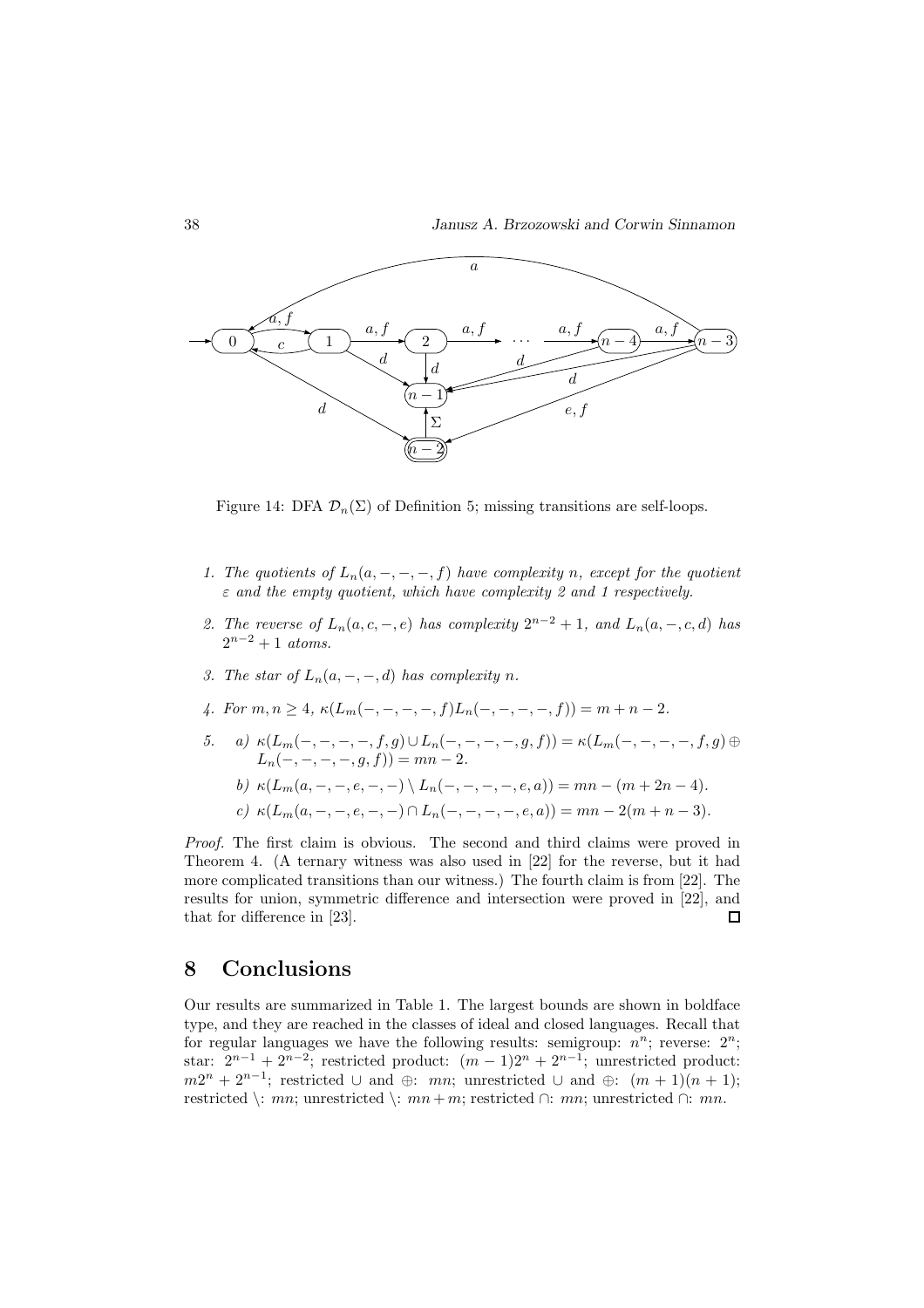|                            | Right-Ideal                 | Prefix-Closed      | Prefix-Free         |
|----------------------------|-----------------------------|--------------------|---------------------|
| Semigroup                  | $n^{n-1}$                   | $n^{n-1}$          | $n^{n-2}$           |
| Reverse                    | $2n-1$                      | $2n-1$             | $2^{n-2}+1$         |
| Star                       | $n+1$                       | $2^{n-2}+1$        | $\boldsymbol{n}$    |
| Product restricted         | $m + 2^{n-2}$               | $(m+1)2^{n-2}$     | $m+n-2$             |
| Product unrestr.           | $m + 2^{n-1} + 2^{n-2} + 1$ | $(m+1)2^{n-2}$     | $m+n-2$             |
| $\cup$ restricted          | $mn - (m + n - 2)$          | mn                 | $mn-2$              |
| $\cup$ unrestricted        | $(m+1)(n+1)$                | mn                 | $mn-2$              |
| $\oplus$ restricted        | mn                          | mn                 | $mn-2$              |
| $\oplus$ unrestricted      | $(m+1)(n+1)$                | mn                 | $mn-2$              |
| restricted                 | $mn - (m - 1)$              | $mn - (n - 1)$     | $mn - (m + 2n - 4)$ |
| unrestricted               | $mn + m$                    | $mn - (n - 1)$     | $mn - (m + 2n - 4)$ |
| $\cap$ restr. and unrestr. | mn                          | $mn - (m + n - 2)$ | $mn - 2(m + n - 3)$ |

Table 1: Complexities of special prefix-convex languages

## References

- [1] Ang, T. and Brzozowski, J. A. Languages convex with respect to binary relations, and their closure properties. Acta Cybernet., 19(2):445–464, 2009.
- [2] Bell, J., Brzozowski, J. A., Moreira, N., and Reis, R. Symmetric groups and quotient complexity of boolean operations. In Esparza, J. and et al., editors, ICALP 2014, volume 8573 of LNCS, pages 1-12. Springer Berlin / Heidelberg, 2014.
- [3] Berstel, J., Perrin, D., and Reutenauer, C. Codes and Automata (Encyclopedia of Mathematics and its Applications). Cambridge University Press, 2010.
- [4] Brzozowski, J. A. Quotient complexity of regular languages. J. Autom. Lang. Comb.,  $15(1/2)$ :71-89, 2010.
- [5] Brzozowski, J. A. In search of the most complex regular languages. Int. J. Found. Comput. Sci,, 24(6):691–708, 2013.
- [6] Brzozowski, J. A. Unrestricted state complexity of binary operations on regular languages. In C. Câmpeanu, F. Manea and Shallit, J., editors, *DCFS 2016*, volume 9777 of LNCS, pages 60–72. Springer Berlin / Heidelberg, 2016.
- [7] Brzozowski, J. A. and Davies, G. Maximally atomic languages. In Esik, Z. and Fülop, Z., editors, Automata and Formal Languages (AFL 2014), pages 151–161. EPTCS, 2014.
- [8] Brzozowski, J. A. and Davies, S. Quotient complexities of atoms in regular ideal languages. Acta Cybernet., 22(2):293–311, 2015.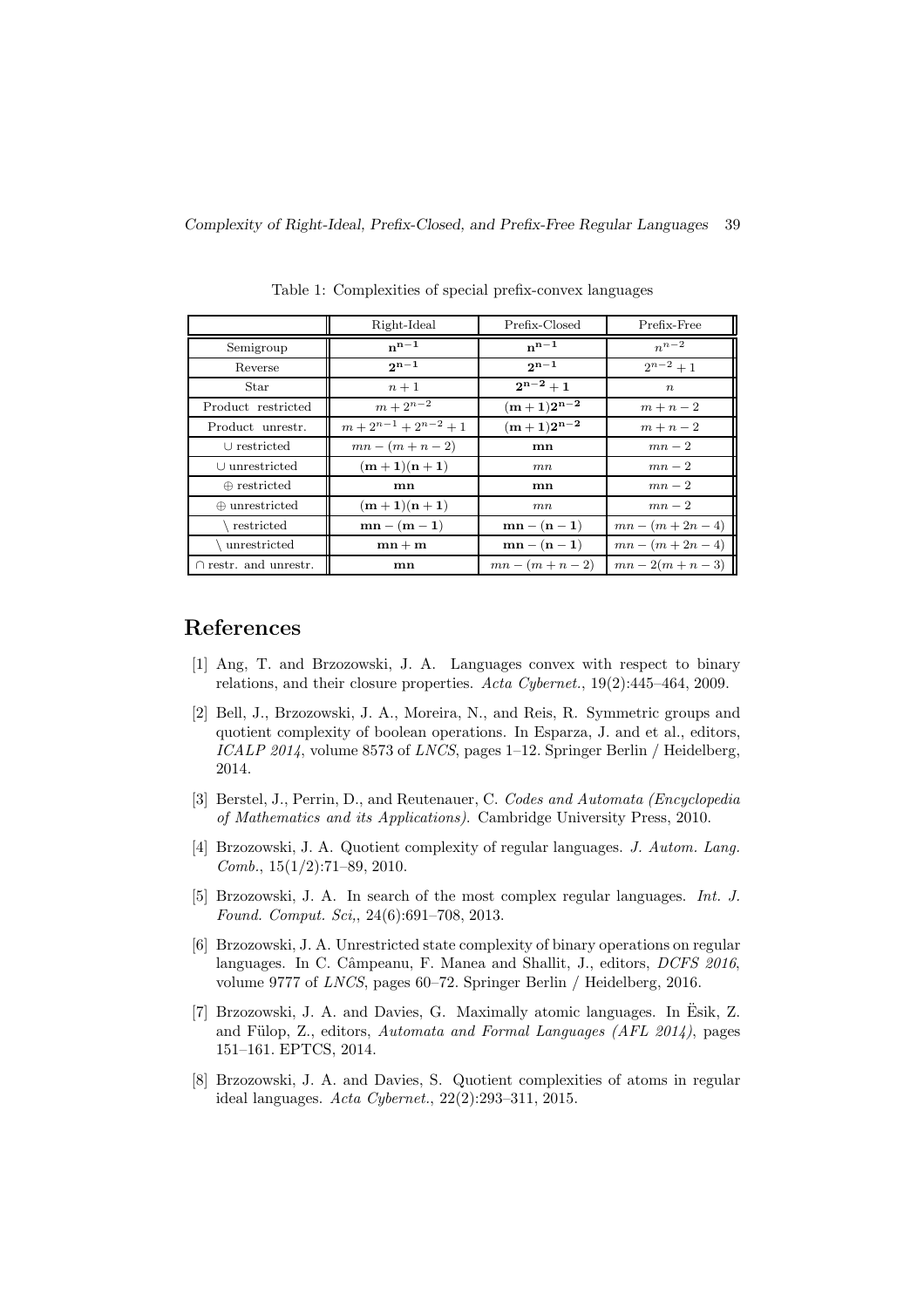- [9] Brzozowski, J. A., Davies, S., and Liu, B. Y. V. Most complex regular ideal languages. Discrete Math. Theoret. Comput. Sc., 18(3), 2016. Paper  $\#15$ .
- [10] Brzozowski, J. A., Jirásková, G., and Li, B. Quotient complexity of ideal languages. Theoret. Comput. Sci., 470:36–52, 2013.
- [11] Brzozowski, J. A., Jirásková, G., and Zou, C. Quotient complexity of closed languages. Theory Comput. Syst., 54:277–292, 2014.
- [12] Brzozowski, J. A., Li, B., and Ye, Y. Syntactic complexity of prefix-, suffix-, bifix-, and factor-free regular languages. Theoret. Comput. Sci., 449:37-53. 2012.
- [13] Brzozowski, J. A. and Liu, B. Quotient complexity of star-free languages. Int. J. Found. Comput. Sci., 23(6):1261–1276, 2012.
- [14] Brzozowski, J. A. and Sinnamon, C. Unrestricted state complexity of binary operations on regular and ideal languages. J. Autom. Lang. Comb. To appear. See also http://arxiv.org/abs/1609.04439.
- [15] Brzozowski, J. A., Szykuła, M., and Ye, Y. Syntactic complexity of regular ideals. http://arxiv.org/abs/1509.06032.
- [16] Brzozowski, J. A. and Tamm, H. Quotient complexities of atoms of regular languages. Int. J. Found. Comput. Sci., 24(7):1009–1027, 2013.
- [17] Brzozowski, J. A. and Tamm, H. Theory of atomata. Theoret. Comput. Sci., 539:13–27, 2014.
- [18] Brzozowski, J. A. and Ye, Y. Syntactic complexity of ideal and closed languages. In Mauri, G. and Leporati, A., editors, DLT 2011, volume 6795 of LNCS, pages 117–128. Springer Berlin / Heidelberg, 2011.
- [19] Han, Y.-S., Salomaa, K., and Wood, D. Operational state complexity of prefixfree regular languages. In Esik, Z. and Fülöp, Z, editors, Automata, Formal Languages, and Related Topics, pages 99–115. Institute of Informatics, University of Szeged, Hungary, 2009.
- [20] Holzer, M. and König, B. On deterministic finite automata and syntactic monoid size. Theoret. Comput. Sci., 327(3):319–347, 2004.
- [21] Iván, S. Complexity of atoms, combinatorially. Inform. Process. Lett., 116(5):356–360, 2016.
- [22] Jirásková, G. and Krausová, M. Complexity in prefix-free regular languages. In McQuillan, I., Pighizzini, G., and Trost, B., editors, Proceedings of the 12th International Workshop on Descriptional Complexity of Formal Systems (DCFS), pages 236–244. University of Saskatchewan, 2010.